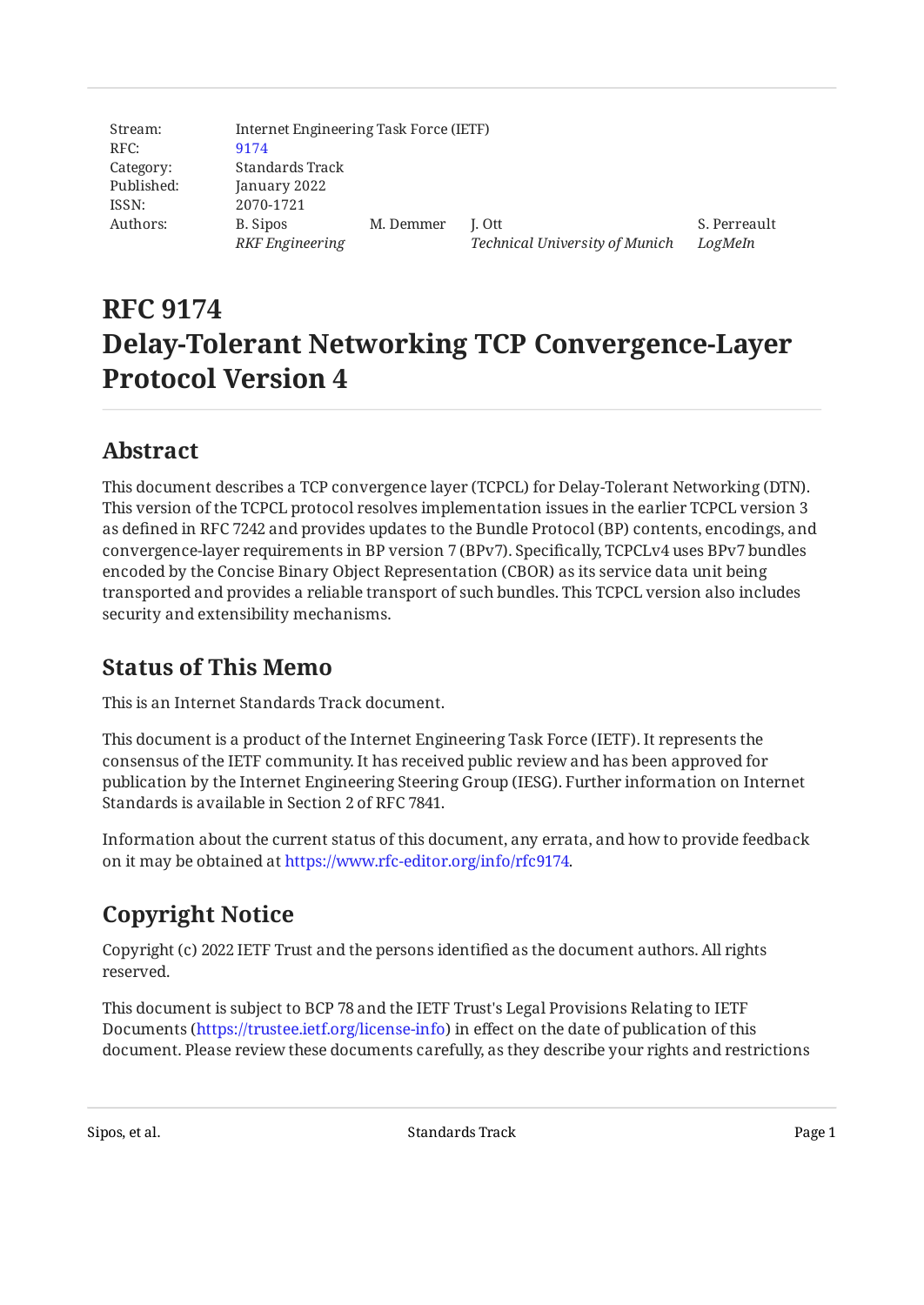with respect to this document. Code Components extracted from this document must include Revised BSD License text as described in Section 4.e of the Trust Legal Provisions and are provided without warranty as described in the Revised BSD License.

## <span id="page-1-0"></span>**[Table of Contents](#page-1-0)**

- [1](#page-3-0). [Introduction](#page-3-0)
	- [1.1.](#page-4-0) [Scope](#page-4-0)
- [2](#page-5-0). [Requirements Language](#page-5-0)
	- [2.1.](#page-5-1) Definitions Specifi[c to the TCPCL Protocol](#page-5-1)
- [3](#page-8-0). [General Protocol Description](#page-8-0)
	- [3.1.](#page-8-1) [Convergence-Layer Services](#page-8-1)
	- [3.2.](#page-10-0) [TCPCL Session Overview](#page-10-0)
	- [3.3.](#page-11-0) [TCPCL States and Transitions](#page-11-0)
	- [3.4.](#page-15-0) [PKIX Environments and CA Policy](#page-15-0)
	- [3.5.](#page-16-0) [Session-Keeping Policies](#page-16-0)
	- [3.6.](#page-17-0) [Transfer Segmentation Policies](#page-17-0)
	- [3.7.](#page-18-0) [Example Message Exchange](#page-18-0)
- [4](#page-19-0). [Session Establishment](#page-19-0)
	- [4.1.](#page-20-0) [TCP Connection](#page-20-0)
	- [4.2.](#page-20-1) [Contact Header](#page-20-1)
	- [4.3.](#page-21-0) [Contact Validation and Negotiation](#page-21-0)
	- [4.4.](#page-23-0) [Session Security](#page-23-0)
		- [4.4.1](#page-23-1). [Entity Identi](#page-23-1)fication
		- [4.4.2](#page-24-0). Certificate Profi[le for the TCPCL](#page-24-0)
		- [4.4.3](#page-25-0). [TLS Handshake](#page-25-0)
		- [4.4.4](#page-26-0). [TLS Authentication](#page-26-0)
		- [4.4.5](#page-27-0). [Policy Recommendations](#page-27-0)
		- [4.4.6](#page-28-0). [Example TLS Initiation](#page-28-0)
	- [4.5.](#page-28-1) [Message Header](#page-28-1)
	- [4.6.](#page-29-0) [Session Initialization Message \(SESS\\_INIT\)](#page-29-0)
	- [4.7.](#page-31-0) [Session Parameter Negotiation](#page-31-0)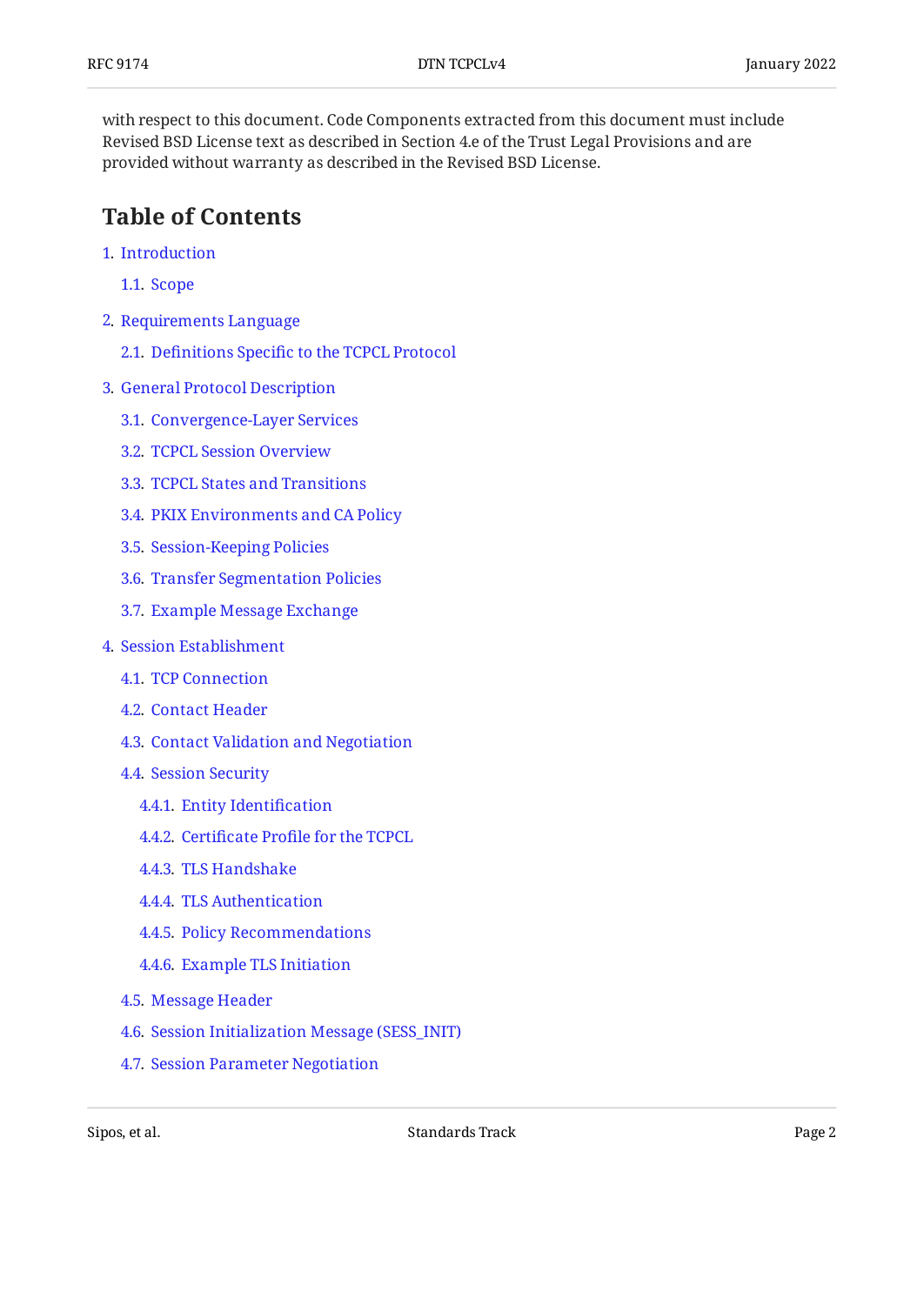- [4.8.](#page-32-0) [Session Extension Items](#page-32-0)
- [5](#page-33-0). [Established Session Operation](#page-33-0)
	- [5.1.](#page-33-1) [Upkeep and Status Messages](#page-33-1)
		- [5.1.1](#page-33-2). [Session Upkeep \(KEEPALIVE\)](#page-33-2)
		- [5.1.2](#page-33-3). [Message Rejection \(MSG\\_REJECT\)](#page-33-3)
	- [5.2.](#page-34-0) [Bundle Transfer](#page-34-0)
		- [5.2.1](#page-35-0). [Bundle Transfer ID](#page-35-0)
		- [5.2.2](#page-35-1). [Data Transmission \(XFER\\_SEGMENT\)](#page-35-1)
		- [5.2.3](#page-37-0). [Data Acknowledgments \(XFER\\_ACK\)](#page-37-0)
		- [5.2.4](#page-38-0). [Transfer Refusal \(XFER\\_REFUSE\)](#page-38-0)
		- [5.2.5](#page-40-0). [Transfer Extension Items](#page-40-0)
- [6](#page-41-0). [Session Termination](#page-41-0)
	- [6.1.](#page-42-0) [Session Termination Message \(SESS\\_TERM\)](#page-42-0)
	- [6.2.](#page-44-0) [Idle Session Termination](#page-44-0)
- [7](#page-44-1). [Security Considerations](#page-44-1)
	- [7.1.](#page-44-2) [Threat: Passive Leak of Node Data](#page-44-2)
	- [7.2.](#page-44-3) [Threat: Passive Leak of Bundle Data](#page-44-3)
	- [7.3.](#page-45-0) [Threat: TCPCL Version Downgrade](#page-45-0)
	- [7.4.](#page-45-1) [Threat: Transport Security Stripping](#page-45-1)
	- [7.5.](#page-45-2) [Threat: Weak TLS Con](#page-45-2)figurations
	- [7.6.](#page-45-3) [Threat: Untrusted End-Entity Certi](#page-45-3)ficate
	- [7.7.](#page-46-0) Threat: Certifi[cate Validation Vulnerabilities](#page-46-0)
	- [7.8.](#page-46-1) [Threat: Symmetric Key Limits](#page-46-1)
	- [7.9.](#page-46-2) [Threat: BP Node Impersonation](#page-46-2)
	- [7.10.](#page-47-0) [Threat: Denial of Service](#page-47-0)
	- [7.11.](#page-47-1) [Mandatory-to-Implement TLS](#page-47-1)
	- [7.12.](#page-48-0) [Alternate Uses of TLS](#page-48-0)
		- [7.12.1.](#page-48-1) [TLS without Authentication](#page-48-1)
		- [7.12.2.](#page-48-2) Non-certifi[cate TLS Use](#page-48-2)
	- [7.13.](#page-48-3) [Predictability of Transfer IDs](#page-48-3)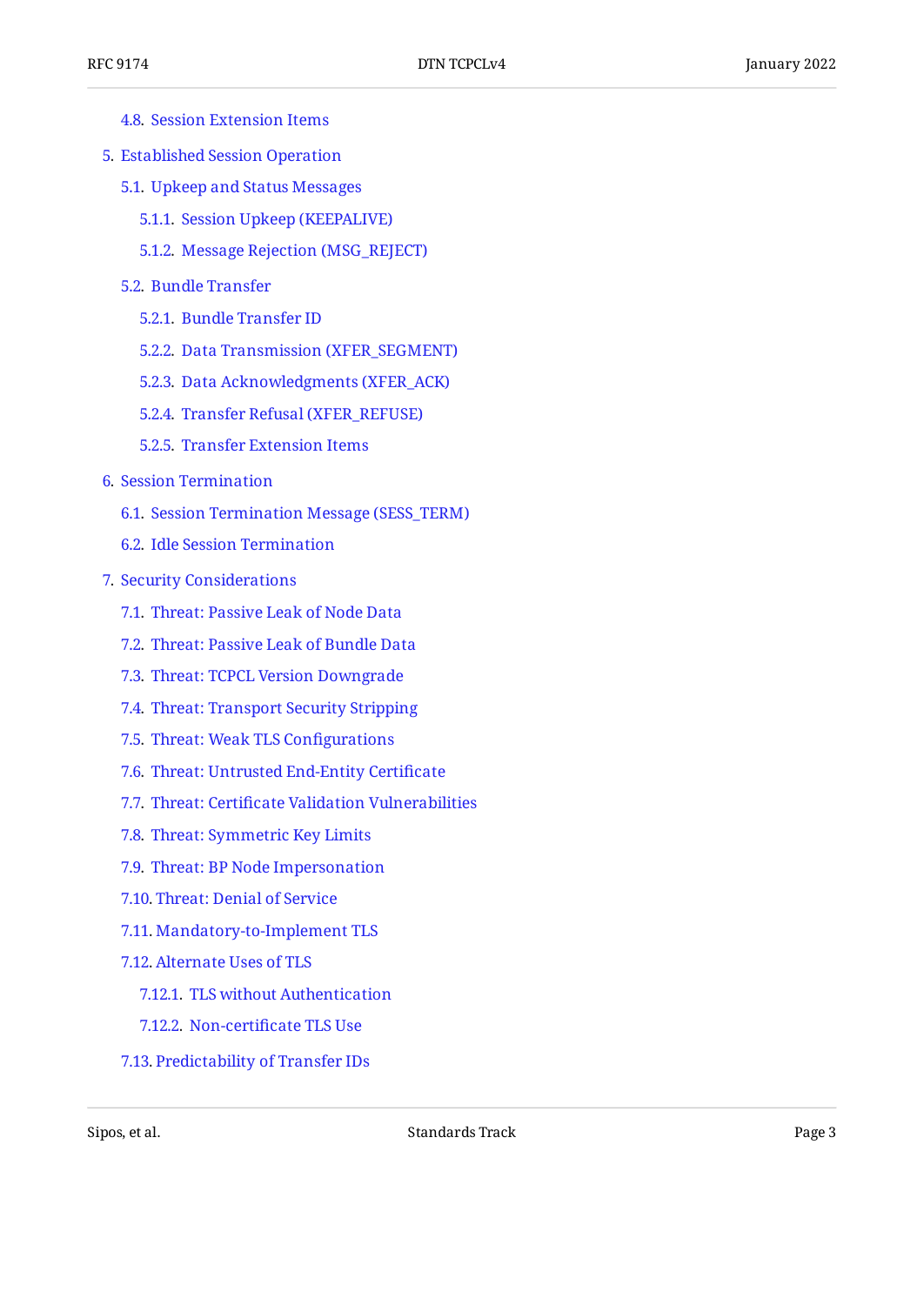#### [8](#page-48-4). [IANA Considerations](#page-48-4)

- [8.1.](#page-48-5) [Port Number](#page-48-5)
- [8.2.](#page-49-0) [Protocol Versions](#page-49-0)
- [8.3.](#page-49-1) [Session Extension Types](#page-49-1)
- [8.4.](#page-50-0) [Transfer Extension Types](#page-50-0)
- [8.5.](#page-50-1) [Message Types](#page-50-1)
- [8.6.](#page-51-0) [XFER\\_REFUSE Reason Codes](#page-51-0)
- [8.7.](#page-52-0) [SESS\\_TERM Reason Codes](#page-52-0)
- [8.8.](#page-53-0) [MSG\\_REJECT Reason Codes](#page-53-0)
- [8.9.](#page-53-1) Object Identifi[er for PKIX Module Identi](#page-53-1)fier
- [8.10.](#page-54-0) Object Identifi[er for PKIX Other Name Forms](#page-54-0)
- [8.11.](#page-54-1) Object Identifi[er for PKIX Extended Key Usage](#page-54-1)
- [9](#page-54-2). [References](#page-54-2)
	- [9.1.](#page-54-3) [Normative References](#page-54-3)
	- [9.2.](#page-56-0) [Informative References](#page-56-0)

[Appendix A.](#page-57-0) Signifi[cant Changes from RFC 7242](#page-57-0)

[Appendix B.](#page-58-0) [ASN.1 Module](#page-58-0)

[Appendix C.](#page-59-0) [Example of the BundleEID Other Name Form](#page-59-0)

[Acknowledgments](#page-60-0)

[Authors' Addresses](#page-60-1)

## <span id="page-3-0"></span>**[1. Introduction](#page-3-0)**

This document describes the TCP convergence-layer protocol for Delay-Tolerant Networking (DTN). DTN is an end-to-end architecture providing communications in and/or through highly stressed environments, including those with intermittent connectivity, long and/or variable delays, and high bit error rates. More detailed descriptions of the rationale and capabilities of these networks can be found in ["Delay-Tolerant Networking Architecture](#page-56-1)" [RFC4838].

An important goal of the DTN architecture is to accommodate a wide range of networking technologies and environments. The protocol used for DTN communications is the Bundle Protocol version 7 (BPv7) [[RFC9171\]](#page-55-0), an application-layer protocol that is used to construct a store-and-forward overlay network. BPv7 requires the services of a "convergence-layer adapter"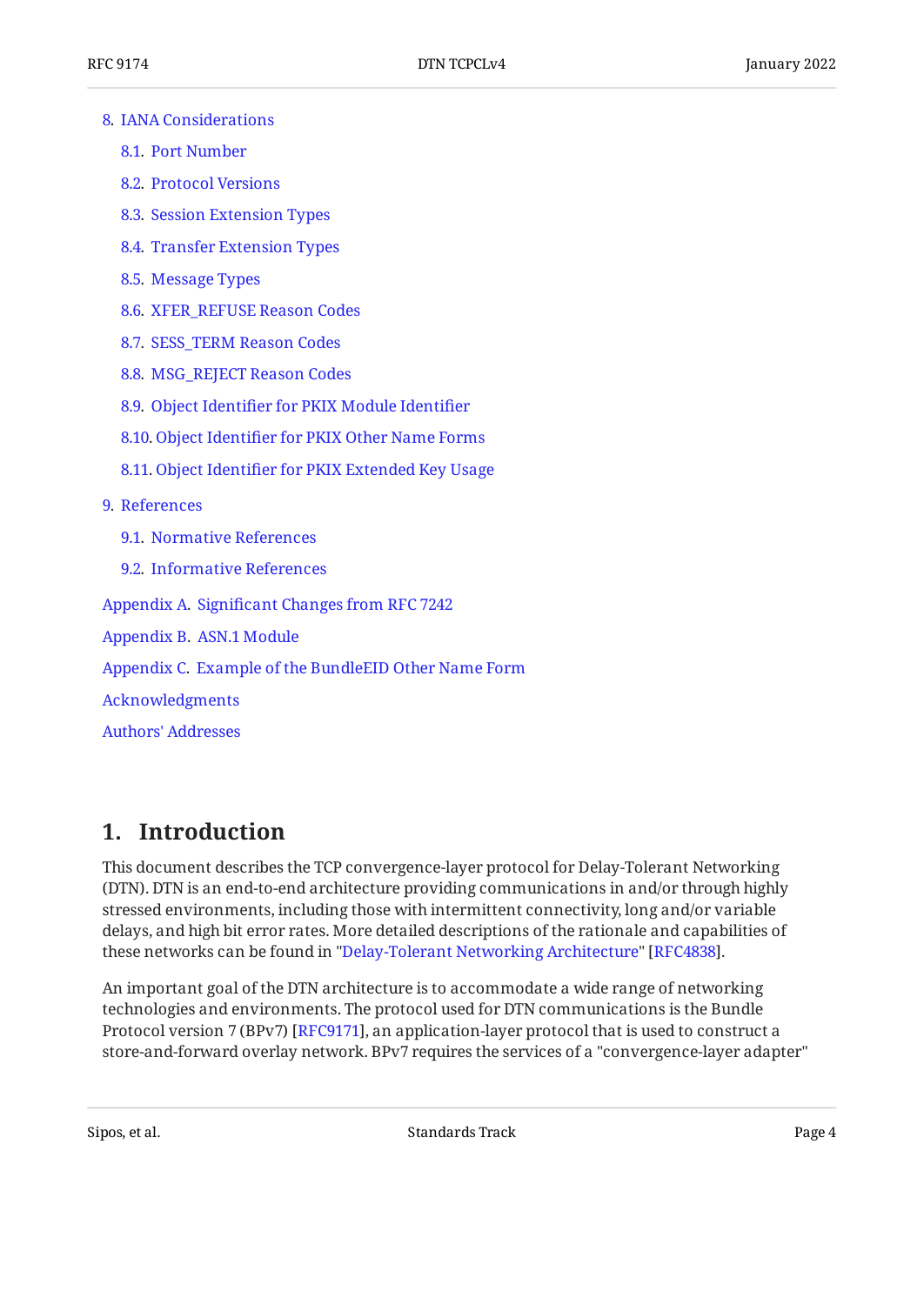(CLA) to send and receive bundles using the service of some "native" link, network, or Internet protocol. This document describes one such convergence-layer adapter that uses the well-known Transmission Control Protocol (TCP). This convergence layer is referred to as TCP Convergence Layer version 4 (TCPCLv4). For the remainder of this document,

- the abbreviation "BP" without the version suffix refers to BPv7. •
- the abbreviation "TCPCL" without the version suffix refers to TCPCLv4. •

The locations of the TCPCL and the Bundle Protocol in the Internet model protocol stack (described in [RFC1122]) are shown in [Figure 1.](#page-4-1) In particular, when BP is using TCP as its bearer with the TCPCL as its convergence layer, both BP and the TCPCL reside at the application layer of the Internet model.

<span id="page-4-1"></span>

*[Figure 1: The Locations of the Bundle Protocol and the TCP Convergence-Layer Protocol above the](#page-4-1) [Internet Protocol Stack](#page-4-1)* 

### <span id="page-4-0"></span>**[1.1. Scope](#page-4-0)**

This document describes the format of the protocol data units passed between entities participating in TCPCL communications. This document does not address:

- $\bullet$  The format of protocol data units of the Bundle Protocol, as those are defined elsewhere in [[RFC9171\]](#page-55-0). This includes the concept of bundle fragmentation or bundle encapsulation. The TCPCL transfers bundles as opaque data blocks.
- Mechanisms for locating or identifying other bundle entities (peers) within a network or across an internet. The mapping of a node ID to a potential convergence layer (CL) protocol and network address is left to implementation and configuration of the BP Agent (BPA) and its various potential routing strategies, as is the mapping of a DNS name and/or address to a choice of an end-entity certificate to authenticate a node to its peers.
- Logic for routing bundles along a path toward a bundle's endpoint. This CL protocol is involved only in transporting bundles between adjacent entities in a routing sequence.
- Policies or mechanisms for issuing Public Key Infrastructure Using X.509 (PKIX) certificates; provisioning, deploying, or accessing certificates and private keys; deploying or accessing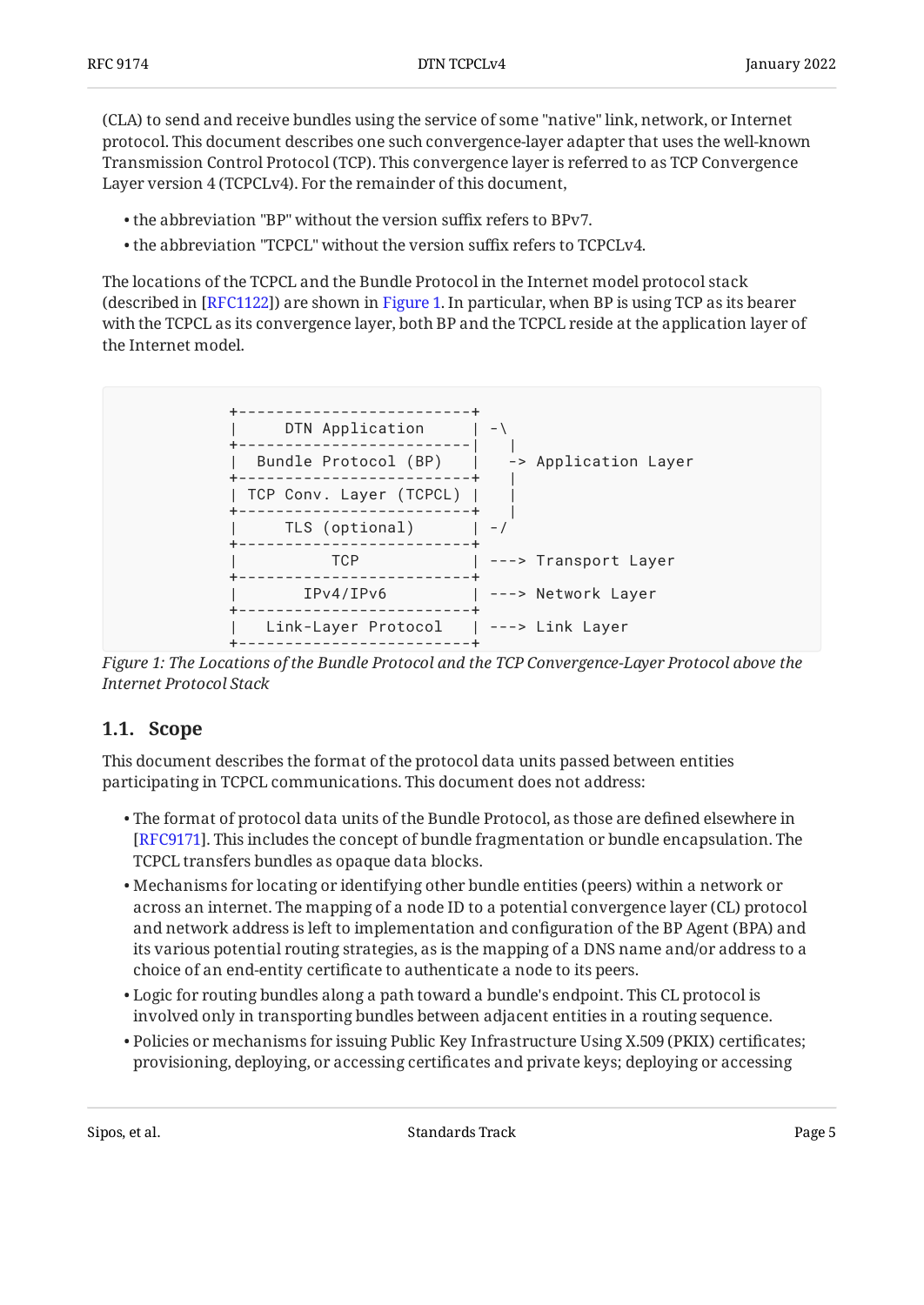certificate revocation lists (CRLs); or configuring security parameters on an individual entity or across a network.

 $\bullet$  Uses of TLS that are not based on PKIX certificate authentication (see [Section 7.12.2\)](#page-48-2) or in which authentication of both entities is not possible (see [Section 7.12.1\)](#page-48-1).

<span id="page-5-0"></span>Any TCPCL implementation requires a BPA to perform those above-listed functions in order to perform end-to-end bundle delivery.

## **[2. Requirements Language](#page-5-0)**

The key words "MUST", "MUST NOT", "REQUIRED", "SHALL", "SHALL NOT", "SHOULD", "SHOULD NOT", "**RECOMMENDED", "NOT RECOMMENDED", "MAY",** and "OPTIONAL" in this document are to be interpreted as described in BCP 14 [RFC2119] [RFC8174] when, and only when, they appear in all capitals, as shown here.

## <span id="page-5-1"></span>**[2.1. D](#page-5-1)efinitions Specifi[c to the TCPCL Protocol](#page-5-1)**

This section contains definitions specific to the TCPCL protocol.

- Network Byte Order: Here, "network byte order" means most significant byte first, a.k.a. big endian. All of the integer encodings in this protocol **SHALL** be transmitted in network byte order.
- TCPCL Entity: This is the notional TCPCL application that initiates TCPCL sessions. This design, implementation, configuration, and specific behavior of such an entity is outside of the scope of this document. However, the concept of an entity has utility within the scope of this document as the container and initiator of TCPCL sessions. The relationship between a TCPCL entity and TCPCL sessions is defined as follows:
	- $\bullet$  A TCPCL entity **MAY** actively initiate any number of TCPCL sessions and should do so whenever the entity is the initial transmitter of information to another entity in the network.
	- $\bullet$  A TCPCL entity **MAY** support zero or more passive listening elements that listen for connection requests from other TCPCL entities operating on other entities in the network.
	- $\bullet$  A TCPCL entity **MAY** passively initiate any number of TCPCL sessions from requests received by its passive listening element(s) if the entity uses such elements.

These relationships are illustrated in [Figure 2.](#page-7-0) For most TCPCL behavior within a session, the two entities are symmetric and there is no protocol distinction between them. Some specific behavior, particularly during session establishment, distinguishes between the active entity and the passive entity. For the remainder of this document, the term "entity" without the prefix "TCPCL" refers to a TCPCL entity.

TCP Connection: The term "connection" in this specification exclusively refers to a TCP connection and any and all behaviors, sessions, and other states associated with that TCP connection.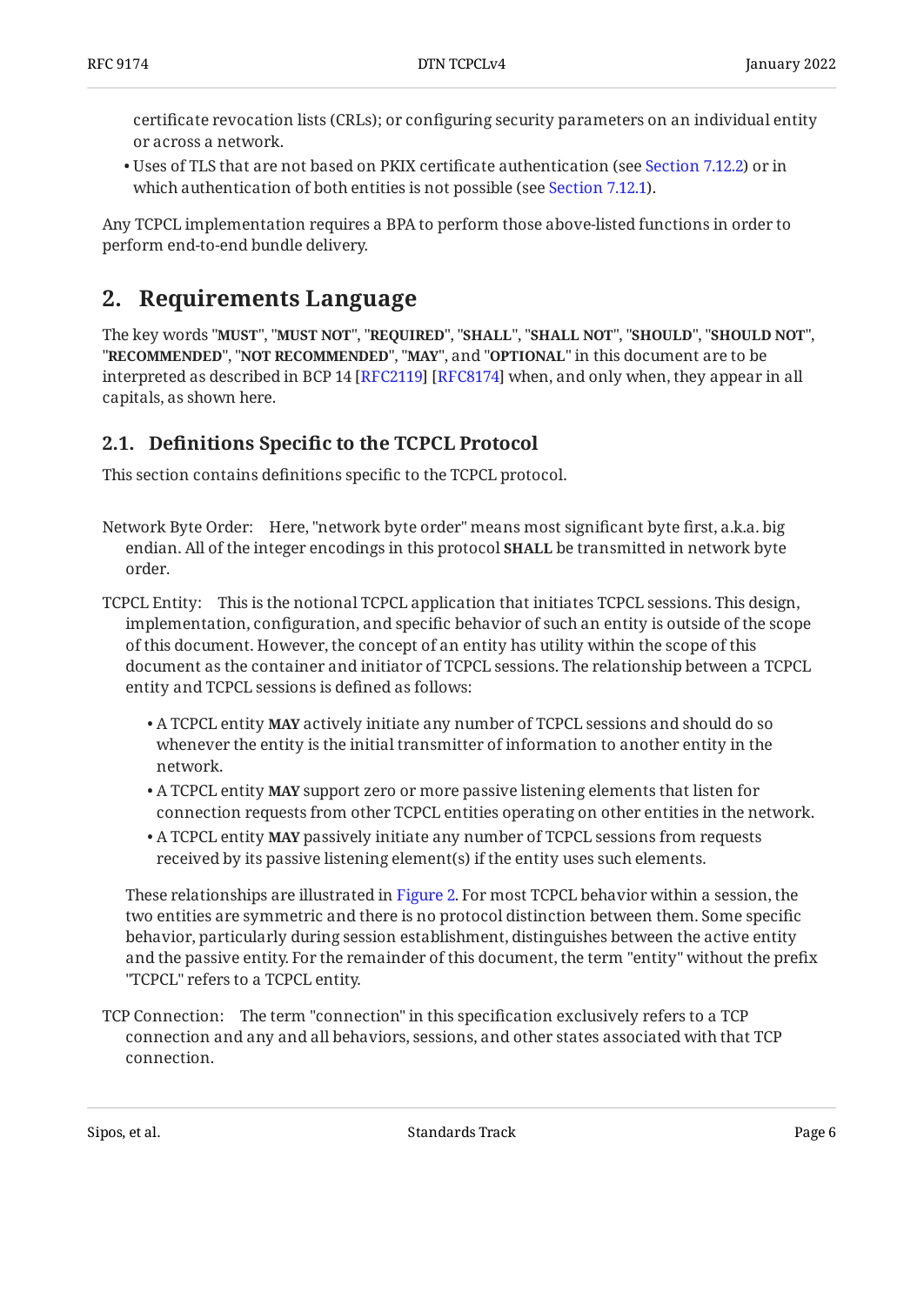- TCPCL Session: A TCPCL session (as opposed to a TCP connection) is a TCPCL communication relationship between two TCPCL entities. A TCPCL session operates within a single underlying TCP connection, and the lifetime of a TCPCL session is bound to the lifetime of that TCP connection. A TCPCL session is terminated when the TCP connection ends, due to either (1) one or both entities actively closing the TCP connection or (2) network errors causing a failure of the TCP connection. Within a single TCPCL session, there are two possible transfer streams: one in each direction, with one stream from each entity being the outbound stream and the other being the inbound stream (see [Figure 3\)](#page-7-1). From the perspective of a TCPCL session, the two transfer streams do not logically interact with each other. The streams do operate over the same TCP connection and between the same BPAs, so there are logical relationships at those layers (message and bundle interleaving, respectively). For the remainder of this document, the term "session" without the prefix "TCPCL" refers to a TCPCL session.
- Session Parameters: These are a set of values used to affect the operation of the TCPCL for a given session. The manner in which these parameters are conveyed to the bundle entity and thereby to the TCPCL is implementation dependent. However, the mechanism by which two entities exchange and negotiate the values to be used for a given session is described in [Section 4.3](#page-21-0).
- Transfer Stream: A transfer stream is a unidirectional user-data path within a TCPCL session. Transfers sent over a transfer stream are serialized, meaning that one transfer must complete its transmission prior to another transfer being started over the same transfer stream. At the stream layer, there is no logical relationship between transfers in that stream; it's only within the BPA that transfers are fully decoded as bundles. Each unidirectional stream has a single sender entity and a single receiver entity.
- Transfer: This refers to the procedures and mechanisms for conveyance of an individual bundle from one node to another. Each transfer within the TCPCL is identified by a Transfer ID number, which is guaranteed to be unique only to a single direction within a single session.
- Transfer Segment: A transfer segment is a subset of a transfer of user data being communicated over a transfer stream.
- Idle Session: A TCPCL session is idle while there is no transmission in progress in either direction. While idle, the only messages being transmitted or received are KEEPALIVE messages.
- Live Session: A TCPCL session is live while there is a transmission in progress in either direction.
- Reason Codes: The TCPCL uses numeric codes to encode specific reasons for individual failure/ error message types.

<span id="page-6-0"></span>The relationship between connections, sessions, and streams is shown in [Figure 3.](#page-7-1)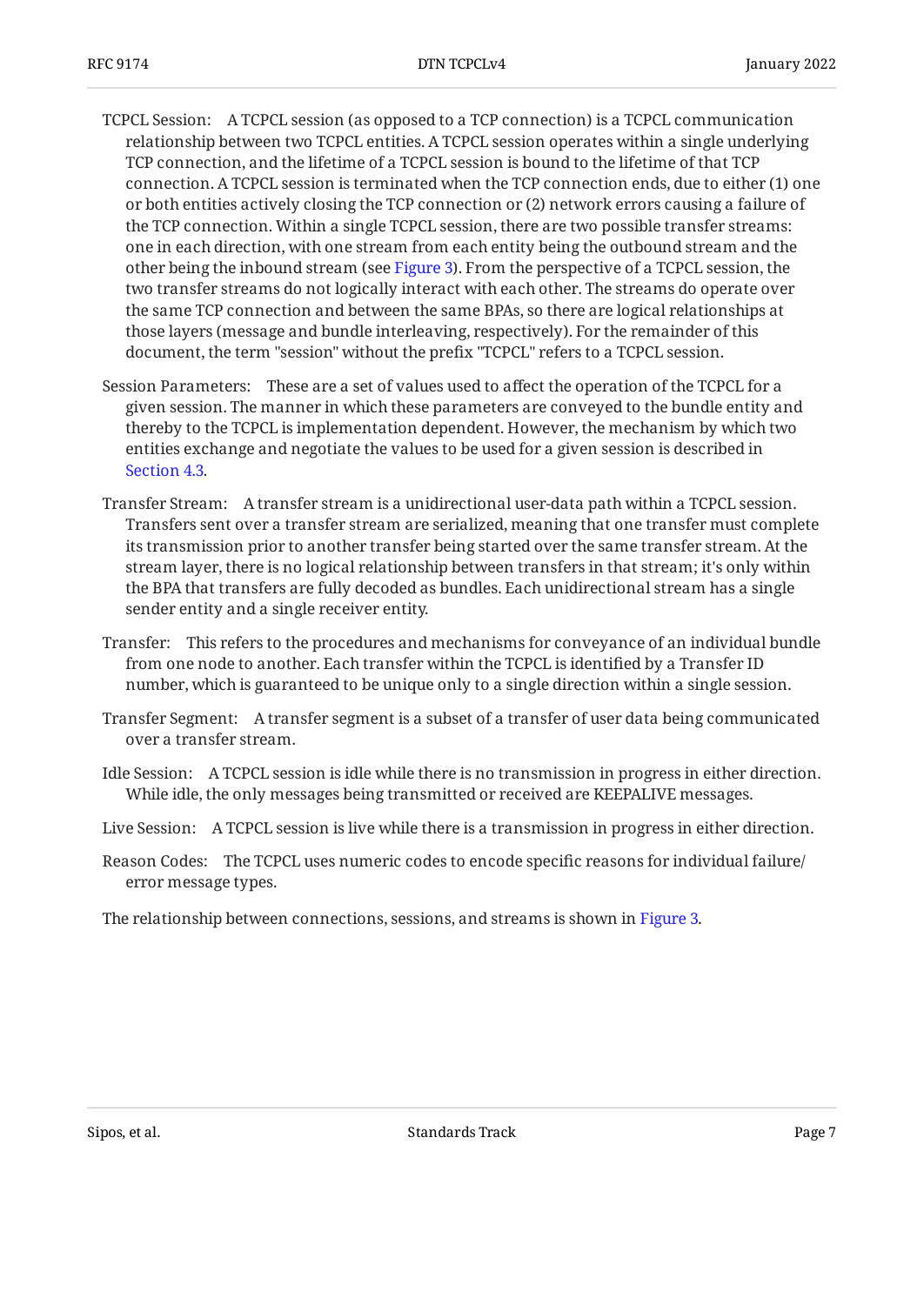<span id="page-7-0"></span>

Figure 2: The Relationships between TCPCL Entities

<span id="page-7-1"></span>

Figure 3: The Relationship within a TCPCL Session of its Two Streams

Standards Track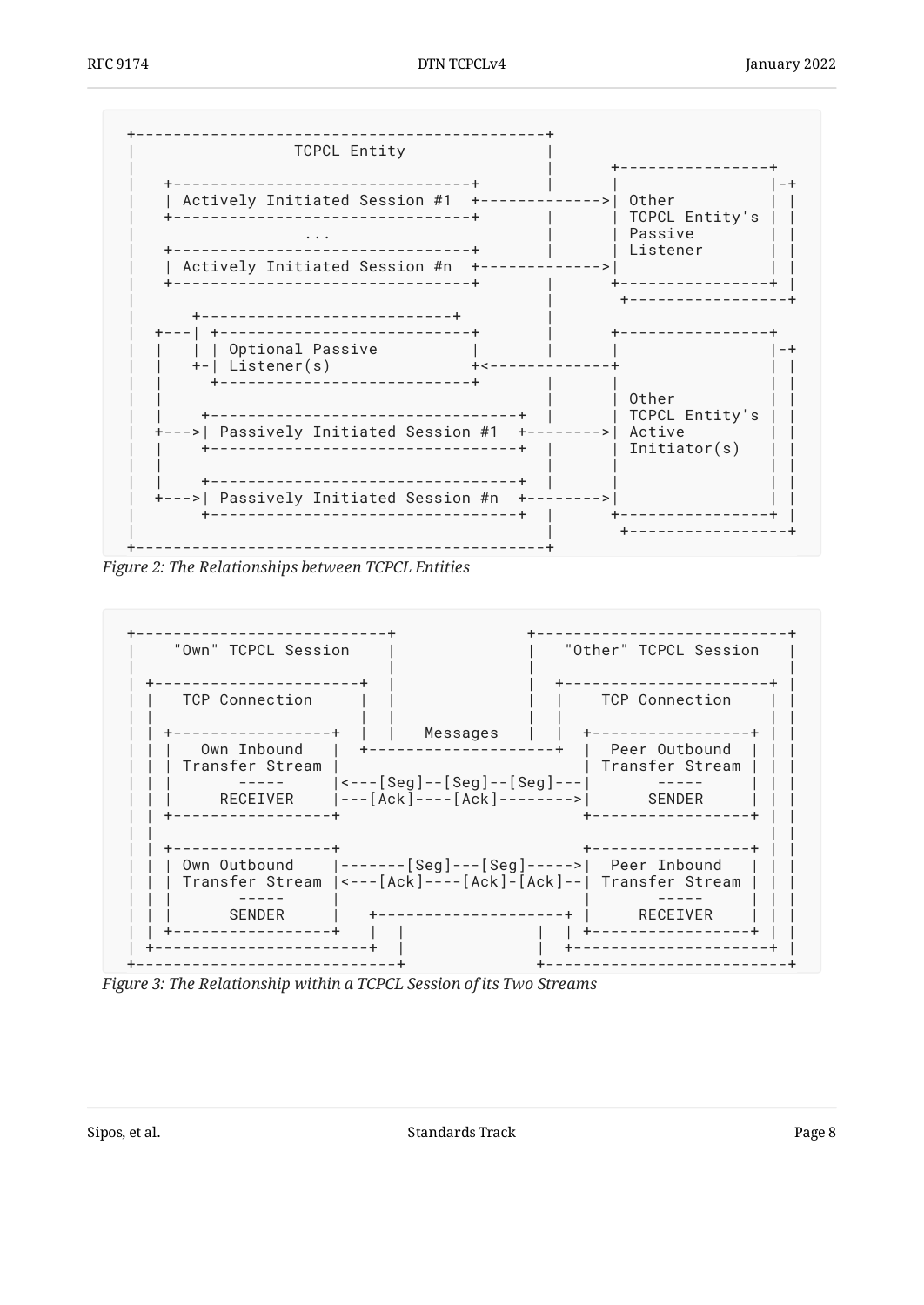## <span id="page-8-0"></span>**[3. General Protocol Description](#page-8-0)**

The service of this protocol is the transmission of DTN bundles via TCP. This document specifies the encapsulation of bundles, procedures for TCP setup and teardown, and a set of messages and entity requirements. The general operation of the protocol is as follows.

### <span id="page-8-1"></span>**[3.1. Convergence-Layer Services](#page-8-1)**

This version of the TCPCL protocol provides the following services to support the overlaying BPA. In all cases, this is not an API definition but a logical description of how the CL can interact with the BPA. Each of these interactions can be associated with any number of additional metadata items as necessary to support the operation of the CL or BPA.

- Attempt Session: The TCPCL allows a BPA to preemptively attempt to establish a TCPCL session with a peer entity. Each session attempt can send a different set of session negotiation parameters as directed by the BPA.
- Terminate Session: The TCPCL allows a BPA to preemptively terminate an established TCPCL session with a peer entity. The terminate request is done on a per-session basis.

Session State Changed: The TCPCL entity indicates to the BPA when the session state changes. The top-level session states indicated are as follows:

- Connecting: A TCP connection is being established. This state only applies to the active entity.
- Contact Negotiating: A TCP connection has been made (as either the active or passive entity), and contact negotiation has begun.
- Session Negotiating: Contact negotiation has been completed (including possible TLS use), and session negotiation has begun.
- Established: The session has been fully established and is ready for its first transfer. When the session is established, the peer node ID (along with an indication of whether or not it was authenticated) and the negotiated session parameters (see [Section 4.7\)](#page-31-0) are also communicated to the BPA.
- Ending: The entity sent a SESS\_TERM message and is in the Ending state.
- Terminated: The session has finished normal termination sequencing.
- Failed: The session ended without normal termination sequencing.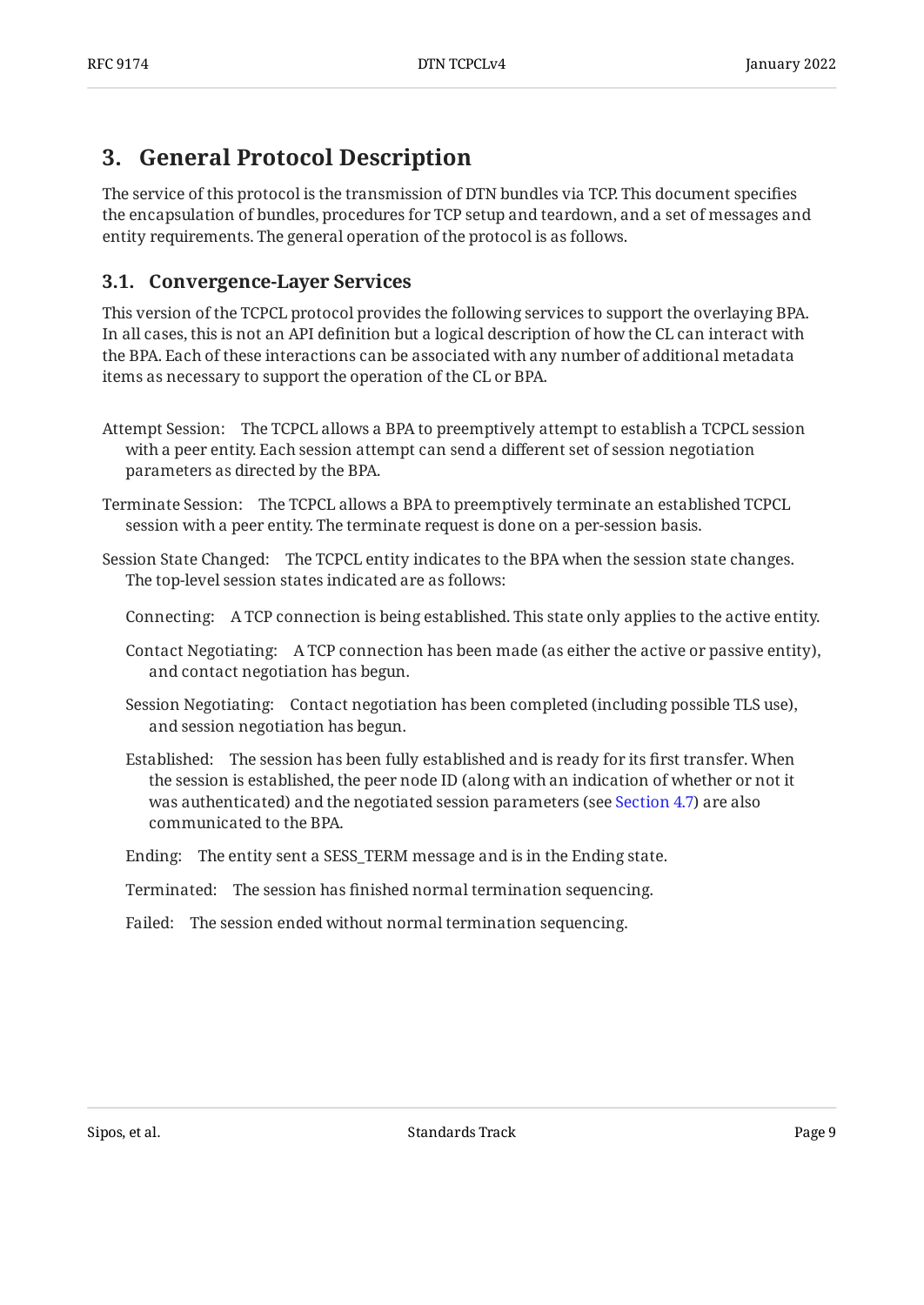- Session Idle Changed: The TCPCL entity indicates to the BPA when the Live/Idle substate of the session changes. This occurs only when the top-level session state is "Established". The session transitions from Idle to Live at the start of a transfer in either transfer stream; the session transitions from Live to Idle at the end of a transfer when the other transfer stream does not have an ongoing transfer. Because the TCPCL transmits serially over a TCP connection, it suffers from "head-of-queue blocking", so a transfer in either direction can block an immediate start of a new transfer in the session.
- Begin Transmission: The principal purpose of the TCPCL is to allow a BPA to transmit bundle data over an established TCPCL session. Transmission requests are done on a per-session basis, and the CL does not necessarily perform any per-session or inter-session queueing. Any queueing of transmissions is the obligation of the BPA.
- Transmission Success: The TCPCL entity indicates to the BPA when a bundle has been fully transferred to a peer entity.
- Transmission Intermediate Progress: The TCPCL entity indicates to the BPA the intermediate progress of a transfer to a peer entity. This intermediate progress is at the granularity of each transferred segment.
- Transmission Failure: The TCPCL entity indicates to the BPA certain reasons for bundle transmission failure, notably when the peer entity rejects the bundle or when a TCPCL session ends before transfer success. The TCPCL itself does not have a notion of transfer timeout.
- Reception Initialized: The TCPCL entity indicates this status to the receiving BPA just before any transmission data is sent. This corresponds to reception of the XFER\_SEGMENT message with the START flag set to 1.
- Interrupt Reception: The TCPCL entity allows a BPA to interrupt an individual transfer before it has fully completed (successfully or not). Interruption can occur any time after the reception is initialized.
- Reception Success: The TCPCL entity indicates to the BPA when a bundle has been fully transferred from a peer entity.
- Reception Intermediate Progress: The TCPCL entity indicates to the BPA the intermediate progress of a transfer from the peer entity. This intermediate progress is at the granularity of each transferred segment. An indication of intermediate reception gives a BPA the chance to inspect bundle header contents before the entire bundle is available and thus supports the "Interrupt Reception" capability.
- Reception Failure: The TCPCL entity indicates to the BPA certain reasons for reception failure, notably when the local entity rejects an attempted transfer for some local policy reason or when a TCPCL session ends before transfer success. The TCPCL itself does not have a notion of transfer timeout.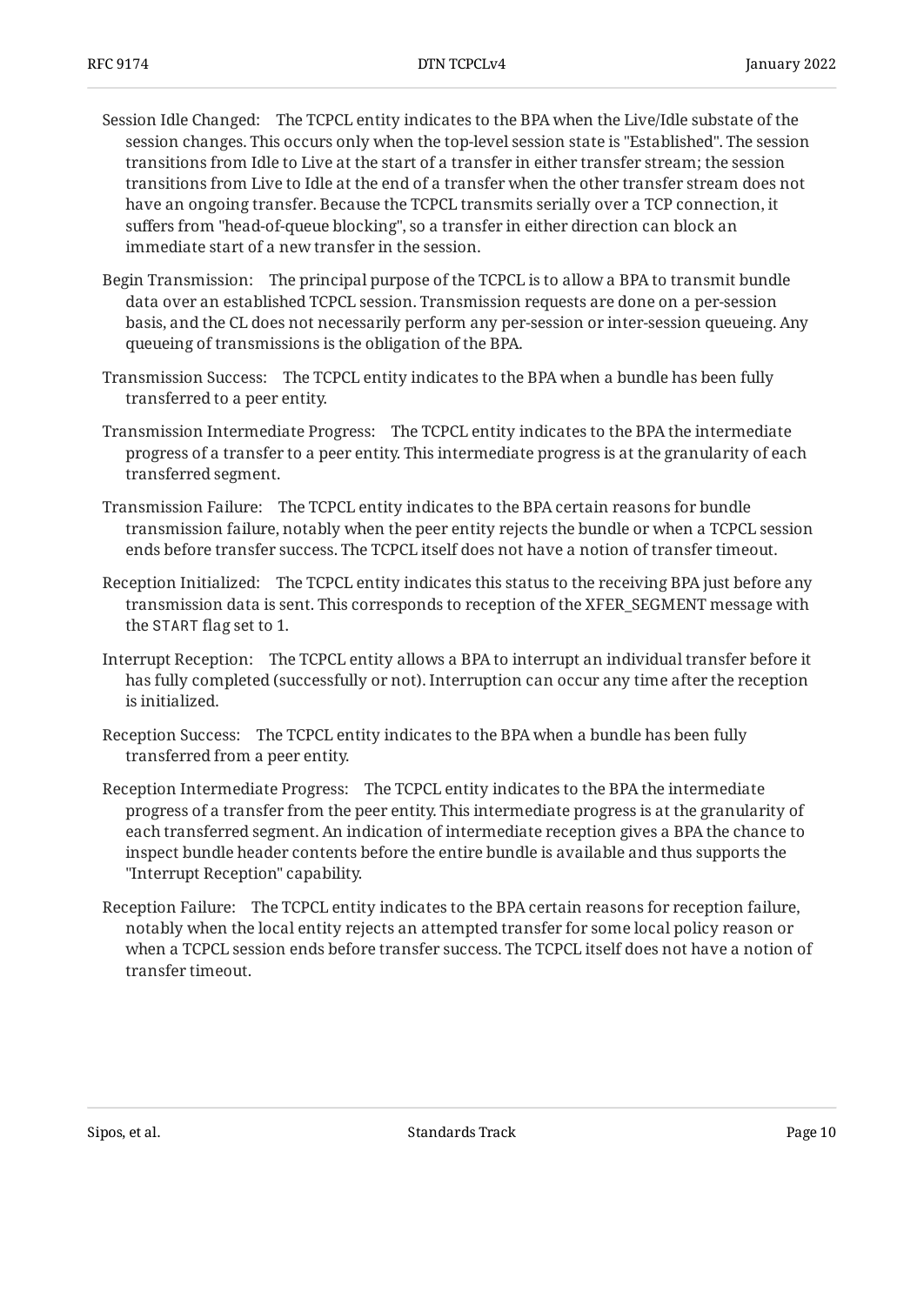### <span id="page-10-0"></span>**[3.2. TCPCL Session Overview](#page-10-0)**

First, one entity establishes a TCPCL session to the other by initiating a TCP connection in accordance with [\[RFC0793](#page-54-4)]. After setup of the TCP connection is complete, an initial Contact Header is exchanged in both directions to establish a shared TCPCL version and negotiate the use of TLS security (as described in [Section 4](#page-19-0)). Once contact negotiation is complete, TCPCL messaging is available and the session negotiation is used to set parameters of the TCPCL session. One of these parameters is a node ID; each TCPCL entity is acting on behalf of a BPA having a node ID. This is used to assist in routing and forwarding messages by the BPA and is part of the authentication capability provided by TLS.

Once negotiated, the parameters of a TCPCL session cannot change; if there is a desire by either peer to transfer data under different parameters, then a new session must be established. This makes CL logic simpler but relies on the assumption that establishing a TCP connection is lightweight enough that TCP connection overhead is negligible compared to TCPCL data sizes.

Once the TCPCL session is established and configured in this way, bundles can be transferred in either direction. Each transfer is performed by segmenting the transfer data into one or more XFER\_SEGMENT messages. Multiple bundles can be transmitted consecutively in a single direction on a single TCPCL connection. Segments from different bundles are never interleaved. Bundle interleaving can be accomplished by fragmentation at the BP layer or by establishing multiple TCPCL sessions between the same peers. There is no fundamental limit on the number of TCPCL sessions that a single entity can establish, beyond the limit imposed by the number of available (ephemeral) TCP ports of the active entity.

One feature of this protocol is that the receiving entity can send acknowledgment (XFER\_ACK) messages as bundle data segments arrive. The rationale behind these acknowledgments is to enable the transmitting entity to determine how much of the bundle has been received, so that if the session is interrupted, it can perform reactive fragmentation to avoid resending the alreadytransmitted part of the bundle. In addition, there is no explicit flow control on the TCPCL.

A TCPCL receiver can interrupt the transmission of a bundle at any point in time by replying with a XFER\_REFUSE message, which causes the sender to stop transmission of the associated bundle (if it hasn't already finished transmission).

Note: This enables a cross-layer optimization in that it allows a receiver that detects that it has already received a certain bundle to interrupt transmission as early as possible and thus save transmission capacity for other bundles.

For sessions that are idle, a KEEPALIVE message is sent at a negotiated interval. This is used to convey entity liveness information during otherwise messageless time intervals.

A SESS\_TERM message is used to initiate the ending of a TCPCL session (see [Section 6.1](#page-42-0)). During termination sequencing, in-progress transfers can be completed but no new transfers can be initiated. A SESS\_TERM message can also be used to refuse a session setup by a peer (see [Section](#page-21-0) [4.3\)](#page-21-0). Regardless of the reason, session termination is initiated by one of the entities and the other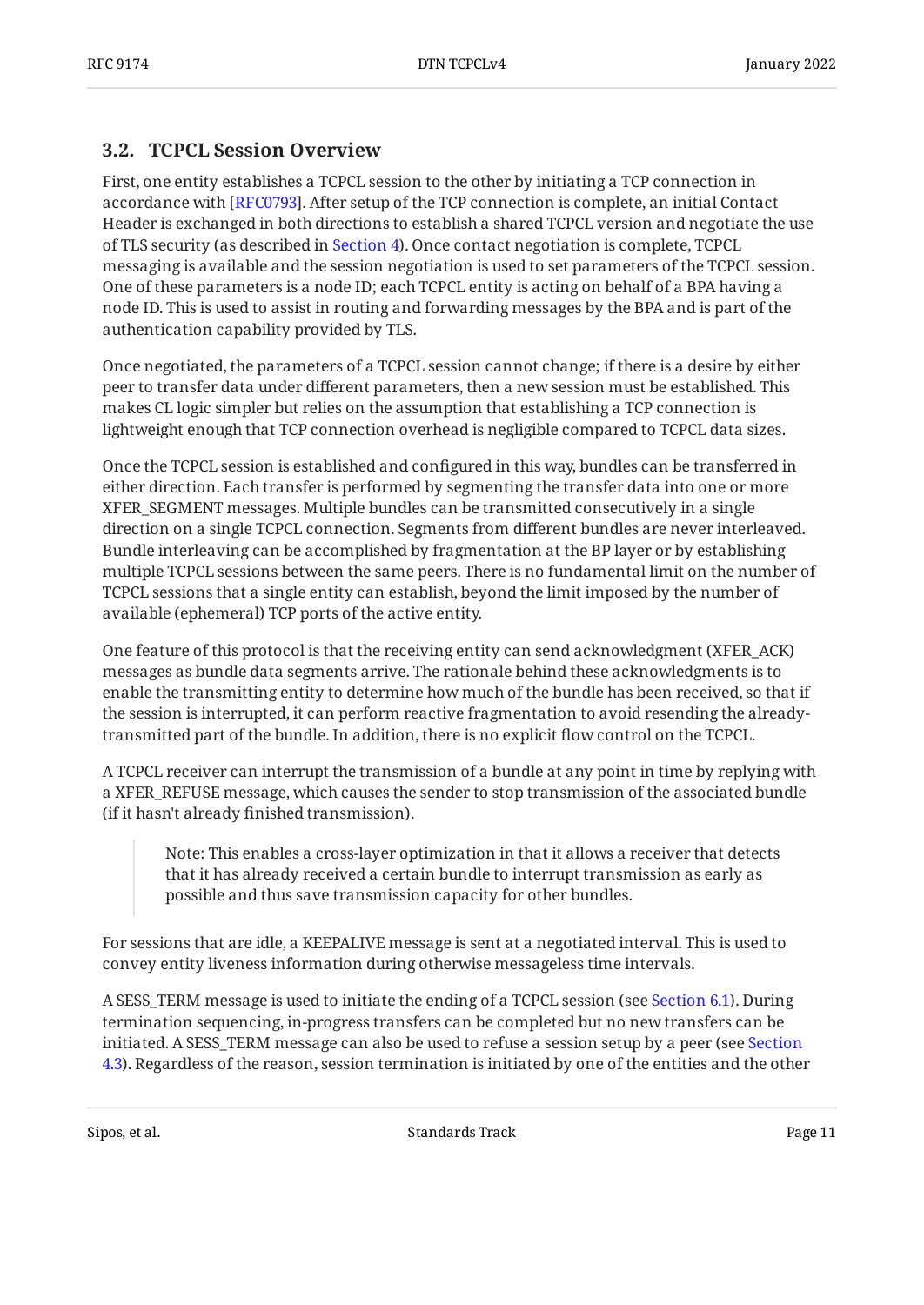entity responds to it, as illustrated by Figures [13](#page-15-1) and [14](#page-15-2) in the next subsection. Even when there are no transfers queued or in progress, the session termination procedure allows each entity to distinguish between a clean end to a session and the TCP connection being closed because of some underlying network issue.

Once a session is established, the TCPCL is a symmetric protocol between the peers. Both sides can start sending data segments in a session, and one side's bundle transfer does not have to complete before the other side can start sending data segments on its own. Hence, the protocol allows for a bidirectional mode of communication. Note that in the case of concurrent bidirectional transmission, acknowledgment segments MAY be interleaved with data segments.

### <span id="page-11-0"></span>**[3.3. TCPCL States and Transitions](#page-11-0)**

The states of a normal TCPCL session (i.e., without session failures) are indicated in [Figure 4.](#page-11-1)

<span id="page-11-1"></span>

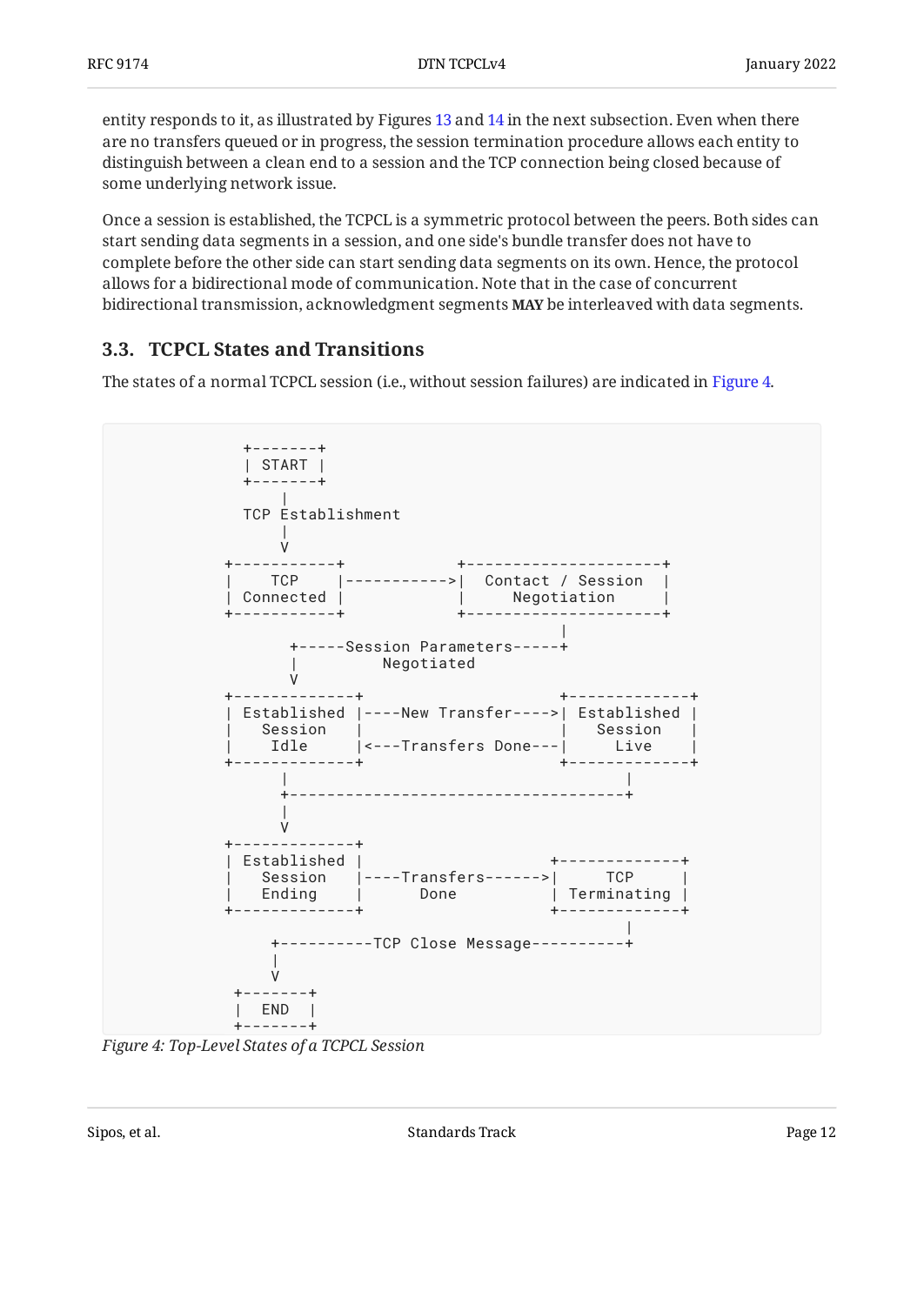Notes on established session states:

- Session "Live" means transmitting or receiving over a transfer stream. •
- Session "Idle" means no transmission/reception over a transfer stream. •
- Session "Ending" means no new transfers will be allowed. •

Contact negotiation involves exchanging a Contact Header ("CH" in Figures [5](#page-12-0), [6,](#page-12-1) and [7](#page-13-0)) in both directions and deriving a negotiated state from the two headers. The contact negotiation sequencing is performed as either the active or passive entity and is illustrated in Figures [5](#page-12-0) and [6,](#page-12-1) respectively, which both share the data validation and negotiation of the Processing of Contact Header ("[PCH]") activity ([Figure 7\)](#page-13-0) and the "[TCPCLOSE]" activity, which indicates TCP connection close. Successful negotiation results in one of the Session Initiation ("[SI]") activities being performed, as shown further below. To avoid data loss, a Session Termination ("[ST]") exchange allows cleanly finishing transfers before a session is ended.

<span id="page-12-0"></span>

*[Figure 5: Contact Initiation as Active Entity](#page-12-0)* 

<span id="page-12-1"></span>

<span id="page-12-2"></span>*[Figure 6: Contact Initiation as Passive Entity](#page-12-1)*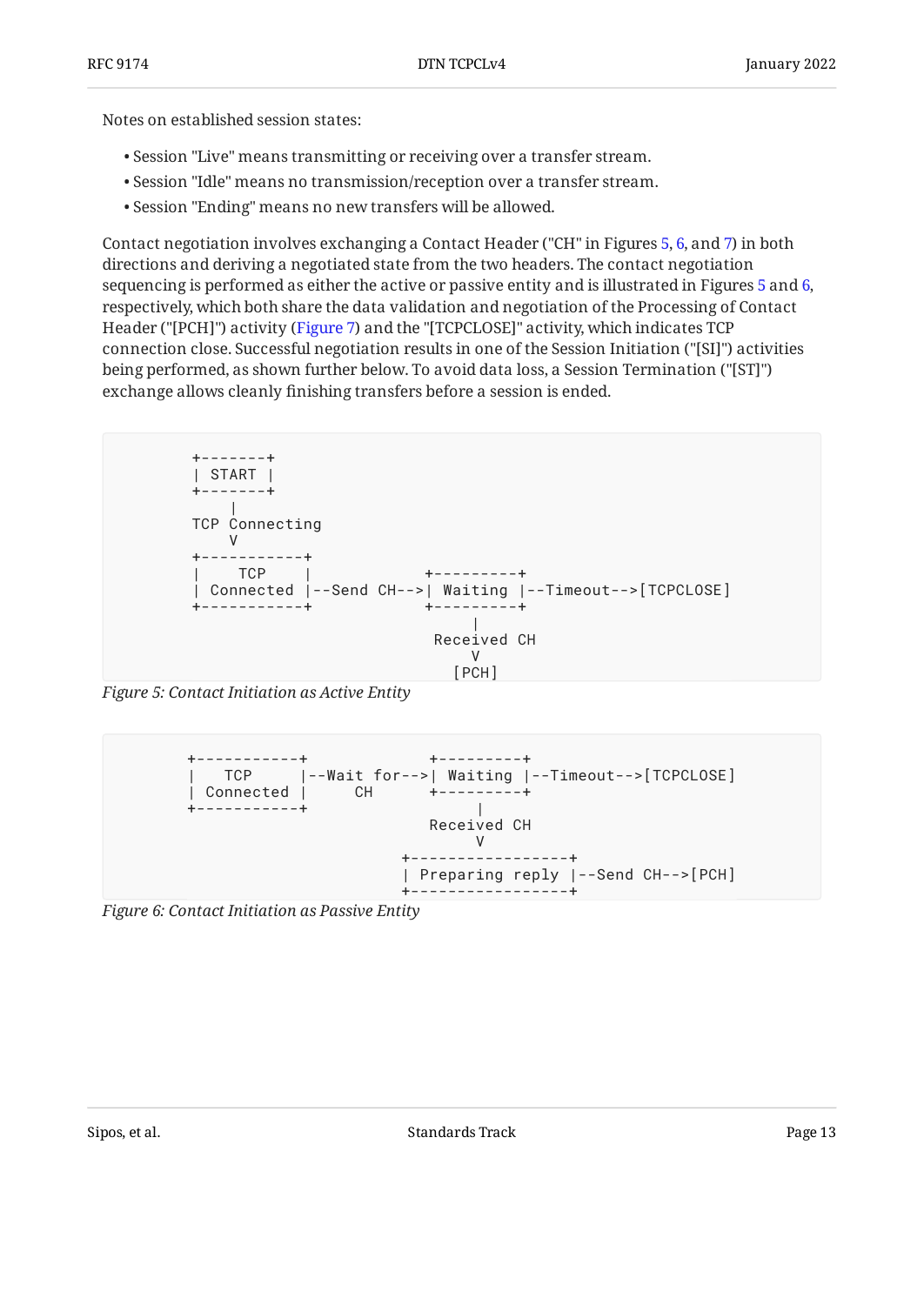<span id="page-13-0"></span>

*[Figure 7:](#page-13-0) [Processing of Contact Header \[PCH\]](#page-12-2)* 

Session negotiation involves exchanging a session initialization (SESS\_INIT) message in both directions and deriving a negotiated state from the two messages. The session negotiation sequencing is performed as either the active or passive entity and is illustrated in Figures [8](#page-13-1) and [9,](#page-14-0) respectively (where "[PSI]" means "Processing of Session Initiation"), which both share the data validation and negotiation shown in [Figure 10.](#page-14-1) The validation here includes certificate validation and authentication when TLS is used for the session.

```
+-----------+
| TCPCL | +---------+
| Messaging |--Send SESS_INIT-->| Waiting |--Timeout-->[ST]
| Available | +---------+
+-----------+ |
                 Received SESS_INIT
 |
 V
                    [PSI]
```
<span id="page-13-2"></span>*[Figure 8: Session Initiation \[SI\] as Active Entity](#page-13-1)*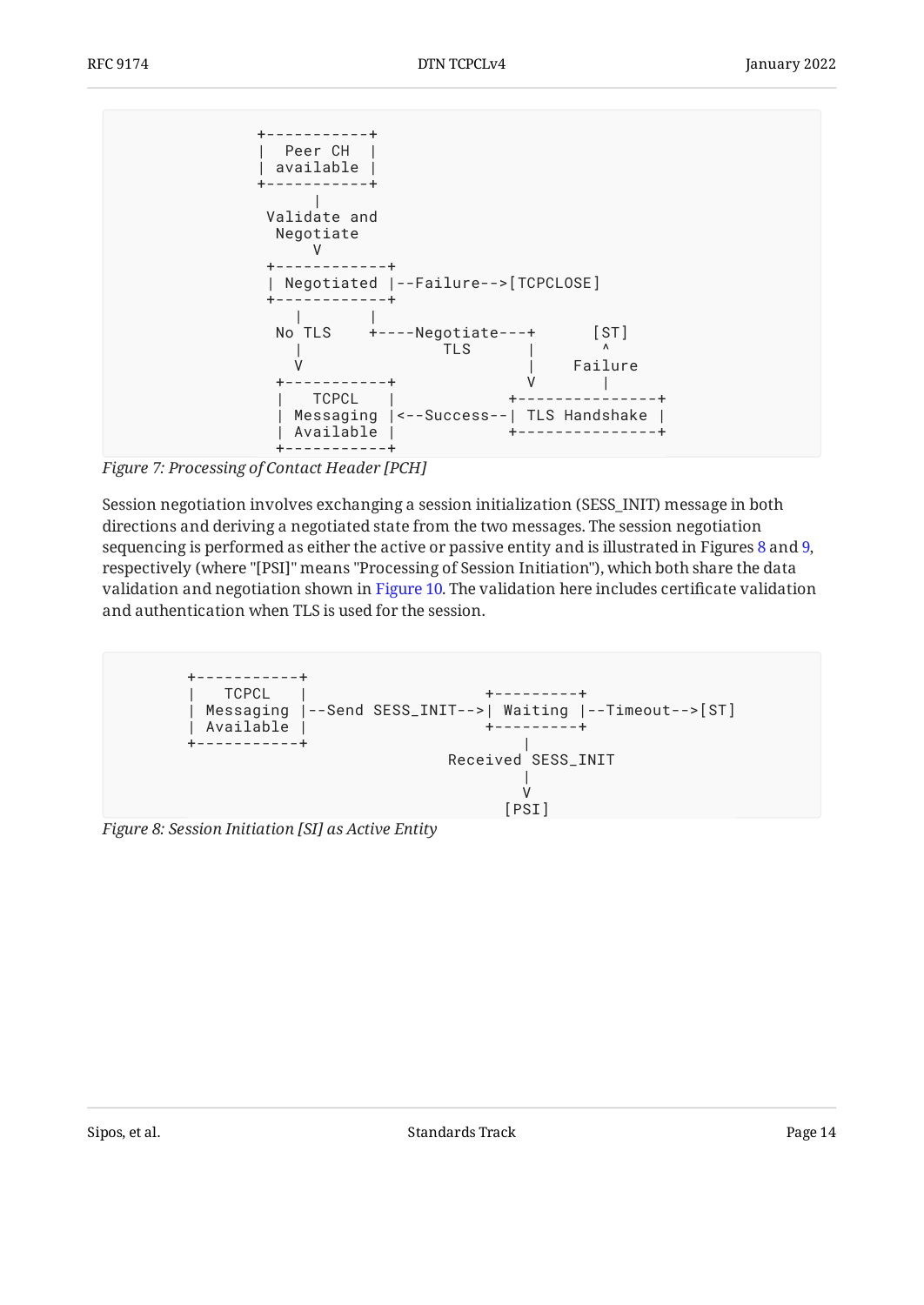<span id="page-14-0"></span>

*[Figure 9:](#page-14-0) [Session Initiation \[SI\] as Passive Entity](#page-13-2)* 

<span id="page-14-1"></span>

*[Figure 10: Processing of Session Initiation \[PSI\]](#page-14-1)* 

Transfers can occur after a session is established and it's not in the Ending state. Each transfer occurs within a single logical transfer stream between a sender and a receiver, as illustrated in Figures [11](#page-14-2) and [12](#page-15-3), respectively.

<span id="page-14-2"></span>

*[Figure 11: Transfer Sender States](#page-14-2)*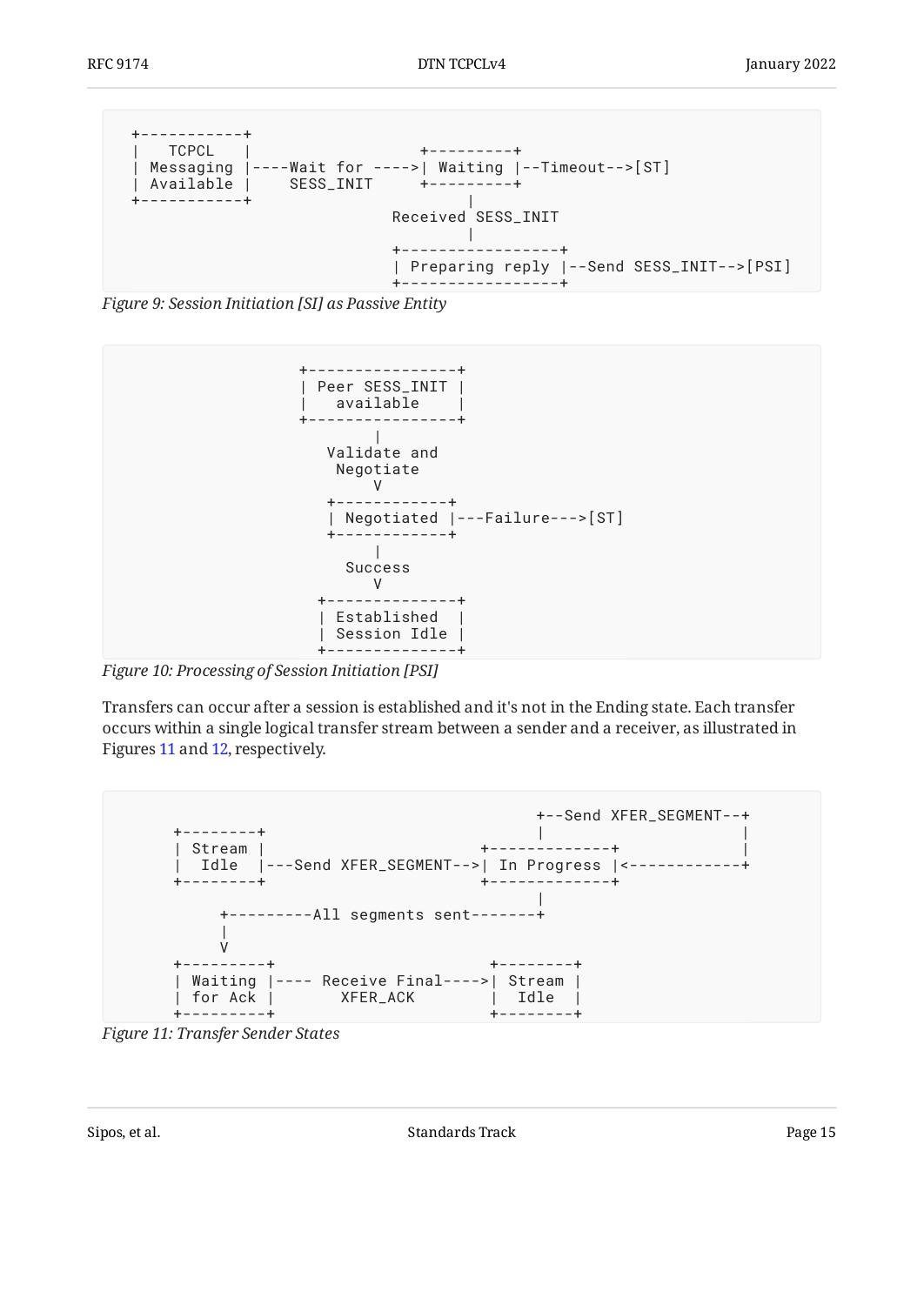Note on transfer sending: Pipelining of transfers can occur when the sending entity begins a new transfer while in the "Waiting for Ack" state.

<span id="page-15-3"></span>

*[Figure 12: Transfer Receiver States](#page-15-3)* 

Session termination involves one entity initiating the termination of the session and the other entity acknowledging the termination. For either entity, it is the sending of the SESS\_TERM message, which transitions the session to the Ending substate. While a session is in the Ending state, only in-progress transfers can be completed and no new transfers can be started.

<span id="page-15-1"></span>

*[Figure 13: Session Termination \[ST\] from the Initiator](#page-15-1)* 

<span id="page-15-2"></span>

<span id="page-15-0"></span>*[Figure 14: Session Termination \[ST\] from the Responder](#page-15-2)* 

## **[3.4. PKIX Environments and CA Policy](#page-15-0)**

This specification defines requirements regarding how to use PKIX certificates issued by a Certificate Authority (CA) but does not define any mechanisms for how those certificates come to be. The requirements regarding TCPCL certificate use are broad, to support two quite different PKIX environments: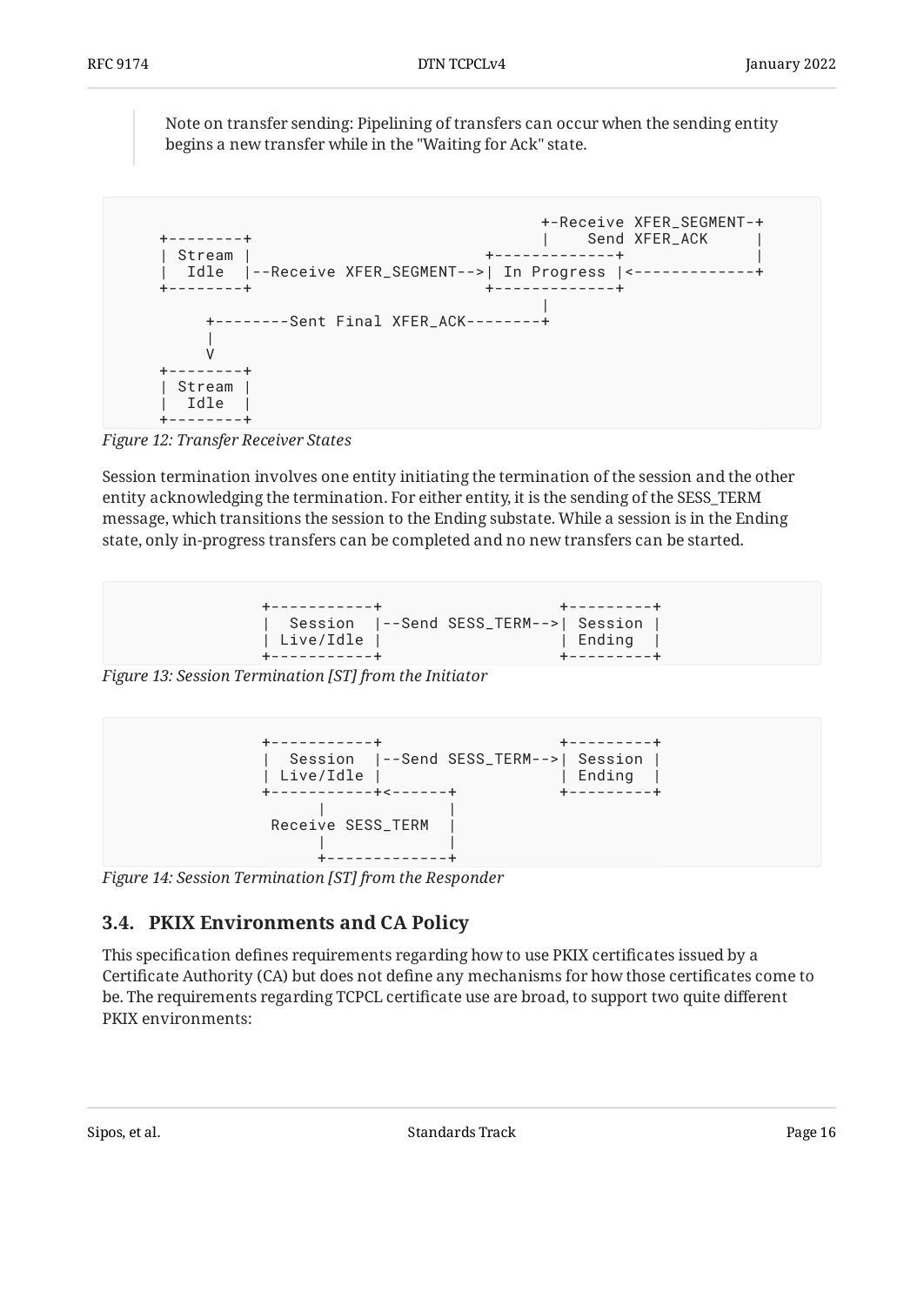- DTN-Aware CAs: In the ideal case, the CA or CAs issuing certificates for TCPCL entities are aware of the end use of the certificate, have a mechanism for verifying ownership of a node ID, and are issuing certificates directly for that node ID. In this environment, the ability to authenticate a peer entity node ID directly avoids the need to authenticate a network name or address and then implicitly trust the node ID of the peer. The TCPCL authenticates the node ID whenever possible; this is preferred over lower-level PKIX identities.
- DTN-Ignorant CAs: It is expected that Internet-scale "public" CAs will continue to focus on DNS names as the preferred PKIX identifier. There are large infrastructures already in place for managing network-level authentication and protocols to manage identity verification in those environments [[RFC8555\]](#page-57-1). The TCPCL allows for this type of environment by authenticating a lower-level identifier for a peer and requiring the entity to trust that the node ID given by the peer (during session initialization) is valid. This situation is not ideal, as it allows the vulnerabilities described in [Section 7.9](#page-46-2), but it still provides some amount of mutual authentication to take place for a TCPCL session.

Even within a single TCPCL session, each entity may operate within different PKI environments and with different identifier limitations. The requirements related to identifiers in a PKIX certificate are provided in [Section 4.4.1.](#page-23-1)

It is important for interoperability that a TCPCL entity have its own security policy tailored to accommodate the peers with which it is expected to operate. Some security policy recommendations are given in [Section 4.4.5,](#page-27-0) but these are meant as a starting point for tailoring. A strict TLS security policy is appropriate for a private network with a single shared CA. Operation on the Internet (such as inter-site BP gateways) could trade more lax TCPCL security with the use of encrypted bundle encapsulation [DTN-BIBECT] to ensure strong bundle security.

By using the Server Name Indication (SNI) DNS name (see [Section 4.4.3\)](#page-25-0), a single passive entity can act as a convergence layer for multiple BPAs with distinct node IDs. When this "virtual host" behavior is used, the DNS name is used as the indication of which BP node the active entity is attempting to communicate with. A virtual host CL entity can be authenticated by a certificate containing all of the DNS names and/or node IDs being hosted or by several certificates each authenticating a single DNS name and/or node ID, using the SNI value from the peer to select which certificate to use. The logic for mapping an SNI DNS name to an end-entity certificate is an implementation matter and can involve correlating a DNS name with a node ID or other certificate attributes.

### <span id="page-16-0"></span>**[3.5. Session-Keeping Policies](#page-16-0)**

This specification defines requirements regarding how to initiate, sustain, and terminate a TCPCL session but does not impose any requirements on how sessions need to be managed by a BPA. It is a network administration matter to determine an appropriate session-keeping policy, but guidance given here can be used to steer policy toward performance goals.

Persistent Session: This policy preemptively establishes a single session to known entities in the network and keeps the session active using KEEPALIVEs. Benefits of this policy include reducing the total amount of TCP data that needs to be exchanged for a set of transfers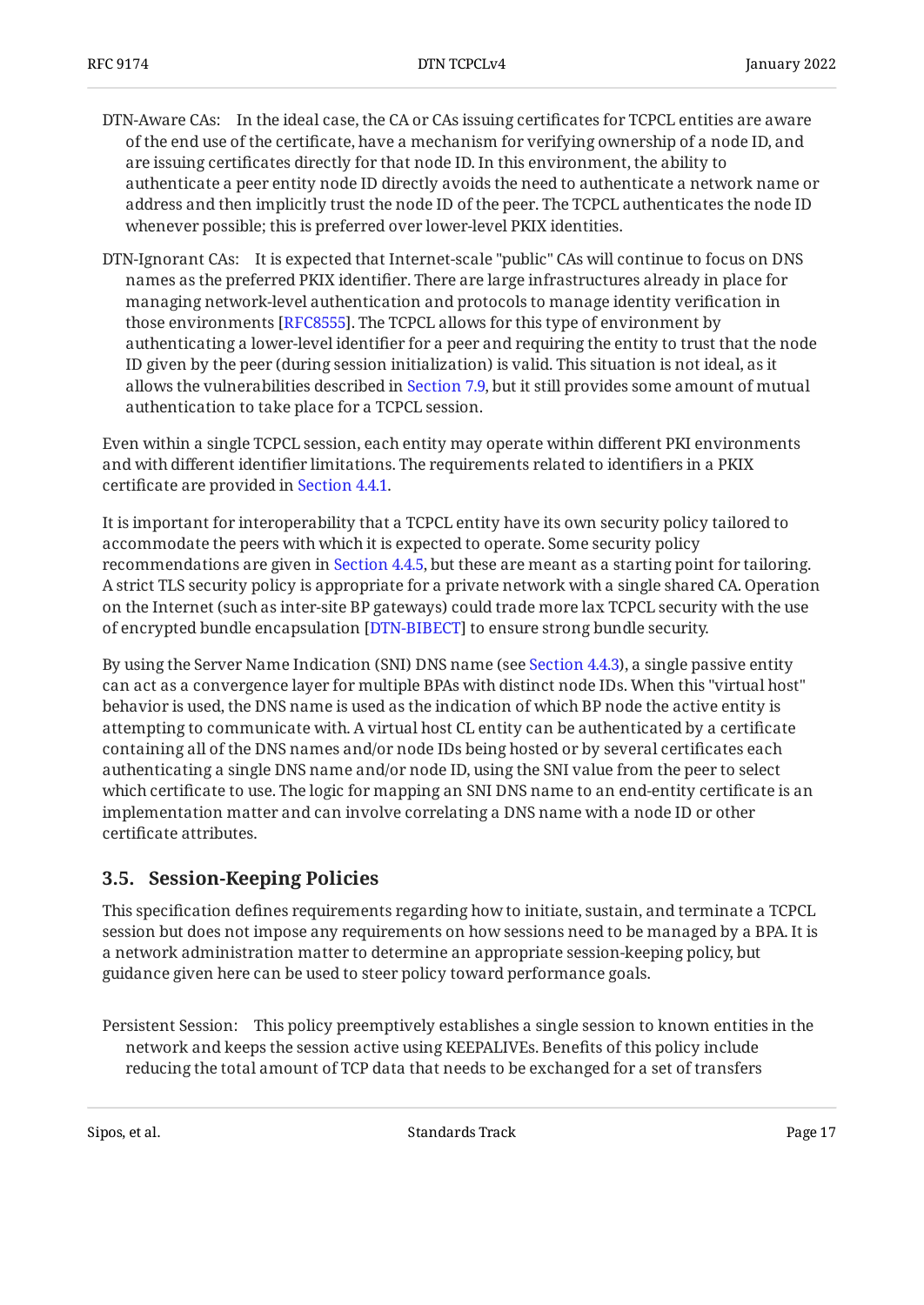(assuming that the KEEPALIVE size is significantly smaller than the transfer size) and allowing the session state to indicate peer connectivity. Drawbacks include wasted network resources when a session is mostly idle or when network connectivity is inconsistent (which requires that failed sessions be reestablished), and potential queueing issues when multiple transfers are requested simultaneously. This policy assumes that there is agreement between pairs of entities as to which of the peers will initiate sessions; if there is no such agreement, there is potential for duplicate sessions to be established between peers.

- Ephemeral Sessions: This policy only establishes a session when an outgoing transfer needs to be sent. Benefits of this policy include not wasting network resources on sessions that are idle for long periods of time and avoiding potential queueing issues as can be seen when using a single persistent session. Drawbacks include the TCP and TLS overhead of establishing a new session for each transfer. This policy assumes that each entity can function in a passive role to listen for session requests from any peer that needs to send a transfer; when that is not the case, the polling behavior discussed below needs to happen. This policy can be augmented to keep the session established as long as any transfers are queued.
- Active-Only Polling Sessions: When naming and/or addressing of one entity is variable (i.e., a dynamically assigned IP address or domain name) or when firewall or routing rules prevent incoming TCP connections, that entity can only function in the active role. In these cases, sessions also need to be established when an incoming transfer is expected from a peer or based on a periodic schedule. This polling behavior causes inefficiencies compared to asneeded ephemeral sessions.

Many other policies can be established in a TCPCL network between the two extremes of single persistent sessions and only ephemeral sessions. Different policies can be applied to each peer entity and to each bundle as it needs to be transferred (e.g., for quality of service). Additionally, future session extension types can apply further nuance to session policies and policy negotiation.

### <span id="page-17-0"></span>**[3.6. Transfer Segmentation Policies](#page-17-0)**

Each TCPCL session allows a negotiated transfer segmentation policy to be applied in each transfer direction. A receiving entity can set the Segment Maximum Receive Unit (MRU) in its SESS\_INIT message to determine the largest acceptable segment size, and a transmitting entity can segment a transfer into any sizes smaller than the receiver's Segment MRU. It is a network administration matter to determine an appropriate segmentation policy for entities using the TCPCL protocol, but guidance given here can be used to steer policy toward performance goals. Administrators are also advised to consider the Segment MRU in relation to chunking/ packetization performed by TLS, TCP, and any intermediate network-layer nodes.

Minimum Overhead: For a simple network expected to exchange relatively small bundles, the Segment MRU can be set to be identical to the Transfer MRU, which indicates that all transfers can be sent with a single data segment (i.e., no actual segmentation). If the network is closed and all transmitters are known to follow a single-segment transfer policy, then receivers can avoid the necessity of segment reassembly. Because this CL operates over a TCP stream, which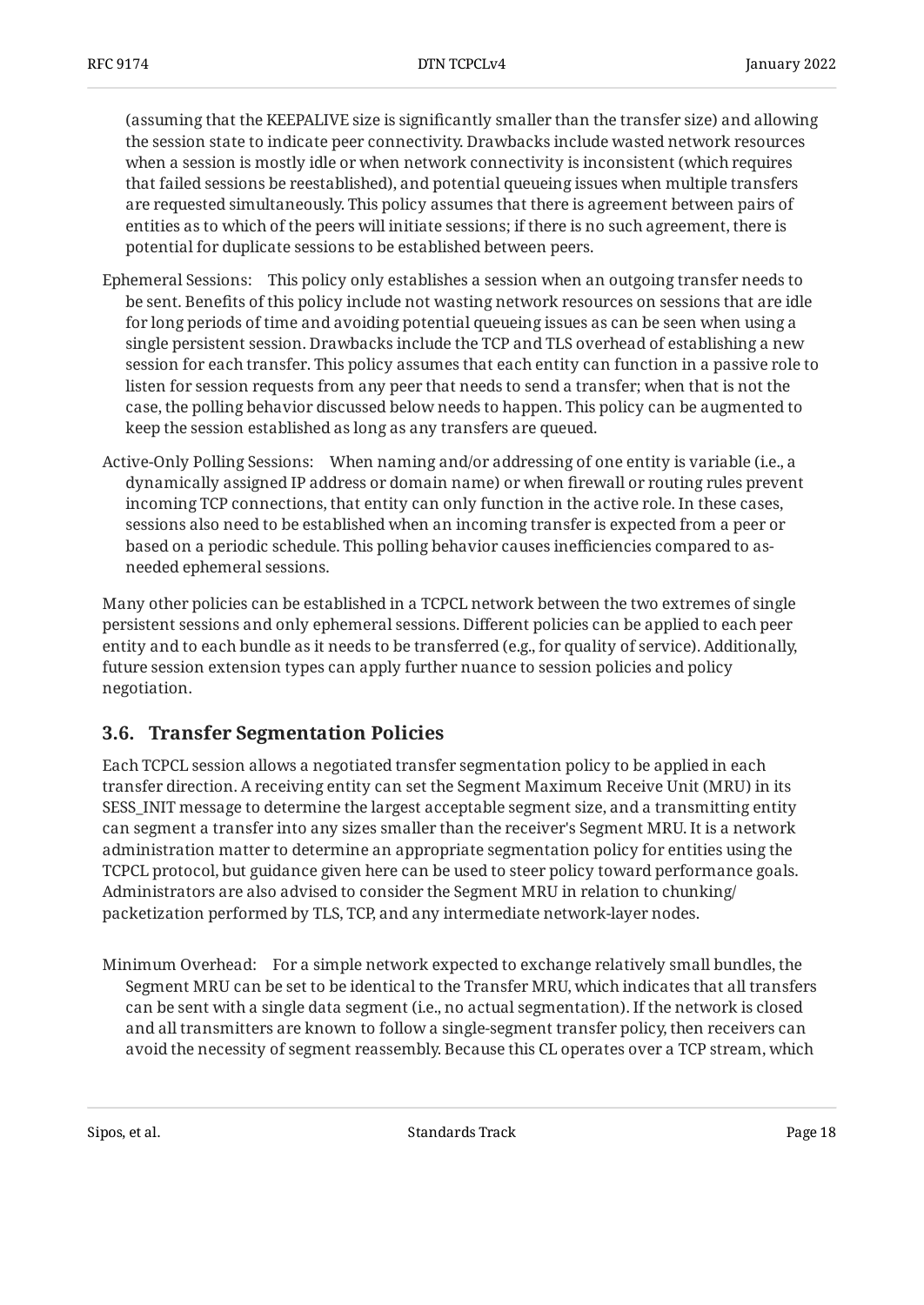suffers from a form of head-of-queue blocking between messages, while one entity is transmitting a single XFER\_SEGMENT message it is not able to transmit any XFER\_ACK or XFER\_REFUSE messages for any associated received transfers.

- Predictable Message Sizing: In situations where the maximum message size is desired to be well controlled, the Segment MRU can be set to the largest acceptable size (the message size less the XFER\_SEGMENT header size) and transmitters can always segment a transfer into maximumsize chunks no larger than the Segment MRU. This guarantees that any single XFER\_SEGMENT will not monopolize the TCP stream for too long, which would prevent outgoing XFER\_ACK and XFER\_REFUSE messages associated with received transfers.
- Dynamic Segmentation: Even after negotiation of a Segment MRU for each receiving entity, the actual transfer segmentation only needs to guarantee that any individual segment is no larger than that MRU. In a situation where TCP throughput is dynamic, the transfer segmentation size can also be dynamic in order to control message transmission duration.

Many other policies can be established in a TCPCL network between the two extremes of minimum overhead (large MRU, single segment) and predictable message sizing (small MRU, highly segmented). Different policies can be applied to each transfer stream to and from any particular entity. Additionally, future session extension and transfer extension types can apply further nuance to transfer policies and policy negotiation.

### <span id="page-18-0"></span>**[3.7. Example Message Exchange](#page-18-0)**

[Figure 15](#page-19-1) depicts the protocol exchange for a simple session, showing the session establishment and the transmission of a single bundle split into three data segments (of lengths "L1", "L2", and "L3") from Entity A to Entity B.

Note that the sending entity can transmit multiple XFER\_SEGMENT messages without waiting for the corresponding XFER\_ACK responses. This enables pipelining of messages on a transfer stream. Although this example only demonstrates a single bundle transmission, it is also possible to pipeline multiple XFER\_SEGMENT messages for different bundles without necessarily waiting for XFER\_ACK messages to be returned for each one. However, interleaving data segments from different bundles is not allowed.

<span id="page-18-1"></span>No errors or rejections are shown in this example.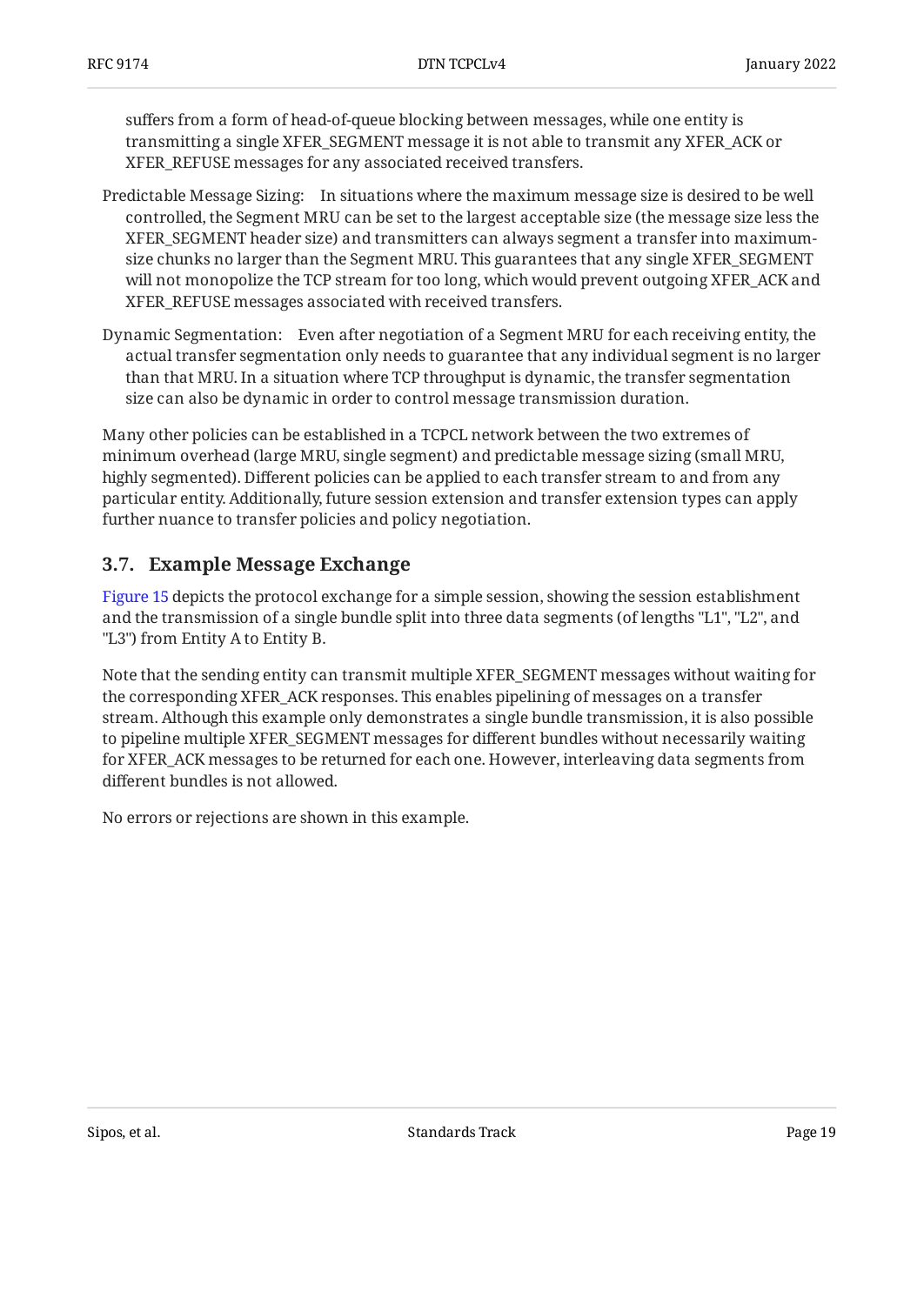<span id="page-19-1"></span>

<span id="page-19-0"></span>*[Figure 15:](#page-19-1) [An Example of the Flow of Protocol Messages on a Single TCP Session between Two](#page-18-1) [Entities](#page-18-1)* 

## **[4. Session Establishment](#page-19-0)**

For bundle transmissions to occur using the TCPCL, a TCPCL session **MUST** first be established between communicating entities. It is up to the implementation to decide how and when session setup is triggered. For example, some sessions can be opened proactively and maintained for as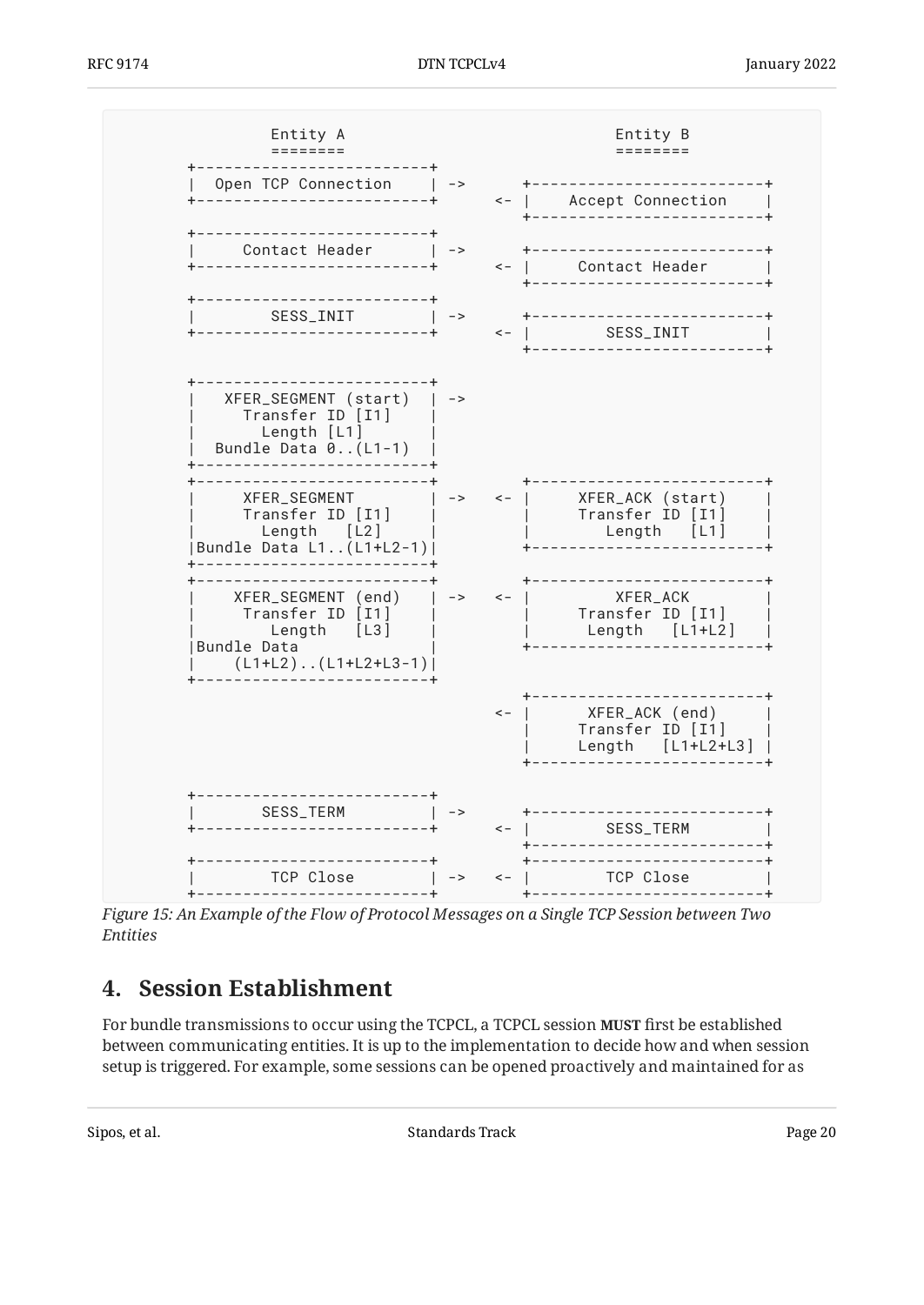long as is possible given the network conditions, while other sessions will be opened only when there is a bundle that is queued for transmission and the routing algorithm selects a certain nexthop node.

### <span id="page-20-0"></span>**[4.1. TCP Connection](#page-20-0)**

To establish a TCPCL session, an entity **MUST** first establish a TCP connection with the intended peer entity, typically by using the services provided by the operating system. Destination port number 4556 has been assigned by IANA as the registered port number for the TCPCL; see [Section](#page-48-5) [8.1.](#page-48-5) Other destination port numbers **MAY** be used per local configuration. Determining a peer's destination port number (if different from the registered TCPCL port number) is left up to the implementation. Any source port number **MAY** be used for TCPCL sessions. Typically, an operating system assigned number in the TCP Ephemeral range (49152-65535) is used.

If the entity is unable to establish a TCP connection for any reason, then it is an implementation matter to determine how to handle the connection failure. An entity **MAY** decide to reattempt to establish the connection. If it does so, it **MUST NOT** overwhelm its target with repeated connection attempts. Therefore, the entity MUST NOT retry the connection setup earlier than some delay time from the last attempt, and it **SHOULD** use a (binary) exponential backoff mechanism to increase this delay in the case of repeated failures. The upper limit on a reattempt backoff is implementation defined but **SHOULD** be no longer than one minute (60 seconds) before signaling to the BPA that a connection cannot be made.

Once a TCP connection is established, the active entity **SHALL** immediately transmit its Contact Header. The passive entity **SHALL** wait for the active entity's Contact Header. Upon reception of a Contact Header, the passive entity **SHALL** transmit its Contact Header. If either entity does not receive a Contact Header after some implementation-defined time duration after the TCP connection is established, the waiting entity close the TCP connection. Entities **SHALL SHOULD** choose a Contact Header reception timeout interval no longer than one minute (60 seconds). The ordering of the Contact Header exchange allows the passive entity to avoid allocating resources to a potential TCPCL session until after a valid Contact Header has been received from the active entity. This ordering also allows the passive peer to adapt to alternate TCPCL protocol versions.

The format of the Contact Header is described in [Section 4.2.](#page-20-1) Because the TCPCL protocol version in use is part of the initial Contact Header, entities using TCPCL version 4 can coexist on a network with entities using earlier TCPCL versions (with some negotiation needed for interoperation, as described in [Section 4.3\)](#page-21-0).

Within this specification, when an entity is said to "close" a TCP connection the entity **SHALL** use the TCP FIN mechanism and not the RST mechanism. However, either mechanism, when received, will cause a TCP connection to become closed.

### <span id="page-20-1"></span>**[4.2. Contact Header](#page-20-1)**

This section describes the format of the Contact Header and the meaning of its fields.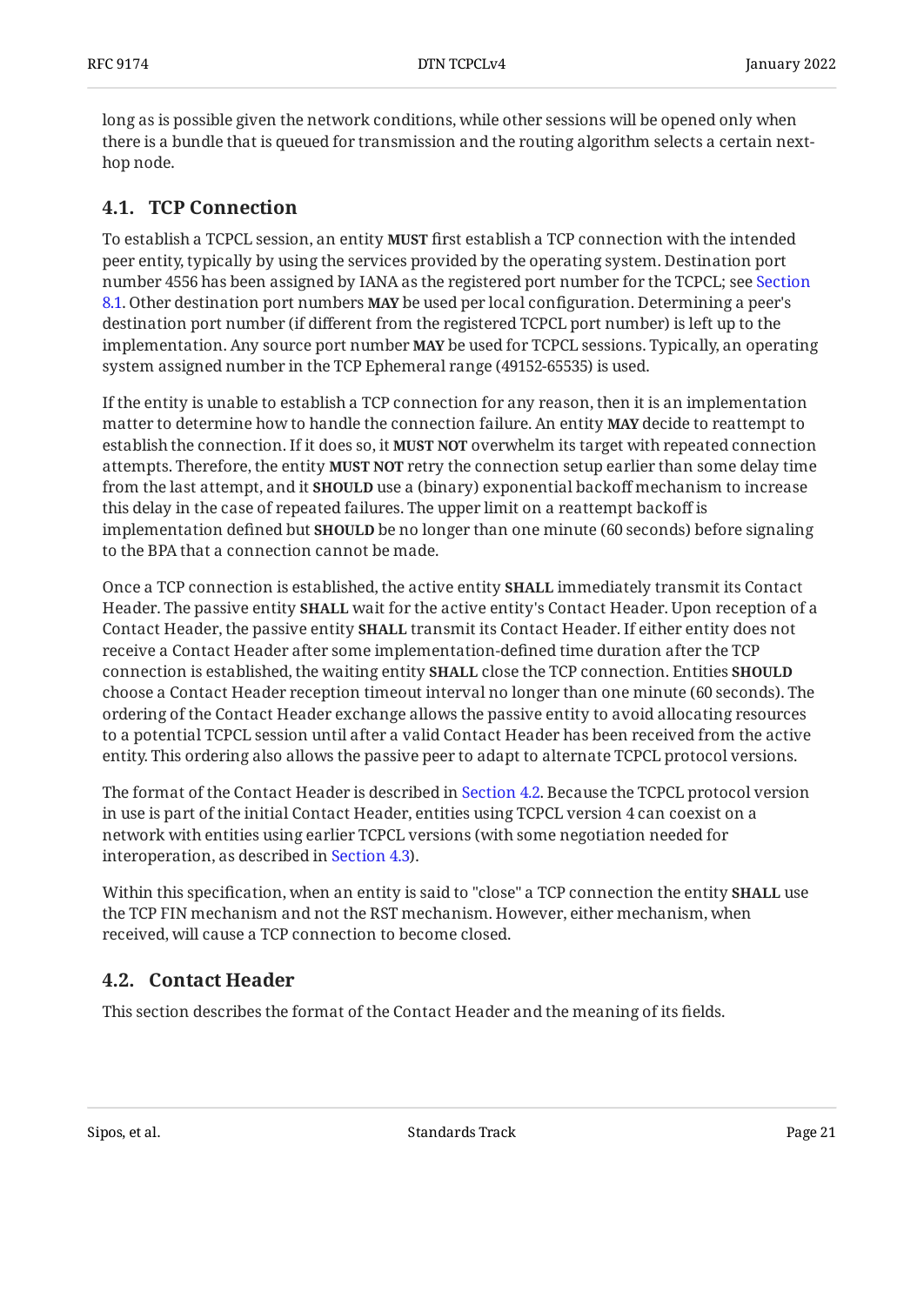If the entity is configured to enable the exchange of messages according to TLS 1.3 [RFC8446] or any successors that are compatible with that TLS ClientHello, the CAN\_TLS flag within its Contact Header **SHALL** be set to 1. The **RECOMMENDED** policy is to enable TLS for all sessions, even if security policy does not allow or require authentication. This follows the "opportunistic security" model specified in [RFC7435], though an active attacker could interfere with the exchange in such cases (see [Section 7.4\)](#page-45-1).

Upon receipt of the Contact Header, both entities perform the validation and negotiation procedures defined in [Section 4.3.](#page-21-0) After receiving the Contact Header from the other entity, either entity **MAY** refuse the session by sending a SESS\_TERM message with an appropriate reason code.

The format for the Contact Header is as follows:

<span id="page-21-1"></span>

*[Figure 16: Contact Header Format](#page-21-1)* 

See [Section 4.3](#page-21-0) for details on the use of each of these Contact Header fields.

The fields of the Contact Header are as follows:

magic: A four-octet field that always contains the octet sequence 0x64 0x74 0x6E 0x21, i.e., the text string "dtn!" in US-ASCII (and UTF-8).

Version: A one-octet field value containing the value 4 (current version of the TCPCL protocol).

Flags: A one-octet field of single-bit flags, interpreted according to the descriptions in [Table 1](#page-21-2). All  $\boldsymbol{\Gamma}$  reserved header flag bits <code>SHALL</code> be set to 0 by the sender. All reserved header flag bits <code>SHALL</code> be ignored by the receiver.

<span id="page-21-2"></span>

| <b>Name</b> | Code   | <b>Description</b>                                                                  |
|-------------|--------|-------------------------------------------------------------------------------------|
| CAN_TLS     | 0x01   | If this bit is set, it indicates that the sending peer has enabled TLS<br>security. |
| Reserved    | others |                                                                                     |

<span id="page-21-0"></span>*[Table 1: Contact Header Flags](#page-21-2)* 

## **[4.3. Contact Validation and Negotiation](#page-21-0)**

Upon reception of the Contact Header, each entity follows the following procedures to ensure the validity of the TCPCL session and to negotiate values for the session parameters.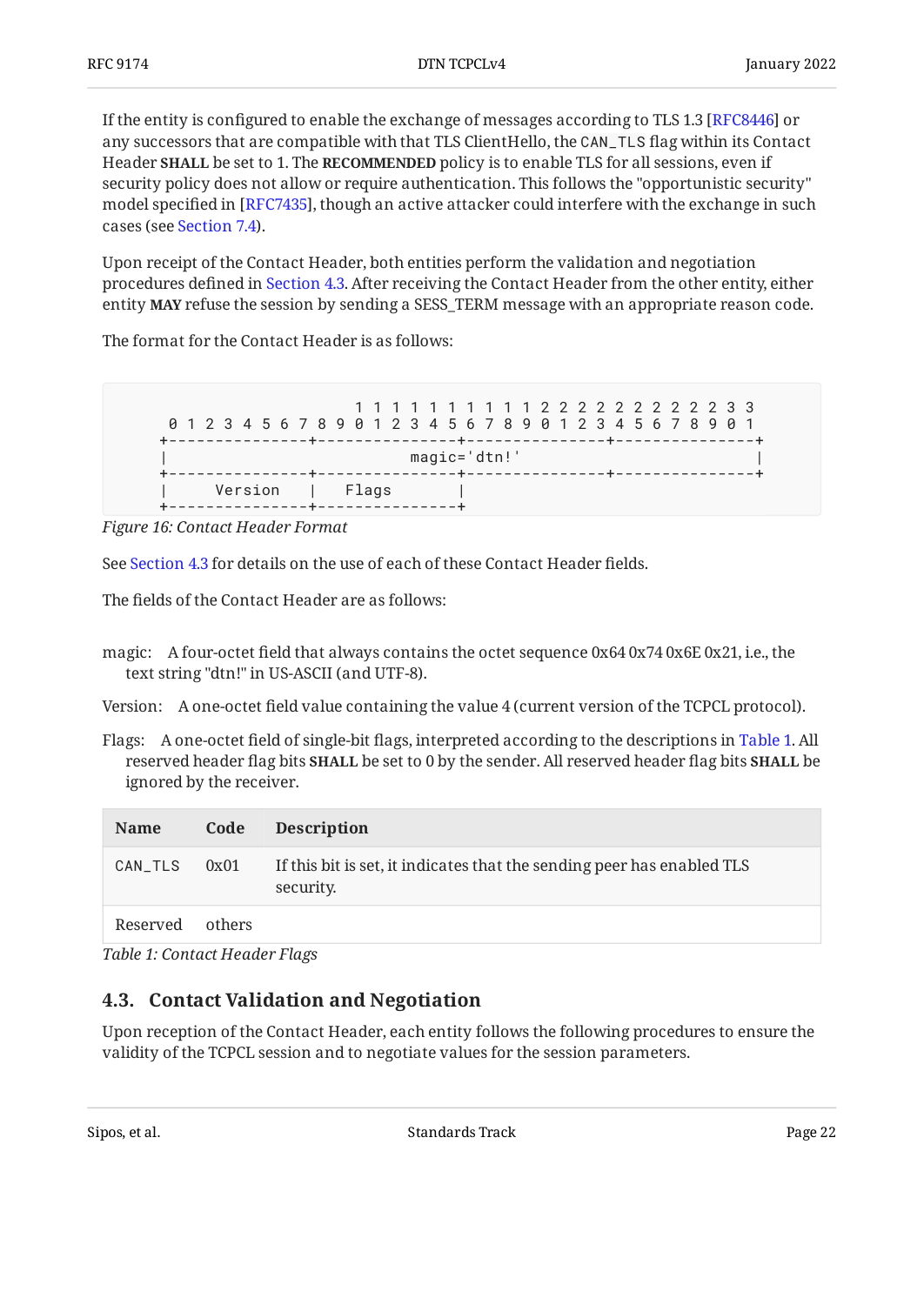If the "magic string" is not present or is not valid, the connection **MUST** be terminated. The intent of the magic string is to provide some protection against an inadvertent TCP connection by a different protocol than the one described in this document. To prevent a flood of repeated connections from a misconfigured application, a passive entity **MAY** deny new TCP connections from a specific peer address for a period of time after one or more connections fail to provide a decodable Contact Header.

The first negotiation attempts to determine which TCPCL protocol version to use. The active entity always sends its Contact Header first and waits for a response from the passive entity. During contact initiation, the active TCPCL entity **SHALL** send the highest TCPCL protocol version on a first session attempt for a TCPCL peer. If the active entity receives a Contact Header with a lower protocol version than the one sent earlier on the TCP connection, the TCP connection **SHALL** be closed. If the active entity receives a SESS\_TERM message with a reason code of "Version mismatch", that entity **MAY** attempt further TCPCL sessions with the peer using earlier protocol version numbers in decreasing order. Managing multi-TCPCL-session state such as this is an implementation matter.

If the passive entity receives a Contact Header containing a version that is not a version of the TCPCL protocol that the entity implements, then the entity **SHALL** send its Contact Header and immediately terminate the session with a reason code of "Version mismatch". If the passive entity receives a Contact Header with a version that is lower than the latest version of the protocol that the entity implements, the entity **MAY** either terminate the session (with a reason code of "Version mismatch") or adapt its operation to conform to the older version of the protocol. The decision of version fallback is an implementation matter.

The negotiated contact parameters defined by this specification are described in the following paragraphs.

- TCPCL Version: Both Contact Headers of a successful contact negotiation have identical TCPCL version numbers as described above. Only upon response of a Contact Header from the passive entity is the TCPCL protocol version established and session negotiation begun.
- Enable TLS: Negotiation of the Enable TLS parameter is performed by taking the logical AND of the two Contact Headers' CAN\_TLS flags. A local security policy is then applied to determine whether the negotiated value of Enable TLS is acceptable. A reasonable security policy would require or disallow the use of TLS, depending upon the desired network flows. The **RECOMMENDED** policy is to require TLS for all sessions, even if security policy does not allow or require authentication. Because this state is negotiated over an unsecured medium, there is a risk of TLS Stripping as described in [Section 7.4](#page-45-1).

If the Enable TLS state is unacceptable, the entity **SHALL** terminate the session with a reason code of "Contact Failure". Note that this "Contact Failure" reason is different than a failure of a TLS handshake or TLS authentication after an agreed-upon and acceptable Enable TLS state. If the negotiated Enable TLS value is "true" and acceptable, then the TLS negotiation feature described in [Section 4.4](#page-23-0) begins immediately following the Contact Header exchange.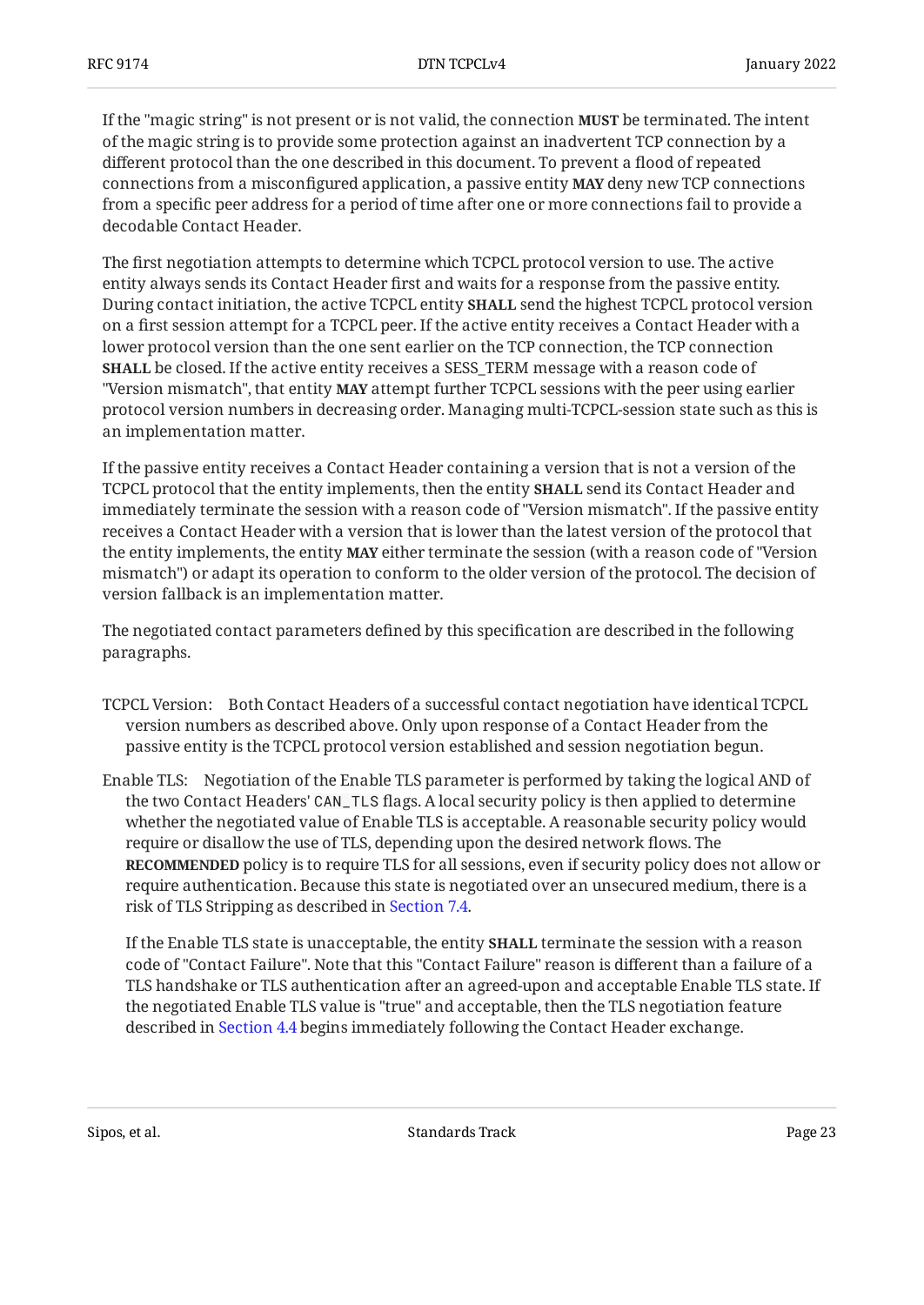## <span id="page-23-0"></span>**[4.4. Session Security](#page-23-0)**

This version of the TCPCL protocol supports establishing a TLS session within an existing TCP connection. When TLS is used within the TCPCL, it affects the entire session. Once TLS is established, there is no mechanism available to downgrade the TCPCL session to non-TLS operation.

Once established, the lifetime of a TLS connection **SHALL** be bound to the lifetime of the underlying TCP connection. Immediately prior to actively ending a TLS connection after TCPCL session termination, the peer that sent the original (non-reply) SESS\_TERM message **SHOULD** follow the closure alert procedure provided in [RFC8446] to cleanly terminate the TLS connection. Because each TCPCL message is either fixed length or self-indicates its length, the lack of a TLS closure alert will not cause data truncation or corruption.

Subsequent TCPCL session attempts to the same passive entity **MAY** attempt to use the TLS session resumption feature. There is no guarantee that the passive entity will accept the request to resume a TLS session, and the active entity cannot assume any resumption outcome.

#### <span id="page-23-1"></span>**[4.4.1. Entity Identi](#page-23-1)fication**

The TCPCL uses TLS for certificate exchange in both directions to identify each entity and to allow each entity to authenticate its peer. Each certificate can potentially identify multiple entities, and there is no problem using such a certificate as long as the identifiers are sufficient to meet authentication policy (as described in later sections) for the entity that presents it.

Because the PKIX environment of each TCPCL entity is likely not controlled by the certificate end users (see [Section 3.4](#page-15-0)), the TCPCL defines a prioritized list of what a certificate can identify regarding a TCPCL entity:

- Node ID: The ideal certificate identity is the node ID of the entity using the NODE-ID, as defined below. When the node ID is identified, there is no need for any lower-level identification to be present (though it can still be present, and if so it is also validated).
- DNS Name: If CA policy forbids a certificate to contain an arbitrary NODE-ID but allows a DNS-ID to be identified, then one or more stable DNS names can be identified in the certificate. The use of wildcard DNS-IDs is discouraged due to the complex rules for matching and dependence onimplementation support for wildcard matching (see Section  $6.4.3$  of [RFC6125]).
- Network Address: If no stable DNS name is available but a stable network address is available and CA policy allows a certificate to contain an IPADDR-ID (as defined below), then one or more network addresses can be identified in the certificate.

This specification defines a NODE-ID of a certificate as being the subjectAltName entry of type otherName with a name form of BundleEID (see [Section 4.4.2.1](#page-25-1)) and a value limited to a node ID. An entity **SHALL** ignore any entry of type otherName with a name form of BundleEID and a value that is some URI other than a node ID. The NODE-ID is similar to the URI-ID as defined in [[RFC6125\]](#page-55-5) but is restricted to a node ID rather than a URI with a qualified-name authority part.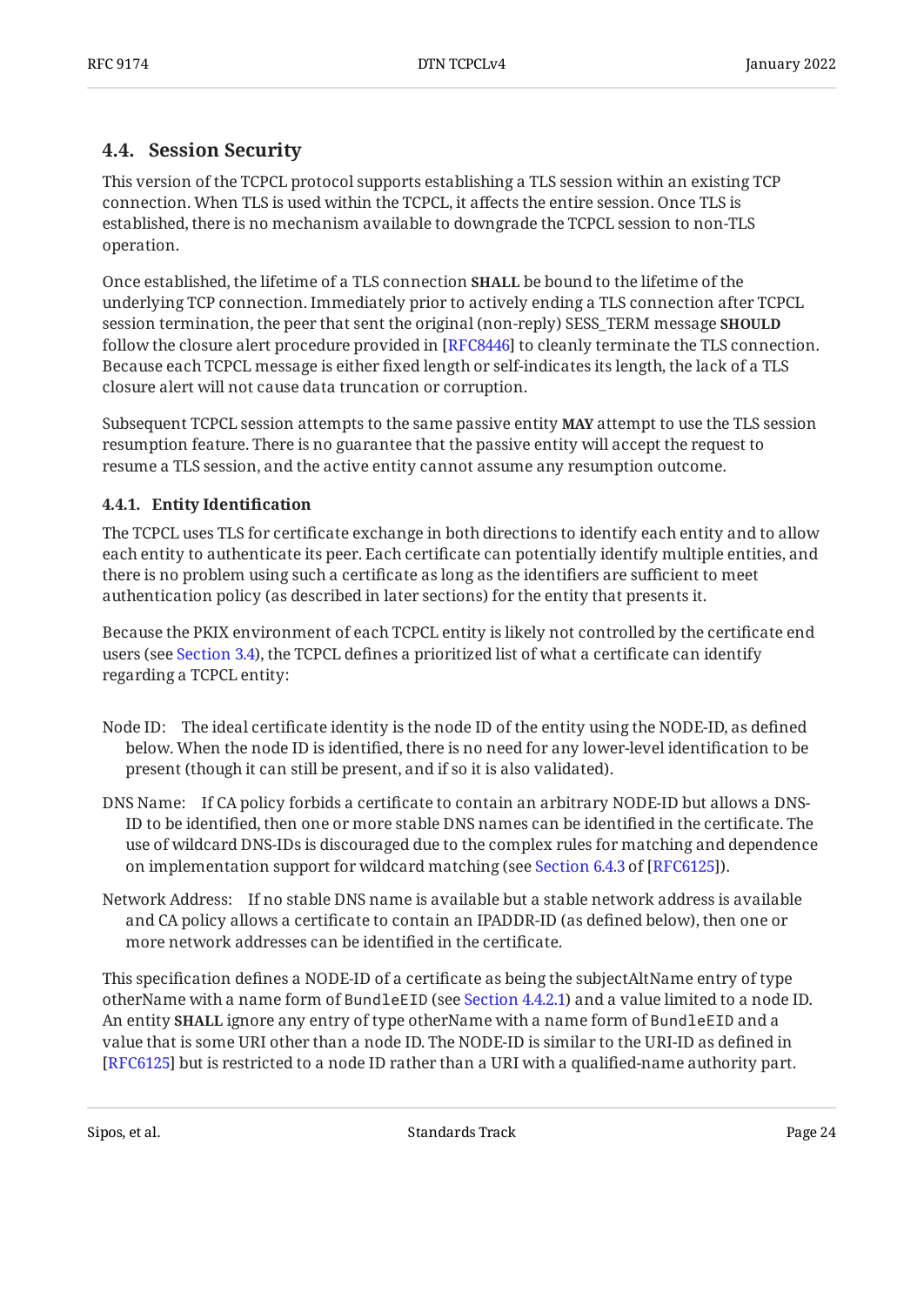Unless specified otherwise by the definition of the URI scheme being authenticated, URI matching of a NODE-ID **SHALL** use the URI comparison logic provided in [RFC3986] and scheme-based normalization of those schemes specified in [RFC9171]. A URI scheme can refine this "exact match" logic with rules regarding how node IDs within that scheme are to be compared with the certificate-authenticated NODE-ID.

Thisspecification reuses the DNS-ID definition in Section 1.8 of [RFC6125], which is the  $\mathop{\mathrm{subjectAlt}}$ Name entry of type dNSName whose value is encoded according to [RFC5280].

This specification defines an IPADDR-ID of a certificate as being the subjectAltName entry of type iPAddress whose value is encoded according to [RFC5280].

#### <span id="page-24-0"></span>**[4.4.2. C](#page-24-0)ertificate Profi[le for the TCPCL](#page-24-0)**

All end-entity certificates used by a TCPCL entity **SHALL** conform to [RFC5280], or any updates or successors to that profile. When an end-entity certificate is supplied, the full certification chain **SHOULD** be included unless security policy indicates that is unnecessary. An entity **SHOULD** omit the root CA certificate (the last item of the chain) when sending a certification chain, as the recipient already has the root CA to anchor its validation.

The TCPCL requires version 3 certificates due to the extensions used by this profile. TCPCL entities **SHALL** reject as invalid version 1 and version 2 end-entity certificates.

<code>TCPCL</code> entities <code>SHALL</code> accept certificates that contain an empty Subject field or contain a Subject without a Common Name. Identity information in end-entity certificates is contained entirely in the subjectAltName extension as defined in [Section 4.4.1](#page-23-1) and discussed in the paragraphs below.

All end-entity and CA certificates used for the TCPCL **SHOULD** contain both a subject key identifier and an authority key identifier extension in accordance with [RFC5280]. TCPCL entities **SHOULD NOT** rely on either a subject key identifier or an authority key identifier being present in any received certificate. Including key identifiers simplifies the work of an entity that needs to assemble a certification chain.

Unless prohibited by CA policy, a TCPCL end-entity certificate **SHALL** contain a NODE-ID that authenticates the node ID of the peer. When assigned one or more stable DNS names, a TCPCL end-entity certificate **SHOULD** contain a DNS-ID that authenticates those (fully qualified) names. When assigned one or more stable network addresses, a TCPCL end-entity certificate **MAY** contain an IPADDR-ID that authenticates those addresses.

When allowed by CA policy, a Bundle Protocol Security (BPSec; see [RFC9172]) end-entity certificate **SHOULD** contain a PKIX Extended Key Usage (EKU) extension in accordance with [Section 4.2.1.12](https://www.rfc-editor.org/rfc/rfc5280#section-4.2.1.12) of [\[RFC5280](#page-55-7)]. When the PKIX EKU extension is present, it **SHOULD** contain the key purpose id-kp-bundleSecurity (see [Section 4.4.2.1\)](#page-25-1). Although not specifically required by the TCPCL, some networks or TLS implementations assume that id-kp-clientAuth and id-kpserverAuth need to be used for the client side and the server side of TLS authentication, respectively. For interoperability, a TCPCL end-entity certificate **MAY** contain an EKU with both id-kp-clientAuth and id-kp-serverAuth values.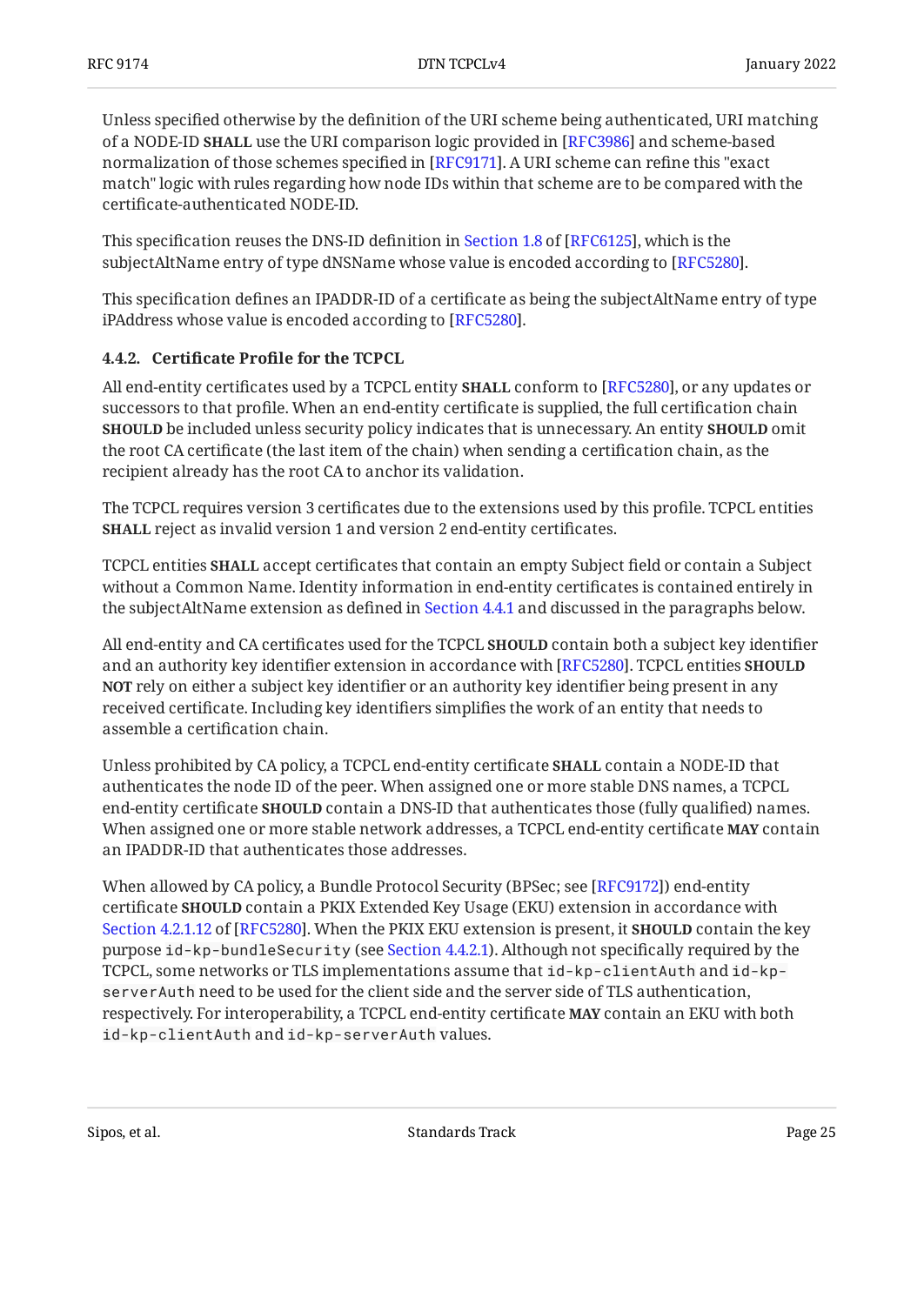When allowed by CA policy, a TCPCL end-entity certificate **SHOULD** contain a PKIX key usage extensionin accordance with Section 4.2.1.3 of [RFC5280]. The PKIX key usage bit that is consistent with TCPCL security using TLS 1.3 is digitalSignature. The specific algorithms used during the TLS handshake will determine which of those key uses are exercised. Earlier versions of TLS can mandate the use of the keyEncipherment bit or the keyAgreement bit.

When allowed by CA policy, a TCPCL end-entity certificate **SHOULD** contain an Online Certificate Status Protocol (OCSP) URI within an authority information access extension in accordance with . [Section 4.2.2.1](https://www.rfc-editor.org/rfc/rfc5280#section-4.2.2.1) of [\[RFC5280\]](#page-55-7)

#### <span id="page-25-1"></span>**[4.4.2.1. PKIX OID Allocations](#page-25-1)**

This document defines a PKIX Other Name Form identifier, id-on-bundleEID, in [Appendix B;](#page-58-0) this identifier can be used as the type-id in a subjectAltName entry of type otherName. The BundleEID value associated with the otherName type-id id-on-bundleEID **SHALL** be a URI, encoded as an IA5String, with a scheme that is present in the IANA "Bundle Protocol URI Scheme Types" registry [IANA-BUNDLE]. Although this Other Name Form allows any endpoint ID to be present, the NODE-ID defined in [Section 4.4.1](#page-23-1) limits its use to contain only a node ID.

This document defines a PKIX EKU key purpose, id-kp-bundleSecurity, in [Appendix B](#page-58-0); this purpose can be used to restrict a certificate's use. The id-kp-bundleSecurity purpose can be combined with other purposes in the same certificate.

#### <span id="page-25-0"></span>**[4.4.3. TLS Handshake](#page-25-0)**

The use of TLS is negotiated via the Contact Header, as described in [Section 4.3.](#page-21-0) After negotiating an Enable TLS parameter of "true", and before any other TCPCL messages are sent within the session, the session entities **SHALL** begin a TLS handshake in accordance with [RFC8446]. By convention, this protocol uses the entity that initiated the underlying TCP connection (the active peer) as the "client" role of the TLS handshake request.

The TLS handshake, if it occurs, is considered to be part of the contact negotiation before the TCPCL session itself is established. Specifics regarding exposure of sensitive data are discussed in [Section 7.](#page-44-1)

The parameters within each TLS negotiation are implementation dependent but any TCPCL entity **SHALL**follow all recommended practices specified in BCP 195 [RFC7525], or any updates or successors that become part of BCP 195. Within each TLS handshake, the following requirements apply (using the rough order in which they occur):

ClientHello: When a resolved DNS name was used to establish the TCP connection, the TLS **ClientHello SHOULD include a "server\_name" extension in accordance with [RFC6066]. When** present, the server\_name extension **SHALL** contain a "HostName" value taken from the DNS name (of the passive entity) that was resolved.

> Note: The "HostName" in the server\_name extension is the network name for the passive entity, not the node ID of that entity.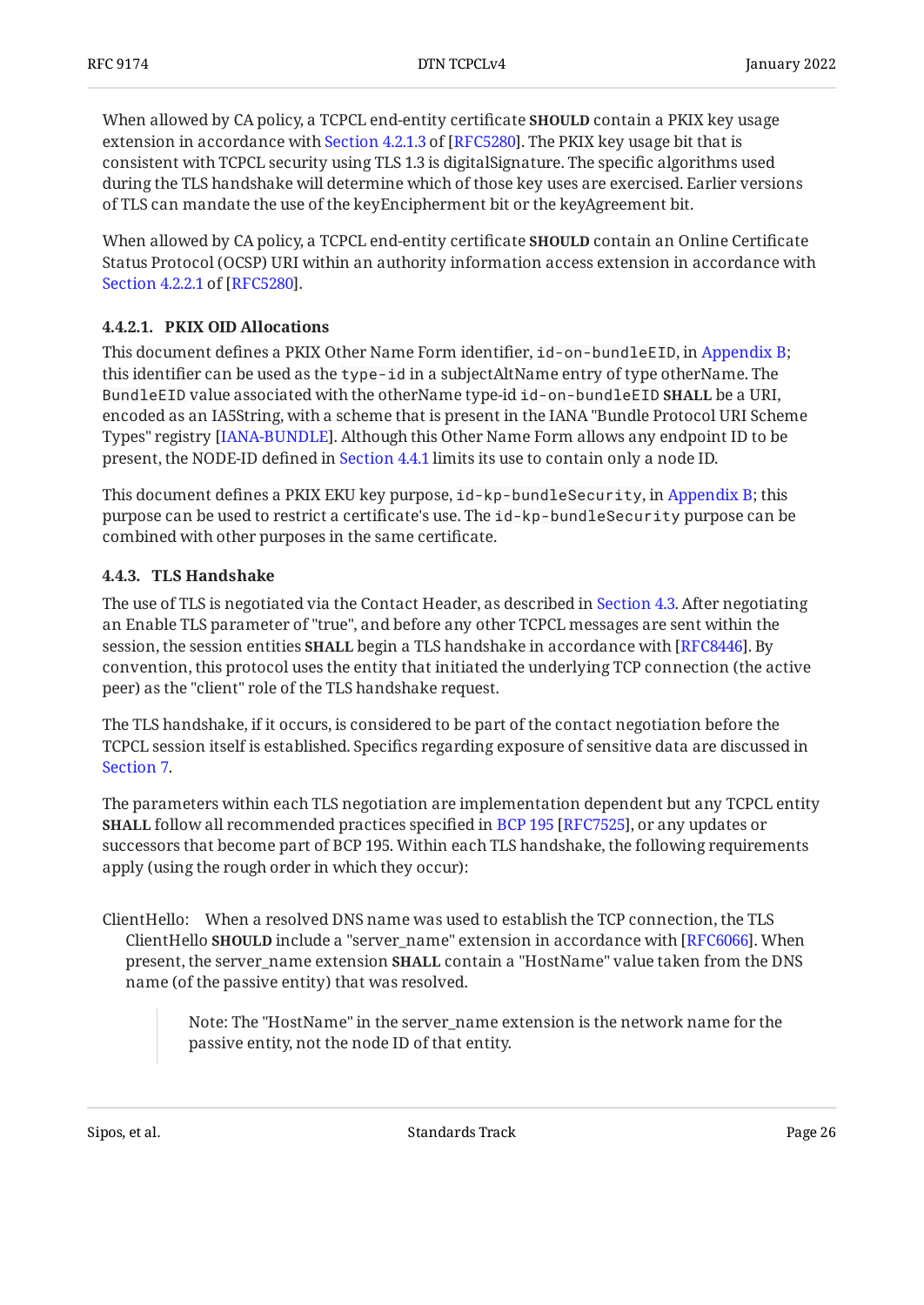- Server Certificate: The passive entity **SHALL** supply a certificate within the TLS handshake to allow authentication of its side of the session. The supplied end-entity certificate **SHALL** conform to the profile described in [Section 4.4.2.](#page-24-0) The passive entity **MAY** use the SNI DNS name to choose an appropriate server-side certificate that authenticates that DNS name.
- Certificate Request: During the TLS handshake, the passive entity **SHALL** request a client-side certificate.
- Client Certificate: The active entity **SHALL** supply a certificate chain within the TLS handshake to allow authentication of its side of the session. The supplied end-entity certificate **SHALL** conform to the profile described in [Section 4.4.2.](#page-24-0)

If a TLS handshake cannot negotiate a TLS connection, both entities of the TCPCL session **SHALL** close the TCP connection. At this point, the TCPCL session has not yet been established, so there is no TCPCL session to terminate.

After a TLS connection is successfully established, the active entity **SHALL** send a SESS\_INIT message to begin session negotiation. This session negotiation and all subsequent messaging are secured.

#### <span id="page-26-0"></span>**[4.4.4. TLS Authentication](#page-26-0)**

Using PKIX certificates exchanged during the TLS handshake, each of the entities can authenticate a peer node ID directly or authenticate the peer DNS name or network address. The logic for handling certificates and certificate data is separated into the following phases:

- Validating the certification path from the end-entity certificate up to a trusted root CA. 1.
- 2. Validating the EKU and other properties of the end-entity certificate.
- Authenticating identities from a valid end-entity certificate. 3.
- 4. Applying security policy to the result of each identity type authentication.

The result of validating a peer identity (see [Section 4.4.1\)](#page-23-1) against one or more types of certificate claims is one of the following:

- Absent: Indicating that no such claims are present in the certificate and the identity cannot be authenticated.
- Success: Indicating that one or more such claims are present and at least one matches the peer identity value.
- Failure: Indicating that one or more such claims are present and none match the peer identity.

#### <span id="page-26-1"></span>**[4.4.4.1.](#page-26-1) Certifi[cate Path and Purpose Validation](#page-26-1)**

For any peer end-entity certificate received during the TLS handshake, the entity **SHALL** perform the certification path validation described in [RFC5280] up to one of the entity's trusted CA certificates. If enabled by local policy, the entity **SHALL** perform an OCSP check of each certificate providing OCSP authority information in accordance with [RFC6960]. If certificate validation fails or if security policy disallows a certificate for any reason, the entity **SHALL** fail the TLS handshake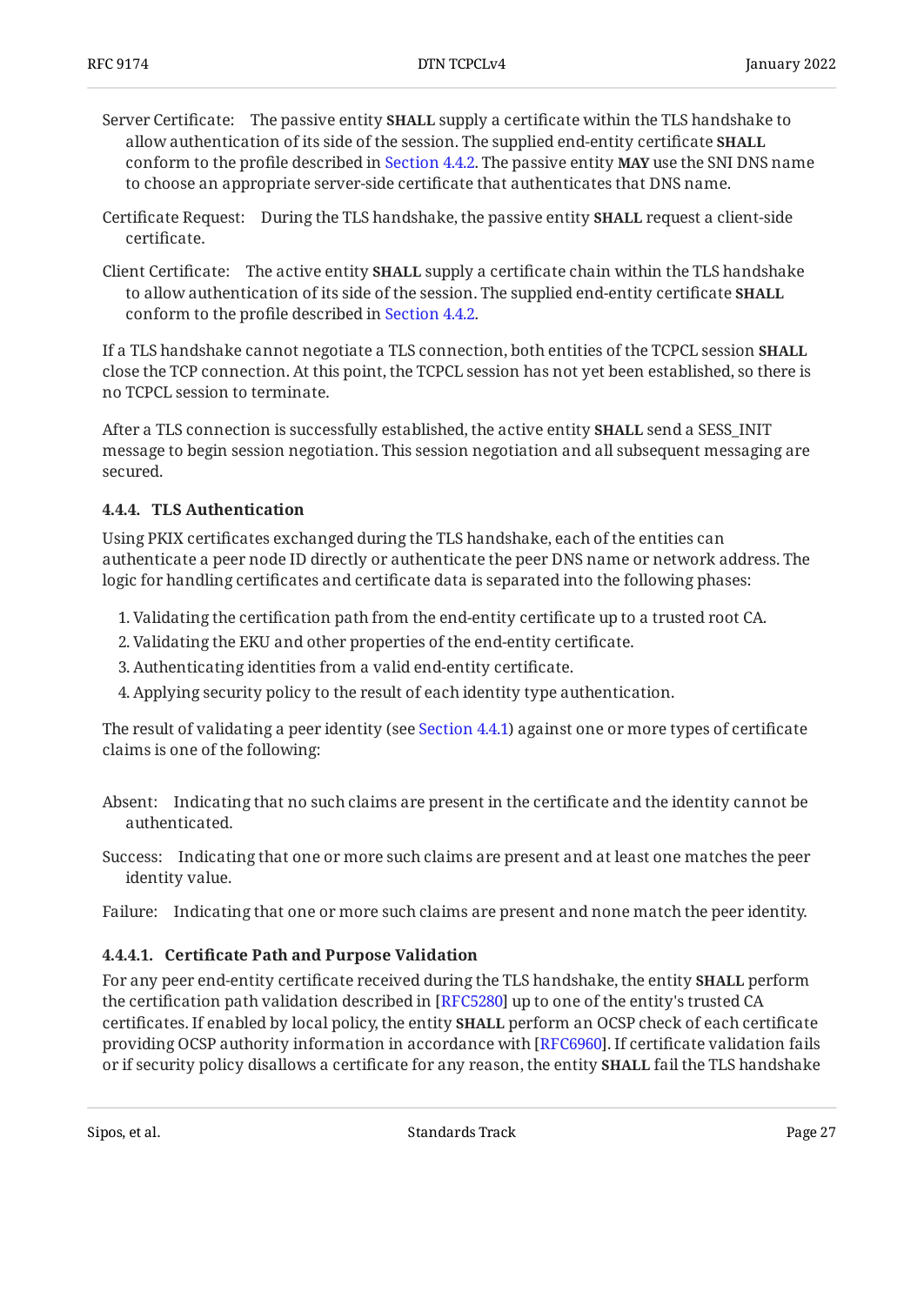with a "bad\_certificate" alert. Leaving out part of the certification chain can cause the entity to fail to validate a certificate if the certificates that were left out are unknown to the entity (see [Section 7.6](#page-45-3)).

For the end-entity peer certificate received during the TLS handshake, the entity **SHALL** apply security policy to the key usage extension (if present) and EKU extension (if present) in accordance with Sections [4.2.1.12](https://www.rfc-editor.org/rfc/rfc5280#section-4.2.1.12) and [4.2.1.3](https://www.rfc-editor.org/rfc/rfc5280#section-4.2.1.3) of [RFC5280], respectively, and with the profile discussed in [Section 4.4.2](#page-24-0) of this document.

#### <span id="page-27-1"></span>**[4.4.4.2. Network-Level Authentication](#page-27-1)**

Either during or immediately after the TLS handshake, each entity, if required by security policy, **SHALL** validate the following certificate identifiers together in accordance with [Section 6](https://www.rfc-editor.org/rfc/rfc6125#section-6) of : [[RFC6125\]](#page-55-5)

- $\bullet$  If the active entity resolved a DNS name (of the passive entity) in order to initiate the TCP connection, that DNS name **SHALL** be used as a DNS-ID reference identifier.
- The IP address of the other side of the TCP connection **SHALL** be used as an IPADDR-ID reference identifier.

If the network-level identifier's authentication result is Failure or if the result is Absent and security policy requires an authenticated network-level identifier, the entity **SHALL** terminate the session (with a reason code of "Contact Failure").

#### <span id="page-27-2"></span>**[4.4.4.3. Node ID Authentication](#page-27-2)**

Immediately before session parameter negotiation, each entity, if required by security policy, **SHALL**validate the certificate NODE-ID in accordance with Section 6 of [RFC6125] using the node ID of the peer's SESS\_INIT message as the NODE-ID reference identifier. If the NODE-ID validation result is Failure or if the result is Absent and security policy requires an authenticated node ID, the entity **SHALL** terminate the session (with a reason code of "Contact Failure").

#### <span id="page-27-0"></span>**[4.4.5. Policy Recommendations](#page-27-0)**

A **RECOMMENDED** security policy encompasses the following:

- enabling the use of OCSP checking during the TLS handshake. •
- $\bullet$  instructing that, if an EKU extension is present, the extension needs to contain <code>id-kp-</code> bundleSecurity ([Section 4.4.2.1](#page-25-1)) to be usable with TCPCL security.
- $\bullet$  requiring a validated node ID [\(Section 4.4.4.3](#page-27-2)) and ignoring any network-level identifier ([Section 4.4.4.2\)](#page-27-1).

This policy relies on and informs the certificate requirements provided in [Section 4.4.3](#page-25-0). This policy assumes that a DTN-aware CA (see [Section 3.4](#page-15-0)) will only issue a certificate for a node ID when it has verified that the private key holder actually controls the bundle node; this is needed to avoid the threat identified in [Section 7.9.](#page-46-2) This policy requires that a certificate contain a NODE-ID and allows the certificate to also contain network-level identifiers. A tailored policy on a more controlled network could relax the requirement on node ID validation and allow just networklevel identifiers to authenticate a peer.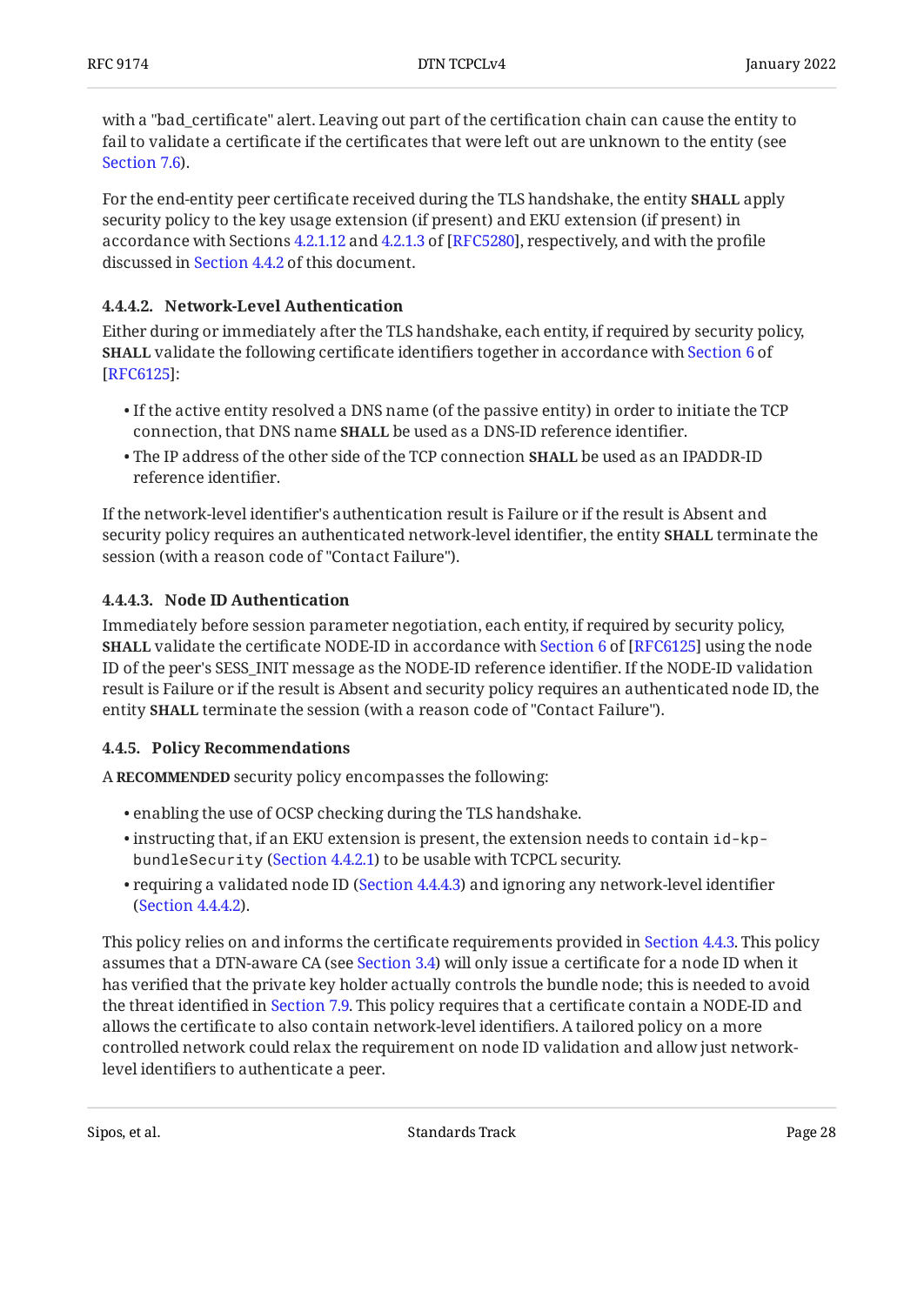#### <span id="page-28-0"></span>**[4.4.6. Example TLS Initiation](#page-28-0)**

A summary of a typical TLS initiation is shown in the sequence in [Figure 17](#page-28-2) below. In this example, the active peer terminates the session, but termination can be initiated from either peer.

<span id="page-28-2"></span>

<span id="page-28-1"></span>*[Figure 17: A Simple Visual Example of TCPCL TLS Establishment between Two Entities](#page-28-2)* 

### **[4.5. Message Header](#page-28-1)**

<span id="page-28-3"></span>After the initial exchange of a Contact Header and (if TLS is negotiated to be used) the TLS handshake, all messages transmitted over the session are identified by a one-octet header with the following structure: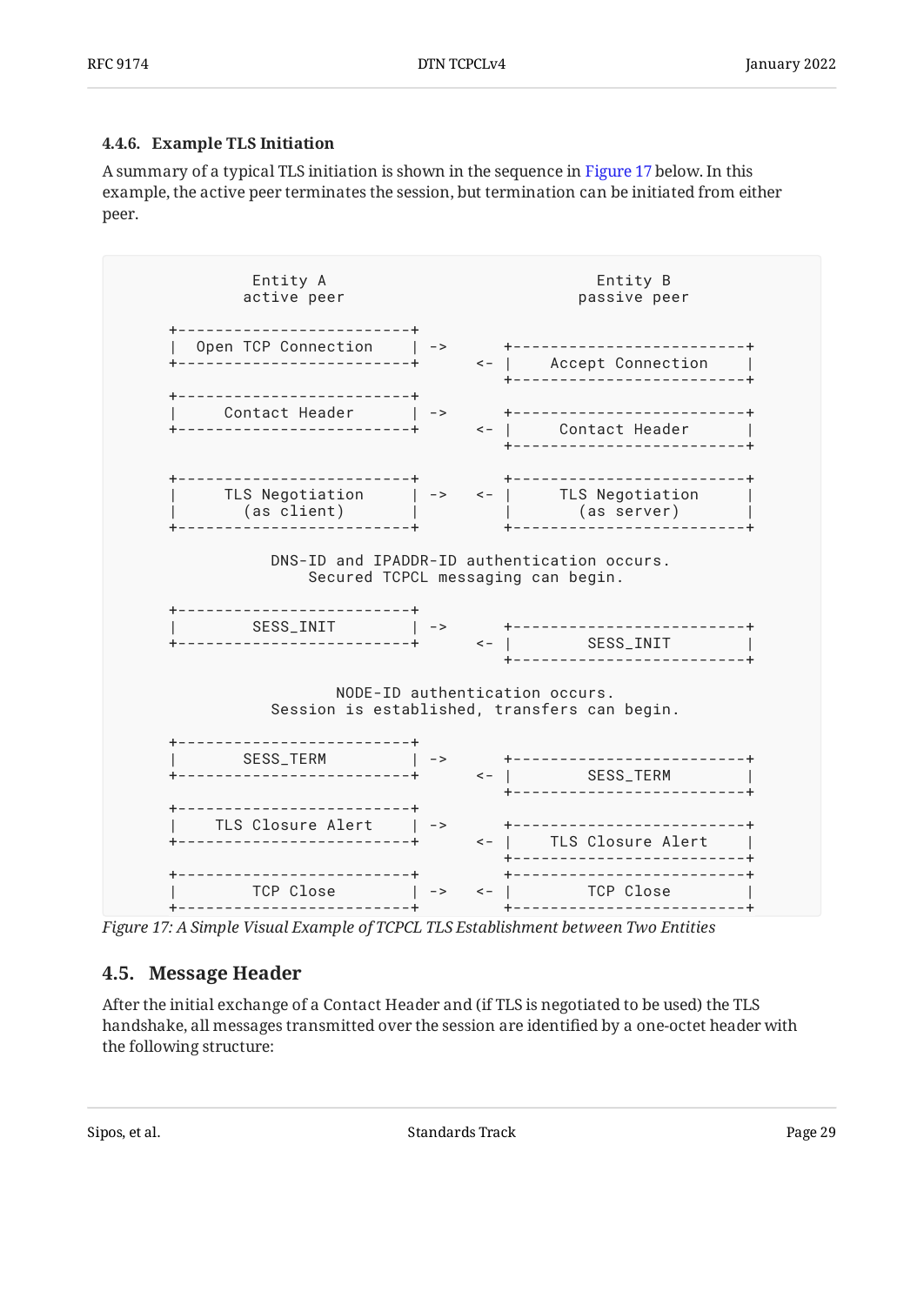0 1 2 3 4 5 6 7 +---------------+ | Message Type | +---------------+

<span id="page-29-1"></span>*[Figure 18:](#page-29-1) [Format of the Message Header](#page-28-3)* 

The Message Header contains the following field:

Message Type: Indicates the type of the message as per [Table 2](#page-29-2) below. Encoded values are listed in [Section 8.5](#page-50-1).

<span id="page-29-2"></span>

| <b>Name</b>        | Code | <b>Description</b>                                                                                                                          |
|--------------------|------|---------------------------------------------------------------------------------------------------------------------------------------------|
| <b>SESS_INIT</b>   | 0x07 | Contains the session parameter inputs from one of the entities, as<br>described in Section 4.6.                                             |
| <b>SESS_TERM</b>   | 0x05 | Indicates that one of the entities participating in the session<br>wishes to cleanly terminate the session, as described in Section<br>6.1. |
| XFER_SEGMENT       | 0x01 | Indicates the transmission of a segment of bundle data, as<br>described in Section 5.2.2.                                                   |
| XFER_ACK           | 0x02 | Acknowledges reception of a data segment, as described in<br>Section 5.2.3.                                                                 |
| <b>XFER_REFUSE</b> | 0x03 | Indicates that the transmission of the current bundle <b>SHALL</b> be<br>stopped, as described in Section 5.2.4.                            |
| <b>KEEPALIVE</b>   | 0x04 | Used to keep the TCPCL session active, as described in Section<br>5.1.1.                                                                    |
| MSG_REJECT         | 0x06 | Contains a TCPCL message rejection, as described in Section 5.1.2.                                                                          |

<span id="page-29-0"></span>*[Table 2: TCPCL Message Types](#page-29-2)* 

### **[4.6. Session Initialization Message \(SESS\\_INIT\)](#page-29-0)**

Before a session is established and ready to transfer bundles, the session parameters are negotiated between the connected entities. The SESS\_INIT message is used to convey the perentity parameters, which are used together to negotiate the per-session parameters as described in [Section 4.7](#page-31-0).

<span id="page-29-3"></span>The format of a SESS\_INIT message is shown in [Figure 19](#page-30-0).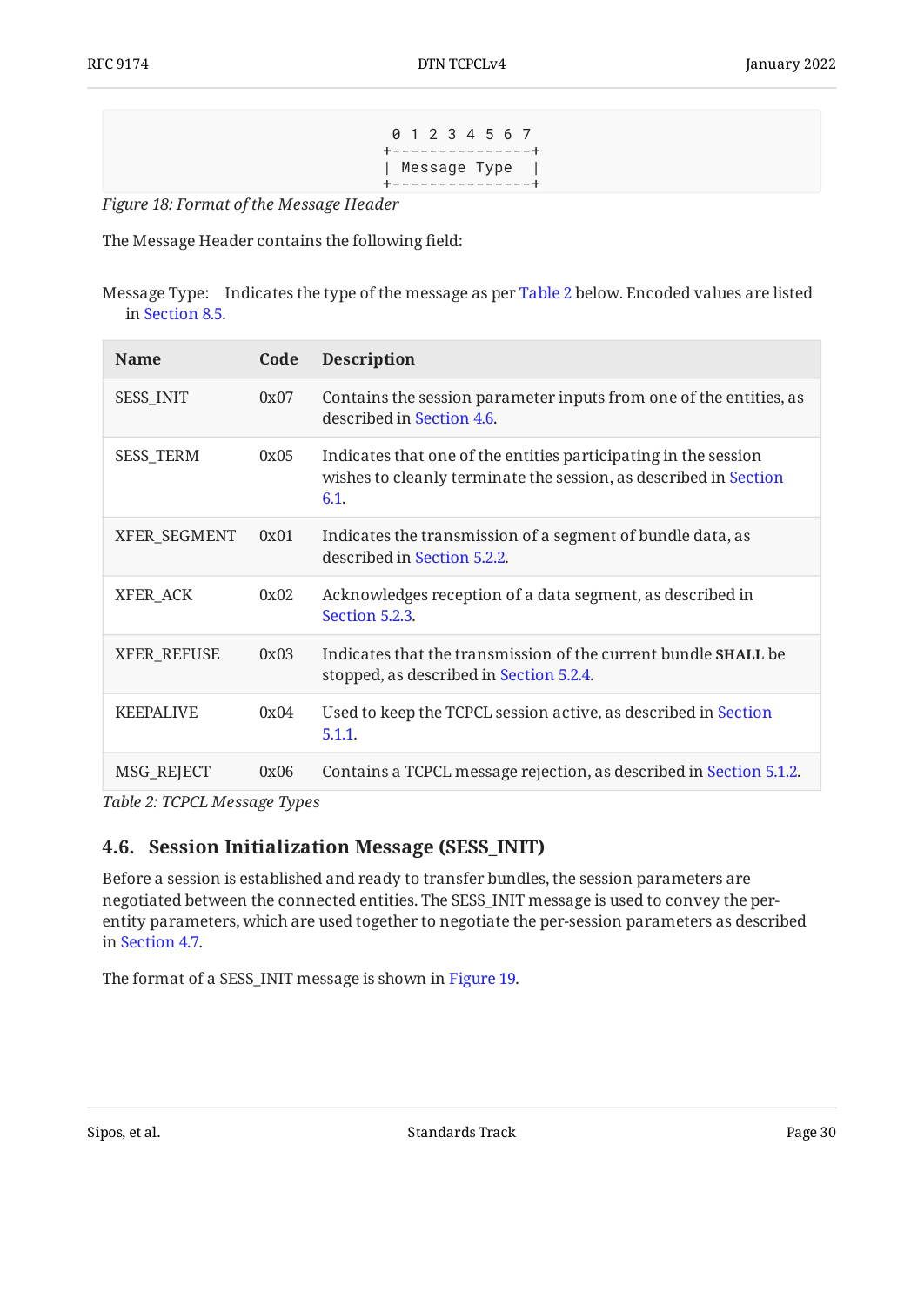<span id="page-30-0"></span>

*[Figure 19:](#page-30-0) [SESS\\_INIT Format](#page-29-3)* 

The fields of the SESS\_INIT message are as follows:

- Keepalive Interval: A 16-bit unsigned integer indicating the minimum interval, in seconds, to negotiate as the Session Keepalive using the method described in [Section 4.7](#page-31-0).
- Segment MRU: A 64-bit unsigned integer indicating the largest allowable single-segment data payload size to be received in this session. Any XFER\_SEGMENT sent to this peer **SHALL** have a data payload no longer than the peer's Segment MRU. The two entities of a single session **MAY** have different Segment MRUs, and no relationship between the two is required.
- Transfer MRU: A 64-bit unsigned integer indicating the largest allowable total-bundle data size to be received in this session. Any bundle transfer sent to this peer **SHALL** have a Total Bundle Length payload no longer than the peer's Transfer MRU. This value can be used to perform proactive bundle fragmentation. The two entities of a single session **MAY** have different Transfer MRUs, and no relationship between the two is required.
- Node ID Length and Node ID Data: Together, these fields represent a variable-length text string. The Node ID Length is a 16-bit unsigned integer indicating the number of octets of Node ID Data to follow. A zero-length node ID **SHALL** be used to indicate the lack of a node ID rather than a truly empty node ID. This case allows an entity to avoid exposing node ID information on an untrusted network. A non-zero-length Node ID Data **SHALL** contain the UTF-8 encoded node ID of the entity that sent the SESS\_INIT message. Every node ID **SHALL** be a URI consistent with the requirements in [RFC3986] and the URI schemes of the IANA "Bundle Protocol URI Scheme Types" registry [\[IANA-BUNDLE](#page-54-5)]. The node ID itself can be authenticated as described in [Section 4.4.4.](#page-26-0)
- Session Extension Items Length and Session Extension Items list: Together, these fields represent protocol extension data not defined by this specification. The Session Extension Items Length is the total number of octets to follow that are used to encode the Session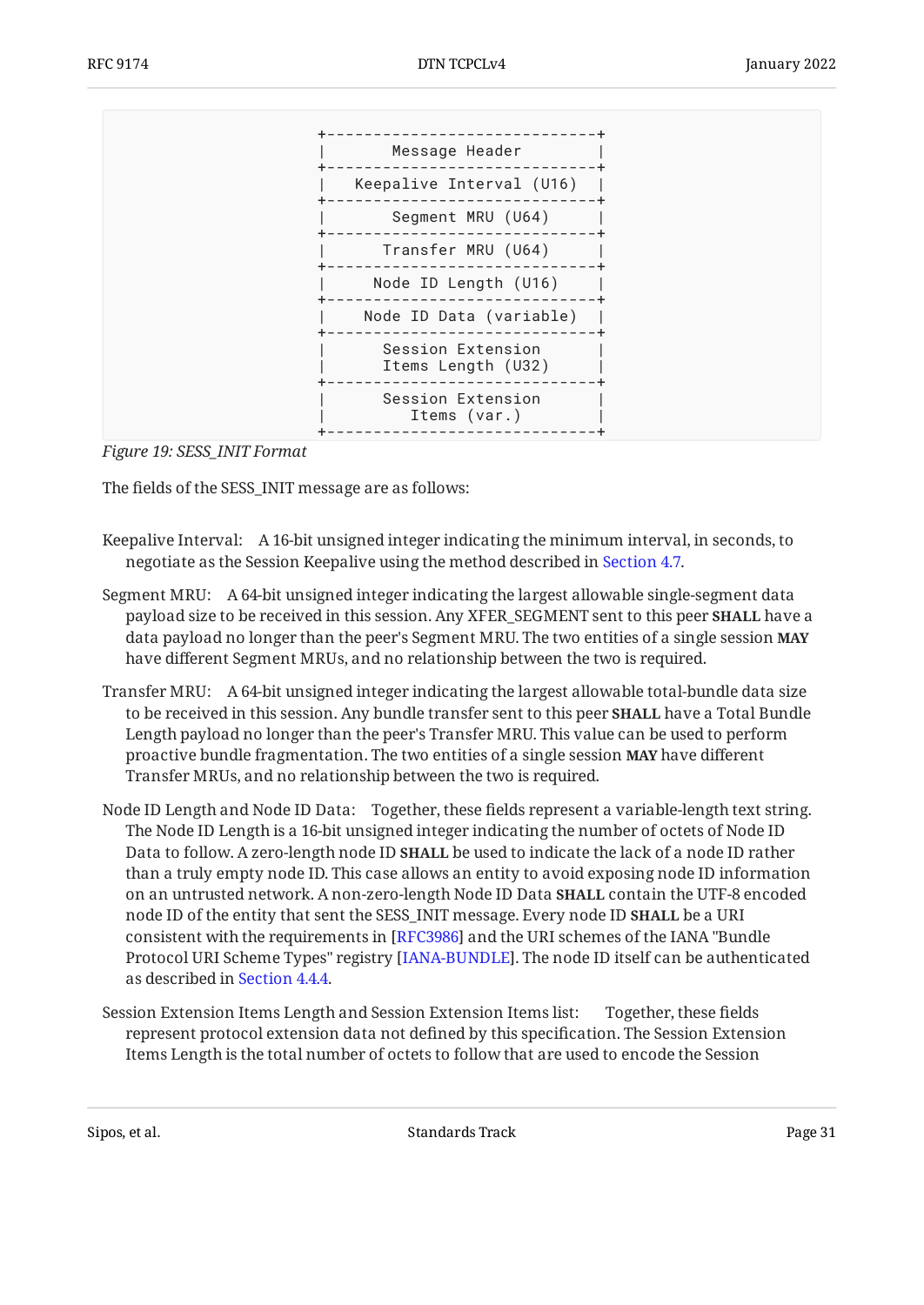Extension Items list. The encoding of each Session Extension Item is within a consistent data container as described in [Section 4.8](#page-32-0). The full set of Session Extension Items apply for the duration of the TCPCL session to follow. The order and multiplicity of these Session Extension Items are significant, as defined in the associated type specification(s). If the content of the Session Extension Items list disagrees with the Session Extension Items Length (e.g., the last item claims to use more or fewer octets than are indicated in the Session Extension Items Length), the reception of the SESS\_INIT is considered to have failed.

If an entity receives a peer node ID that is not authenticated (by the procedure described in [Section 4.4.4.3](#page-27-2)), that node ID **SHOULD NOT** be used by a BPA for any discovery or routing functions. Trusting an unauthenticated node ID can lead to the threat described in [Section 7.9](#page-46-2).

When the active entity initiates a TCPCL session, it is likely based on routing information that binds a node ID to CL parameters used to initiate the session. If the active entity receives a SESS\_INIT with a different node ID than was intended for the TCPCL session, the session **MAY** be allowed to be established. If allowed, such a session **SHALL** be associated with the node ID provided in the SESS\_INIT message rather than any intended value.

### <span id="page-31-0"></span>**[4.7. Session Parameter Negotiation](#page-31-0)**

An entity calculates the parameters for a TCPCL session by negotiating the values from its own preferences (conveyed by the SESS\_INIT it sent to the peer) with the preferences of the peer entity (expressed in the SESS\_INIT that it received from the peer). The negotiated parameters defined by this specification are described in the following paragraphs.

- Transfer MTU and Segment MTU: The Maximum Transmission Unit (MTU) for whole transfers and individual segments is identical to the Transfer MRU and Segment MRU, respectively, of the received SESS\_INIT message. A transmitting peer can send individual segments with any size smaller than the Segment MTU, depending on local policy, dynamic network conditions, etc. Determining the size of each transmitted segment is an implementation matter. If either the Transfer MRU or Segment MRU is unacceptable, the entity **SHALL** terminate the session with a reason code of "Contact Failure".
- Session Keepalive: Negotiation of the Session Keepalive parameter is performed by taking the minimum of the two Keepalive Interval values from the two SESS\_INIT messages. The Session Keepalive Interval is a parameter for the behavior described in [Section 5.1.1.](#page-33-2) If the Session Keepalive Interval is unacceptable, the entity **SHALL** terminate the session with a reason code of "Contact Failure".

Note: A negotiated Session Keepalive of zero indicates that KEEPALIVEs are disabled.

Once this process of parameter negotiation is completed, this protocol defines no additional mechanism to change the parameters of an established session; to effect such a change, the TCPCL session **MUST** be terminated and a new session established.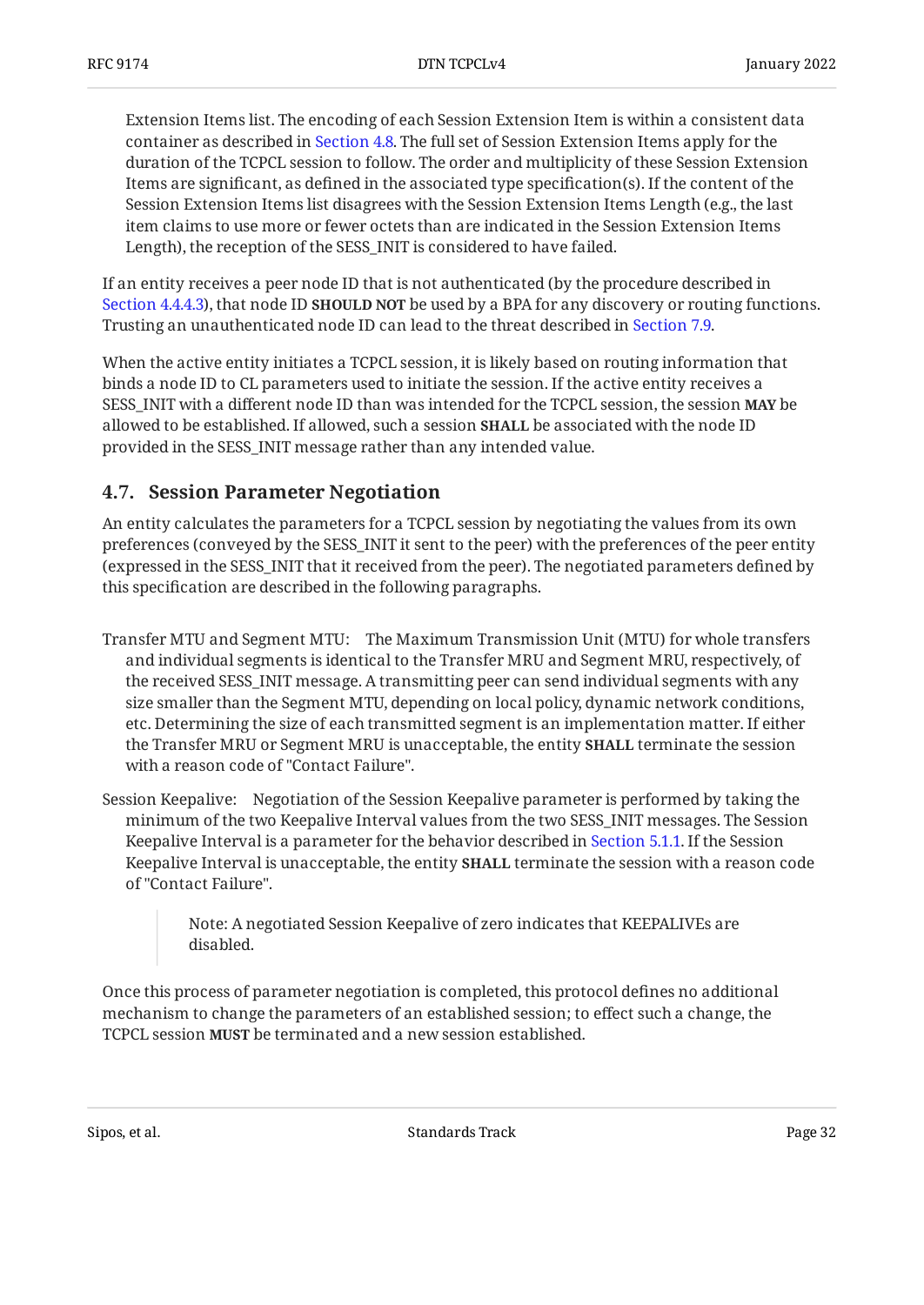#### <span id="page-32-0"></span>**[4.8. Session Extension Items](#page-32-0)**

Each of the Session Extension Items **SHALL** be encoded in an identical Type-Length-Value (TLV) container form as indicated in [Figure 20.](#page-32-1)

The fields of the Session Extension Item are as follows:

- Item Flags: A one-octet field containing generic bit flags related to the Item, which are listed in [Table 3.](#page-32-2) All reserved header flag bits **SHALL** be set to 0 by the sender. All reserved header flag bits **SHALL** be ignored by the receiver. If a TCPCL entity receives a Session Extension Item with an unknown Item Type and the <code>CRITICAL</code> flag set to 1, the entity **SHALL** terminate the TCPCL session with a SESS\_TERM reason code of "Contact Failure". If the CRITICAL flag is 0, an entity **SHALL** skip over and ignore any item with an unknown Item Type.
- Item Type: A 16-bit unsigned integer field containing the type of the extension item. This specification does not define any extension types directly but does create an IANA registry for such codes (see [Section 8.3](#page-49-1)).
- Item Length: A 16-bit unsigned integer field containing the number of Item Value octets to follow.
- Item Value: A variable-length data field that is interpreted according to the associated Item Type. This specification places no restrictions on an extension's use of available Item Value data. Extension specifications **SHOULD** avoid the use of large data lengths, as no bundle transfers can begin until the full extension data is sent.

```
 1 1 1 1 1 1 1 1 1 1 2 2 2 2 2 2 2 2 2 2 3 3
 0 1 2 3 4 5 6 7 8 9 0 1 2 3 4 5 6 7 8 9 0 1 2 3 4 5 6 7 8 9 0 1
+---------------+---------------+---------------+---------------+
| Item Flags | Item Type | Item Length...|
+---------------+---------------+---------------+---------------+
| length contd. | Item Value...
+---------------+---------------+---------------+---------------+
```
*[Figure 20: Session Extension Item Format](#page-32-1)* 

<span id="page-32-2"></span>

| Name     | Code   | <b>Description</b>                                                                          |
|----------|--------|---------------------------------------------------------------------------------------------|
| CRITICAL | 0x01   | If this bit is set, it indicates that the receiving peer must handle the<br>extension item. |
| Reserved | others |                                                                                             |

*[Table 3: Session Extension Item Flags](#page-32-2)*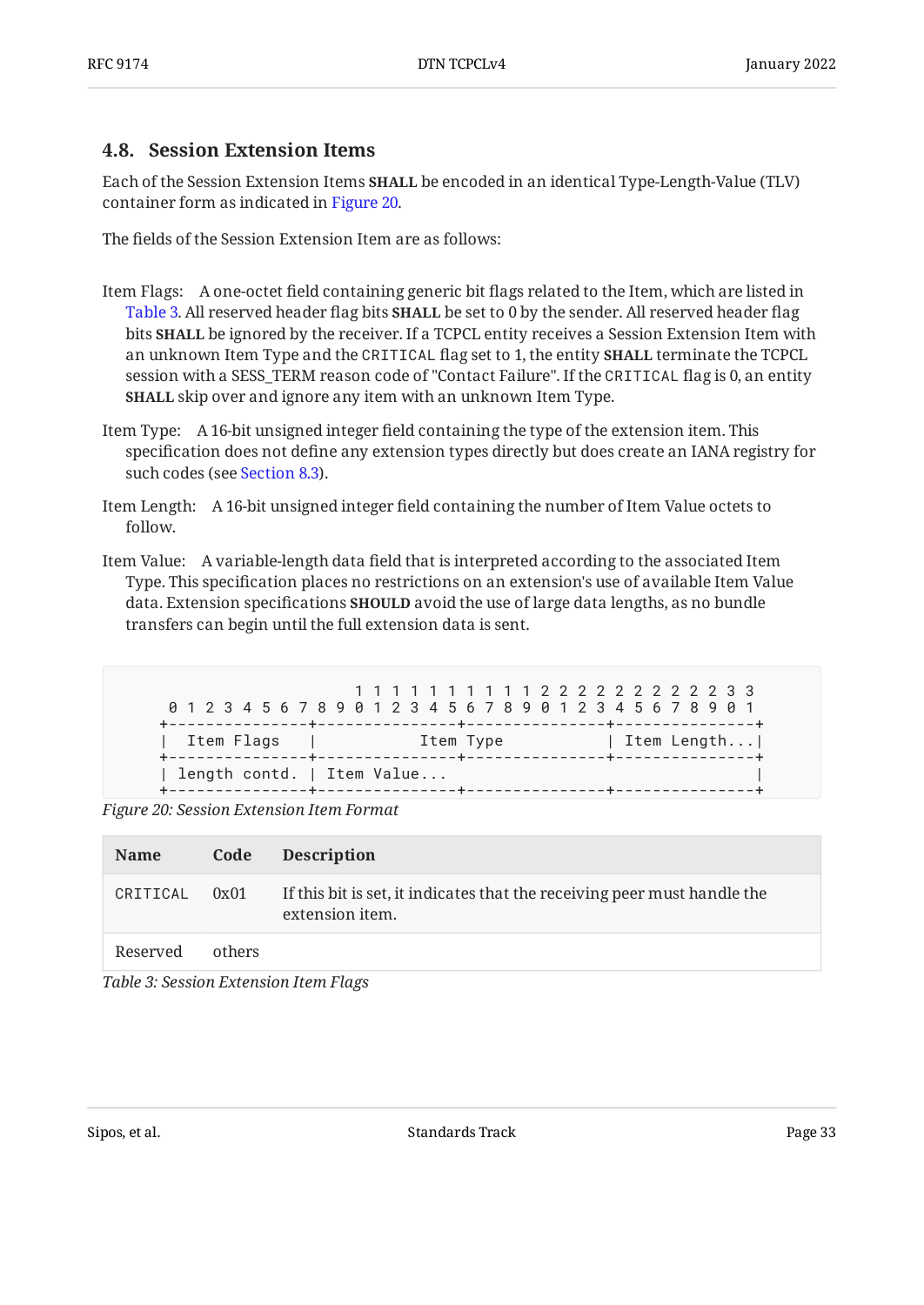## <span id="page-33-0"></span>**[5. Established Session Operation](#page-33-0)**

This section describes the protocol operation for the duration of an established session, including the mechanism for transmitting bundles over the session.

## <span id="page-33-2"></span><span id="page-33-1"></span>**[5.1. Upkeep and Status Messages](#page-33-1)**

#### **[5.1.1. Session Upkeep \(KEEPALIVE\)](#page-33-2)**

The protocol includes a provision for transmission of KEEPALIVE messages over the TCPCL session to help determine if the underlying TCP connection has been disrupted.

As described in [Section 4.7](#page-31-0), a negotiated parameter of each session is the Session Keepalive Interval. If the negotiated Session Keepalive is zero (i.e., one or both SESS\_INIT messages contain a zero Keepalive Interval), then the keepalive feature is disabled. There is no logical minimum value for the Keepalive Interval (within the minimum imposed by the positive-value encoding), but when used for many sessions on an open, shared network, a short interval could lead to excessive traffic. For shared network use, entities **SHOULD** choose a Keepalive Interval no shorter than 30 seconds. There is no logical maximum value for the Keepalive Interval (within the maximum imposed by the fixed-size encoding), but an idle TCP connection is liable for closure by the host operating system if the keepalive time is longer than tens of minutes. Entities **SHOULD** choose a Keepalive Interval no longer than 10 minutes (600 seconds).

The chosen Keepalive Interval **SHOULD NOT** be too short, as TCP retransmissions may occur in the case of packet loss. Those will have to be triggered by a timeout (TCP retransmission timeout (RTO)), which is dependent on the measured RTT for the TCP connection so that KEEPALIVE messages can experience noticeable latency.

The format of a KEEPALIVE message is a one-octet Message Type code of KEEPALIVE (as described in [Table 2\)](#page-29-2) with no additional data. Both sides **SHALL** send a KEEPALIVE message whenever the negotiated interval has elapsed with no transmission of any message (KEEPALIVE or other).

If no message (KEEPALIVE or other) has been received in a session after some implementationdefined time duration, then the entity **SHALL** terminate the session by transmitting a SESS\_TERM message (as described in [Section 6.1](#page-42-0)) with a reason code of "Idle timeout". If configurable, the idle timeout duration **SHOULD** be no shorter than twice the Keepalive Interval. If not configurable, the idle timeout duration **SHOULD** be exactly twice the Keepalive Interval.

#### <span id="page-33-3"></span>**[5.1.2. Message Rejection \(MSG\\_REJECT\)](#page-33-3)**

This message type is not expected to be seen in a well-functioning session. Its purpose is to aid in troubleshooting bad entity behavior by allowing the peer to observe why an entity is not responding as expected to its messages.

If a TCPCL entity receives a message type that is unknown to it (possibly due to an unhandled protocol version mismatch or an incorrectly negotiated session extension that defines a new message type), the entity **SHALL** send a MSG\_REJECT message with a reason code of "Message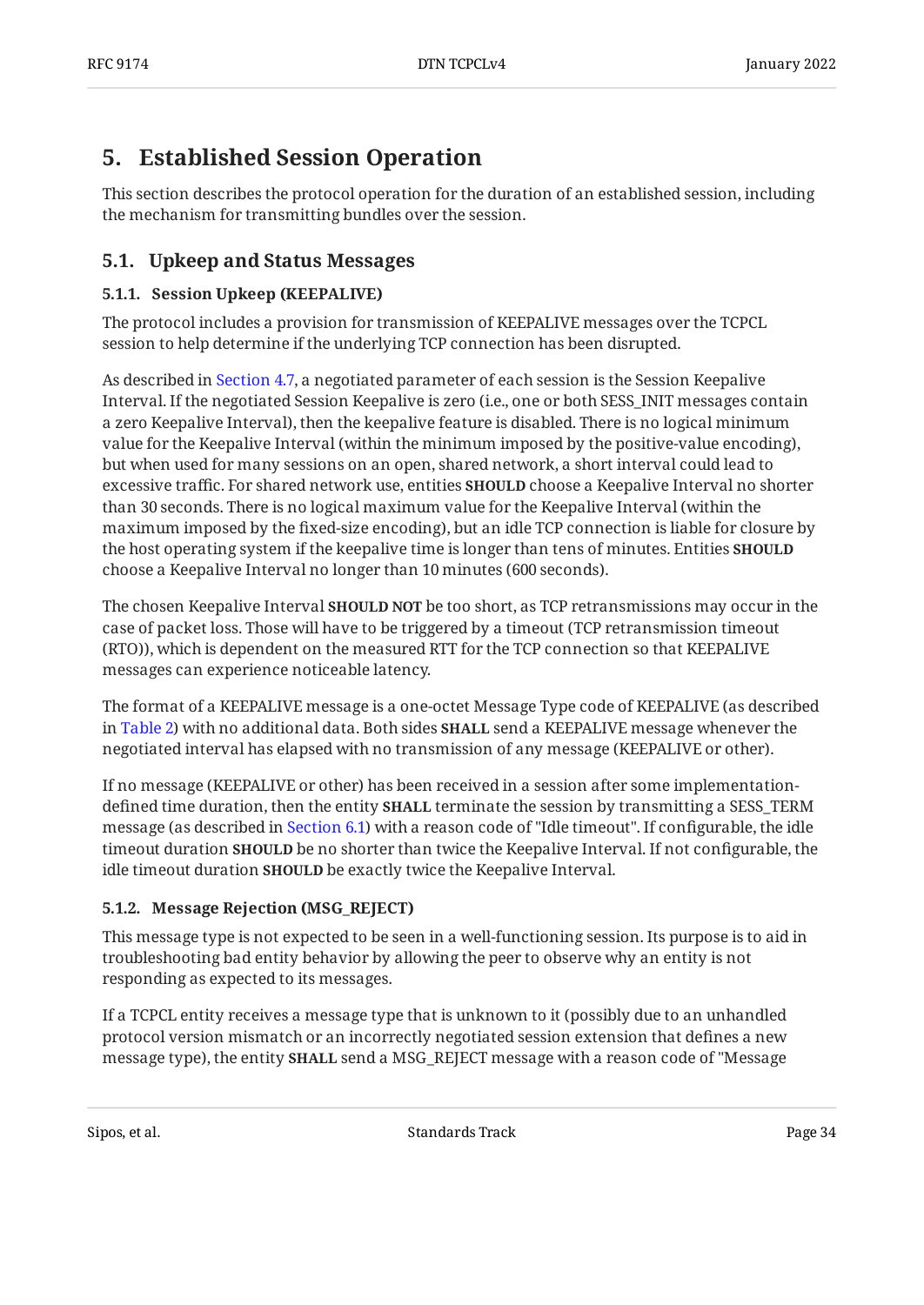Type Unknown" and close the TCP connection. If a TCPCL entity receives a message type that is known but is inappropriate for the negotiated session parameters (possibly due to an incorrectly negotiated session extension), the entity **SHALL** send a MSG\_REJECT message with a reason code of "Message Unsupported". If a TCPCL entity receives a message that is inappropriate for the current session state (e.g., a SESS\_INIT after the session has already been established or a  $\text{XFER}\_\text{ACK}$  message with an unknown Transfer ID), the entity <code>SHALL</code> send a MSG\_REJECT message with a reason code of "Message Unexpected".

The format of a MSG\_REJECT message is shown in [Figure 21.](#page-34-1)

<span id="page-34-1"></span>

*[Figure 21: Format of MSG\\_REJECT Messages](#page-34-1)* 

The fields of the MSG\_REJECT message are as follows:

Reason Code: A one-octet refusal reason code interpreted according to the descriptions in [Table](#page-34-2) [4](#page-34-2).

Rejected Message Header: The Rejected Message Header is a copy of the Message Header to which the MSG REJECT message is sent as a response.

<span id="page-34-2"></span>

| <b>Name</b>             | Code | <b>Description</b>                                                                              |
|-------------------------|------|-------------------------------------------------------------------------------------------------|
| Message Type<br>Unknown | 0x01 | A message was received with a Message Type code unknown<br>to the TCPCL entity.                 |
| Message<br>Unsupported  | 0x02 | A message was received, but the TCPCL entity cannot comply<br>with the message contents.        |
| Message<br>Unexpected   | 0x03 | A message was received while the session is in a state in which<br>the message is not expected. |

<span id="page-34-0"></span>*[Table 4: MSG\\_REJECT Reason Codes](#page-34-2)* 

### **[5.2. Bundle Transfer](#page-34-0)**

All of the messages discussed in this section are directly associated with transferring a bundle between TCPCL entities.

A single TCPCL transfer results in the exchange of a bundle (handled by the convergence layer as opaque data) between two entities. In the TCPCL, a transfer is accomplished by dividing a single bundle up into "segments" based on the receiving-side Segment MRU, which is defined in [Section](#page-29-0)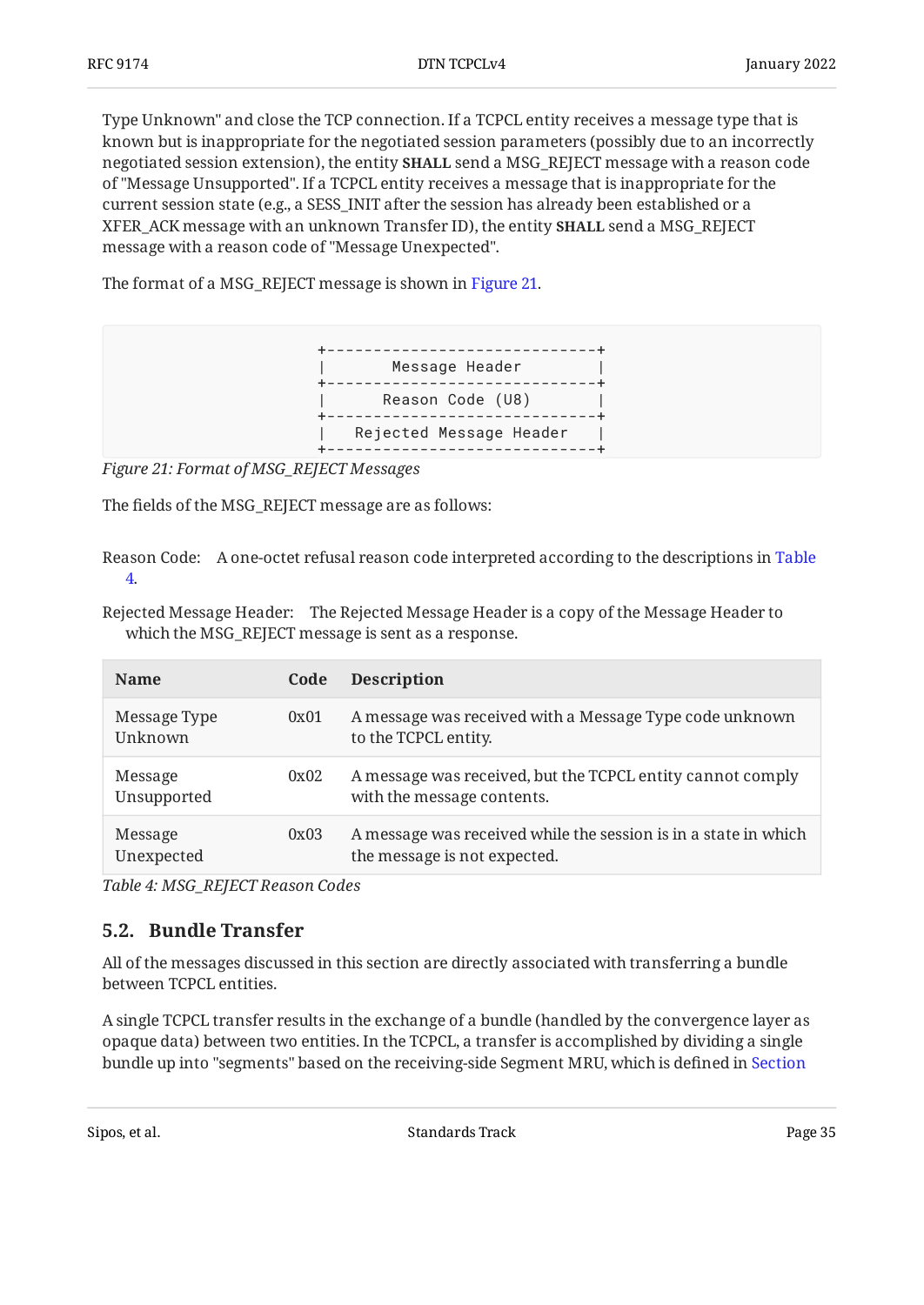[4.6.](#page-29-0) The choice of the length to use for segments is an implementation matter, but each segment **MUST NOT** be larger than the receiving entity's Segment MRU. The first segment for a bundle is indicated by the START flag, and the last segment is indicated by the END flag.

A single transfer (and, by extension, a single segment) **SHALL NOT** contain data of more than a single bundle. This requirement is imposed on the agent using the TCPCL, rather than on the TCPCL itself.

If multiple bundles are transmitted on a single TCPCL connection, they **MUST** be transmitted consecutively, without the interleaving of segments from multiple bundles.

#### <span id="page-35-0"></span>**[5.2.1. Bundle Transfer ID](#page-35-0)**

Each of the bundle transfer messages contains a Transfer ID, which is used to correlate messages (from both sides of a transfer) for each bundle. A Transfer ID does not attempt to address uniqueness of the bundle data itself and is not related to such concepts as bundle fragmentation. Each invocation of the TCPCL by the BPA, requesting transmission of a bundle (fragmentary or otherwise), results in the initiation of a single TCPCL transfer. Each transfer entails the sending of a sequence of some number of XFER\_SEGMENT and XFER\_ACK messages; all are correlated by the same Transfer ID. The sending entity originates a Transfer ID, and the receiving entity uses that same Transfer ID in acknowledgments.

Transfer IDs from each entity **SHALL** be unique within a single TCPCL session. Upon exhaustion of the entire 64-bit Transfer ID space, the sending entity **SHALL** terminate the session with a SESS\_TERM reason code of "Resource Exhaustion". For bidirectional bundle transfers, a TCPCL entity **SHOULD NOT** rely on any relationship between Transfer IDs originating from each side of the TCPCL session.

Although there is not a strict requirement for initial Transfer ID values or the ordering of Transfer IDs (see [Section 7.13\)](#page-48-3), in the absence of any other mechanism for generating Transfer IDs, an entity **SHALL** use the following algorithm: the initial Transfer ID from each entity is zero, and subsequent Transfer ID values are incremented from the prior Transfer ID value by one.

#### <span id="page-35-1"></span>**[5.2.2. Data Transmission \(XFER\\_SEGMENT\)](#page-35-1)**

<span id="page-35-2"></span>Each bundle is transmitted in one or more data segments. The format of a XFER\_SEGMENT message is shown in [Figure 22.](#page-36-0)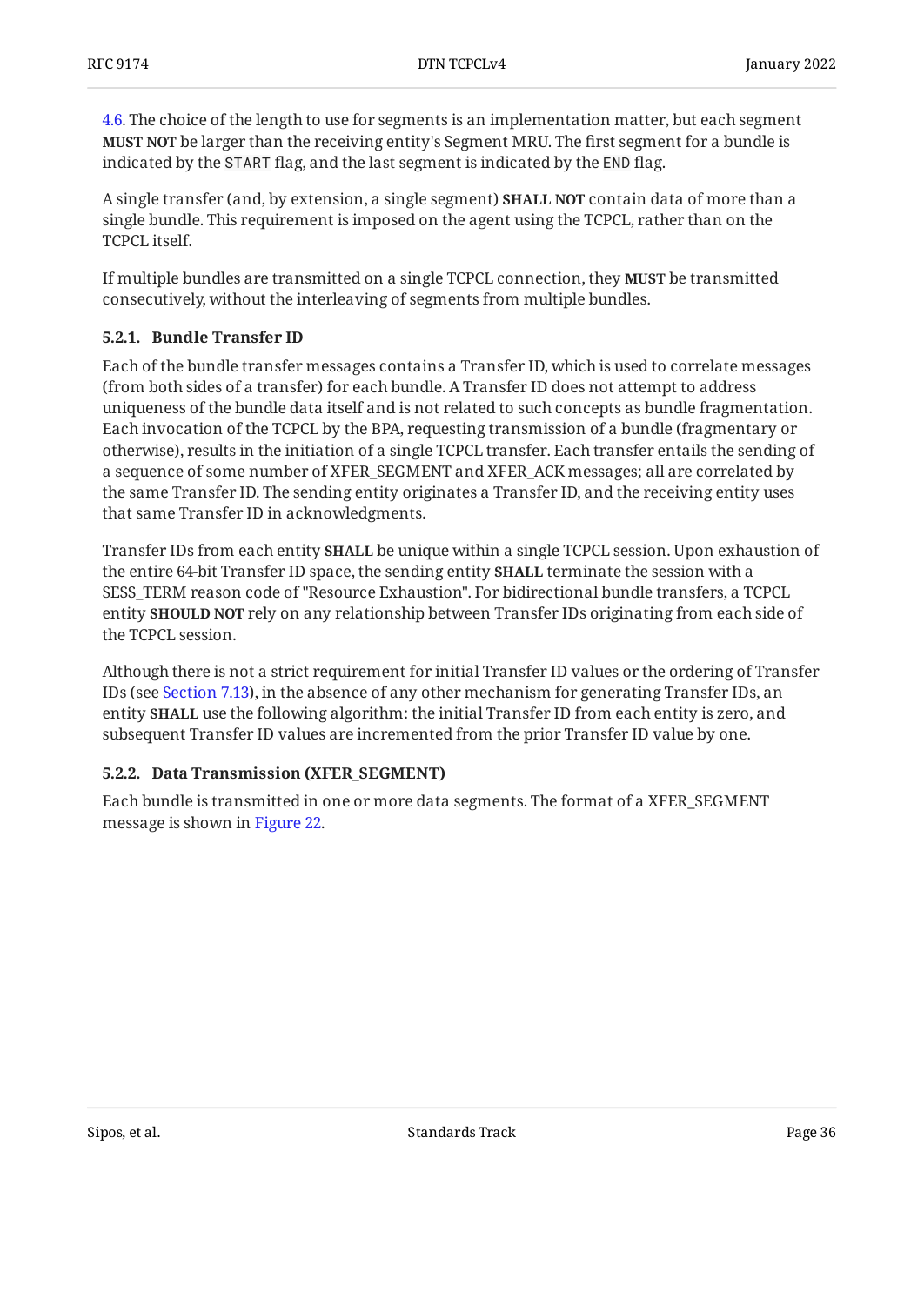<span id="page-36-0"></span>

*[Figure 22:](#page-36-0) [Format of XFER\\_SEGMENT Messages](#page-35-2)* 

The fields of the XFER\_SEGMENT message are as follows:

Transfer ID: A 64-bit unsigned integer identifying the transfer being made.

Transfer Extension Items Length and Transfer Extension Items list: Together, these fields represent protocol extension data for this specification. The Transfer Extension Items Length and Transfer Extension Items list **SHALL** only be present when the START flag is set to 1 on the message. The Transfer Extension Items Length is the total number of octets to follow that are used to encode the Transfer Extension Items list. The encoding of each Transfer Extension Item is within a consistent data container, as described in [Section 5.2.5.](#page-40-0) The full set of Transfer Extension Items apply only to the associated single transfer. The order and multiplicity of these Transfer Extension Items are significant, as defined in the associated type specification(s). If the content of the Transfer Extension Items list disagrees with the Transfer Extension Items Length (e.g., the last item claims to use more or fewer octets than are indicated in the Transfer Extension Items Length), the reception of the XFER\_SEGMENT is considered to have failed.

Data length: A 64-bit unsigned integer indicating the number of octets in Data contents to follow.

<span id="page-36-2"></span><span id="page-36-1"></span>

| <b>Name</b> |      | Code Description                                                                |
|-------------|------|---------------------------------------------------------------------------------|
| <b>END</b>  | 0x01 | If this bit is set, it indicates that this is the last segment of the transfer. |

Data contents: The variable-length data payload of the message.

Message Flags: A one-octet field of single-bit flags, interpreted according to the descriptions in [Table 5.](#page-36-1) All reserved header flag bits **SHALL** be set to 0 by the sender. All reserved header flag bits **SHALL** be ignored by the receiver.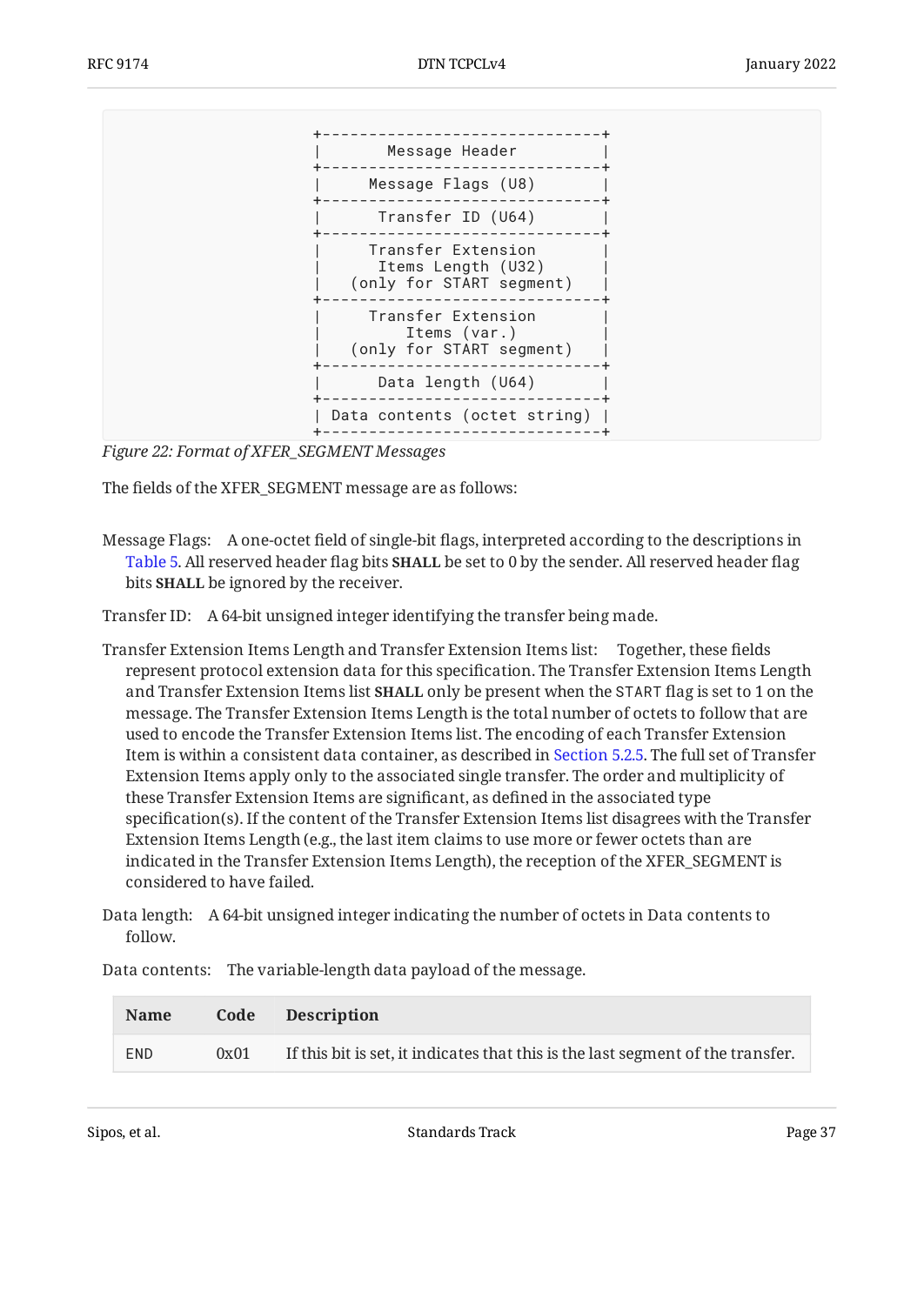| <b>Name</b> | Code   | <b>Description</b>                                                               |
|-------------|--------|----------------------------------------------------------------------------------|
| START       | 0x02   | If this bit is set, it indicates that this is the first segment of the transfer. |
| Reserved    | others |                                                                                  |

*[Table 5:](#page-36-2) [XFER\\_SEGMENT Flags](#page-36-1)* 

The flags portion of the message contains two flag values in the two low-order bits, denoted START and END in [Table 5](#page-36-1). The START flag **SHALL** be set to 1 when transmitting the first segment of a transfer. The END flag **SHALL** be set to 1 when transmitting the last segment of a transfer. In the case where an entire transfer is accomplished in a single segment, both the START flag and the END flag **SHALL** be set to 1.

Once a transfer of a bundle has commenced, the entity **MUST** only send segments containing sequential portions of that bundle until it sends a segment with the END flag set to 1. No interleaving of multiple transfers from the same entity is possible within a single TCPCL session. Simultaneous transfers between two entities **MAY** be achieved using multiple TCPCL sessions.

#### <span id="page-37-0"></span>**[5.2.3. Data Acknowledgments \(XFER\\_ACK\)](#page-37-0)**

Although the TCP transport provides reliable transfer of data between transport peers, the typical BSD sockets interface provides no means to inform a sending application of when the receiving application has processed some amount of transmitted data. Thus, after transmitting some data, the TCPCL needs an additional mechanism to determine whether the receiving agent has successfully received and fully processed the segment. To this end, the TCPCL protocol provides feedback messaging whereby a receiving entity transmits acknowledgments of reception of data segments.

<span id="page-37-1"></span>The format of a XFER\_ACK message is shown in [Figure 23.](#page-37-1)



*[Figure 23: Format of XFER\\_ACK Messages](#page-37-1)* 

The fields of the XFER\_ACK message are as follows:

Message Flags: A one-octet field of single-bit flags, interpreted according to the descriptions in [Table 5.](#page-36-1) All reserved header flag bits **SHALL** be set to 0 by the sender. All reserved header flag bits **SHALL** be ignored by the receiver.

Transfer ID: A 64-bit unsigned integer identifying the transfer being acknowledged.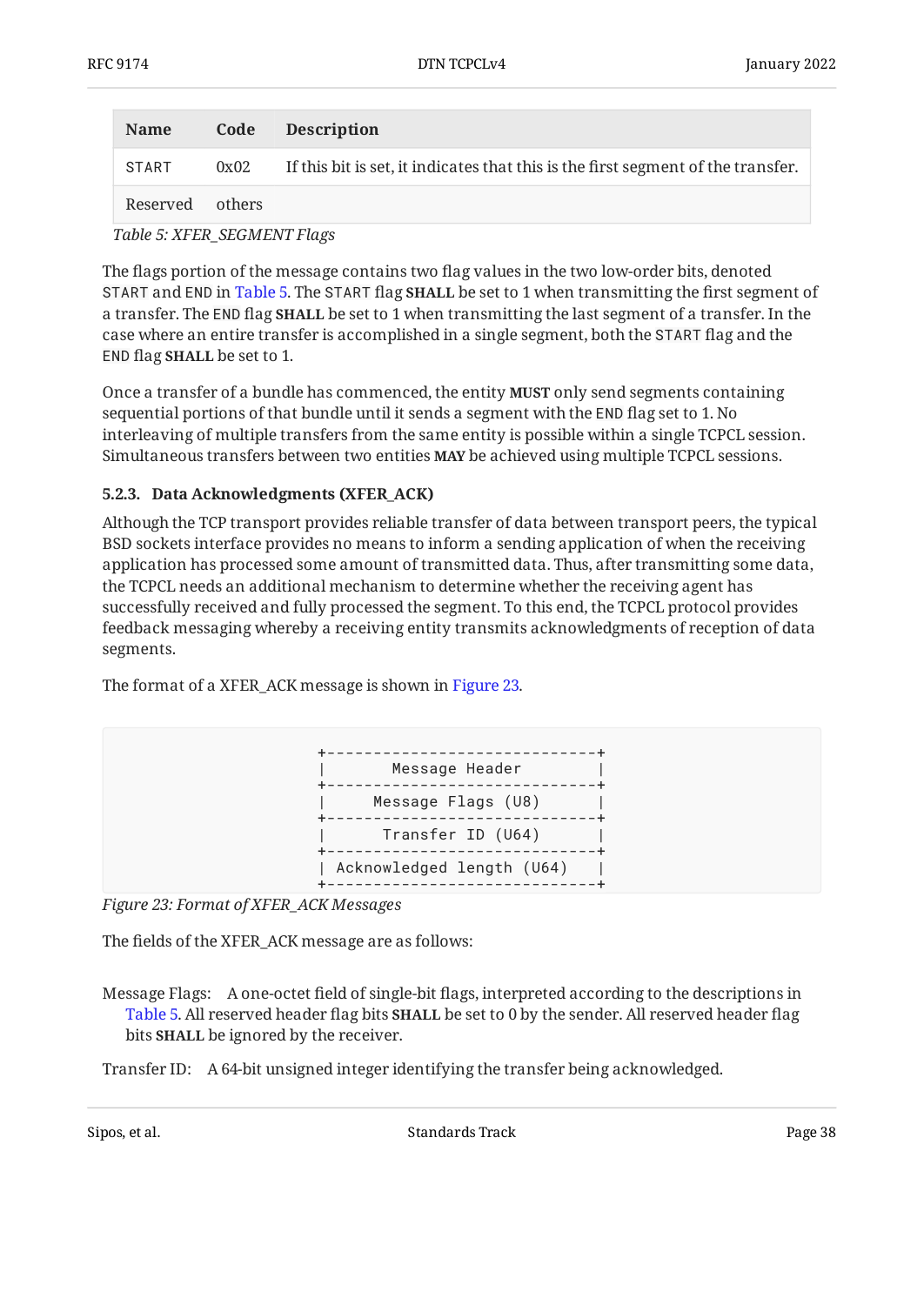Acknowledged length: A 64-bit unsigned integer indicating the total number of octets in the transfer that are being acknowledged.

A receiving TCPCL entity **SHALL** send a XFER\_ACK message in response to each received XFER\_SEGMENT message after the segment has been fully processed. The flags portion of the XFER\_ACK header **SHALL** be set to match the corresponding XFER\_SEGMENT message being acknowledged (including flags not decodable to the entity). The acknowledged length of each XFER ACK contains the sum of the Data length fields of all XFER\_SEGMENT messages received so far in the course of the indicated transfer. The sending entity **SHOULD** transmit multiple XFER\_SEGMENT messages without waiting for the corresponding XFER\_ACK responses. This enables pipelining of messages on a transfer stream.

For example, suppose the sending entity transmits four segments of bundle data with lengths 100, 200, 500, and 1000, respectively. After receiving the first segment, the entity sends an acknowledgment of length 100. After the second segment is received, the entity sends an acknowledgment of length 300. The third and fourth acknowledgments are of lengths 800 and 1800, respectively.

#### <span id="page-38-0"></span>**[5.2.4. Transfer Refusal \(XFER\\_REFUSE\)](#page-38-0)**

The TCPCL supports a mechanism by which a receiving entity can indicate to the sender that it does not want to receive the corresponding bundle. To do so, upon receiving a XFER\_SEGMENT message, the entity **MAY** transmit a XFER\_REFUSE message. As data segments and acknowledgments can cross on the wire, the bundle that is being refused **SHALL** be identified by the Transfer ID of the refusal.

There is no required relationship between the Transfer MRU of a TCPCL entity (which is supposed to represent a firm limitation of what the entity will accept) and the sending of a XFER\_REFUSE message. A XFER\_REFUSE can be used in cases where the agent's bundle storage is temporarily depleted or somehow constrained. A XFER\_REFUSE can also be used after the bundle header or any bundle data is inspected by an agent and determined to be unacceptable.

A transfer receiver **MAY** send a XFER\_REFUSE message as soon as it receives any XFER\_SEGMENT  $m$ essage. The transfer sender **MUST** be prepared for this and **MUST** associate the refusal with the correct bundle via the Transfer ID fields.

The TCPCL itself does not have any required behavior related to responding to a XFER\_REFUSE based on its reason code; the refusal is passed up as an indication to the BPA that the transfer has been refused. If a transfer refusal has a reason code that is not decodable to the BPA, the agent **SHOULD** treat the refusal as having a reason code of "Unknown".

<span id="page-38-1"></span>The format of the XFER\_REFUSE message is shown in [Figure 24.](#page-39-0)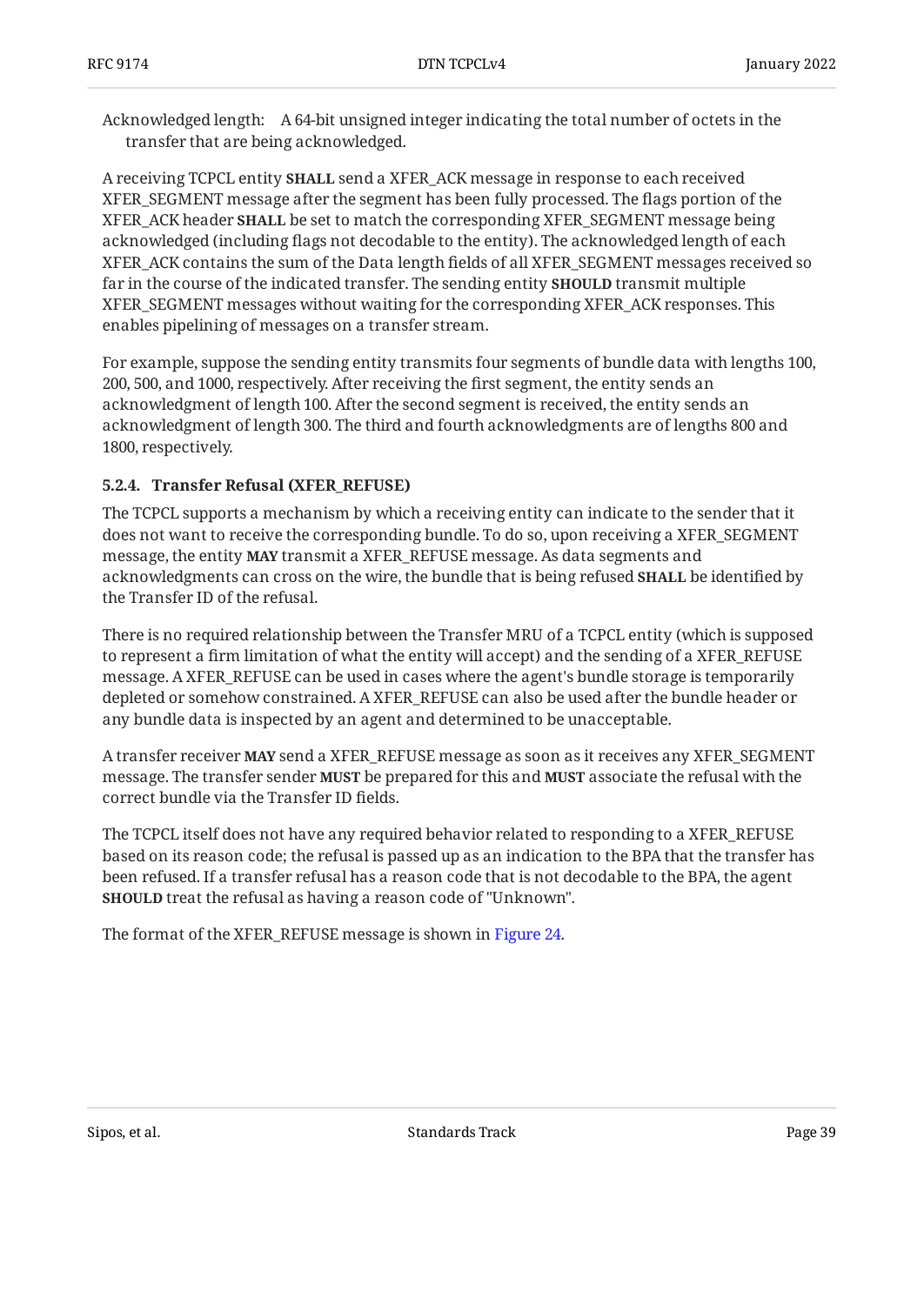<span id="page-39-0"></span>

| Message Header    |
|-------------------|
| Reason Code (U8)  |
| Transfer ID (U64) |

*[Figure 24:](#page-39-0) [Format of XFER\\_REFUSE Messages](#page-38-1)* 

The fields of the XFER\_REFUSE message are as follows:

Reason Code: A one-octet refusal reason code interpreted according to the descriptions in [Table](#page-39-1) [6](#page-39-1).

Transfer ID: A 64-bit unsigned integer identifying the transfer being refused.

<span id="page-39-1"></span>

| <b>Name</b>            | Code | <b>Description</b>                                                                                                                                          |
|------------------------|------|-------------------------------------------------------------------------------------------------------------------------------------------------------------|
| Unknown                | 0x00 | The reason for refusal is unknown or is not specified.                                                                                                      |
| Completed              | 0x01 | The receiver already has the complete bundle. The sender MAY<br>consider the bundle as completely received.                                                 |
| No Resources           | 0x02 | The receiver's resources are exhausted. The sender <b>SHOULD</b> apply<br>reactive bundle fragmentation before retrying.                                    |
| Retransmit             | 0x03 | The receiver has encountered a problem that requires the bundle<br>to be retransmitted in its entirety.                                                     |
| Not Acceptable         | 0x04 | Some issue with the bundle data or the transfer extension data was<br>encountered. The sender SHOULD NOT retry the same bundle with<br>the same extensions. |
| Extension<br>Failure   | 0x05 | A failure processing the Transfer Extension Items has occurred.                                                                                             |
| Session<br>Terminating | 0x06 | The receiving entity is in the process of terminating the session.<br>The sender MAY retry the same bundle at a later time in a different<br>session.       |

*[Table 6: XFER\\_REFUSE Reason Codes](#page-39-1)* 

The receiver **MUST**, for each transfer preceding the one to be refused, have either acknowledged all XFER\_SEGMENT messages or refused the bundle transfer.

The bundle transfer refusal **MAY** be sent before an entire data segment is received. If a sender receives a XFER\_REFUSE message, the sender **MUST** complete the transmission of any partially sent XFER\_SEGMENT message. There is no way to interrupt an individual TCPCL message partway through sending it. The sender **MUST NOT** subsequently commence transmission of any further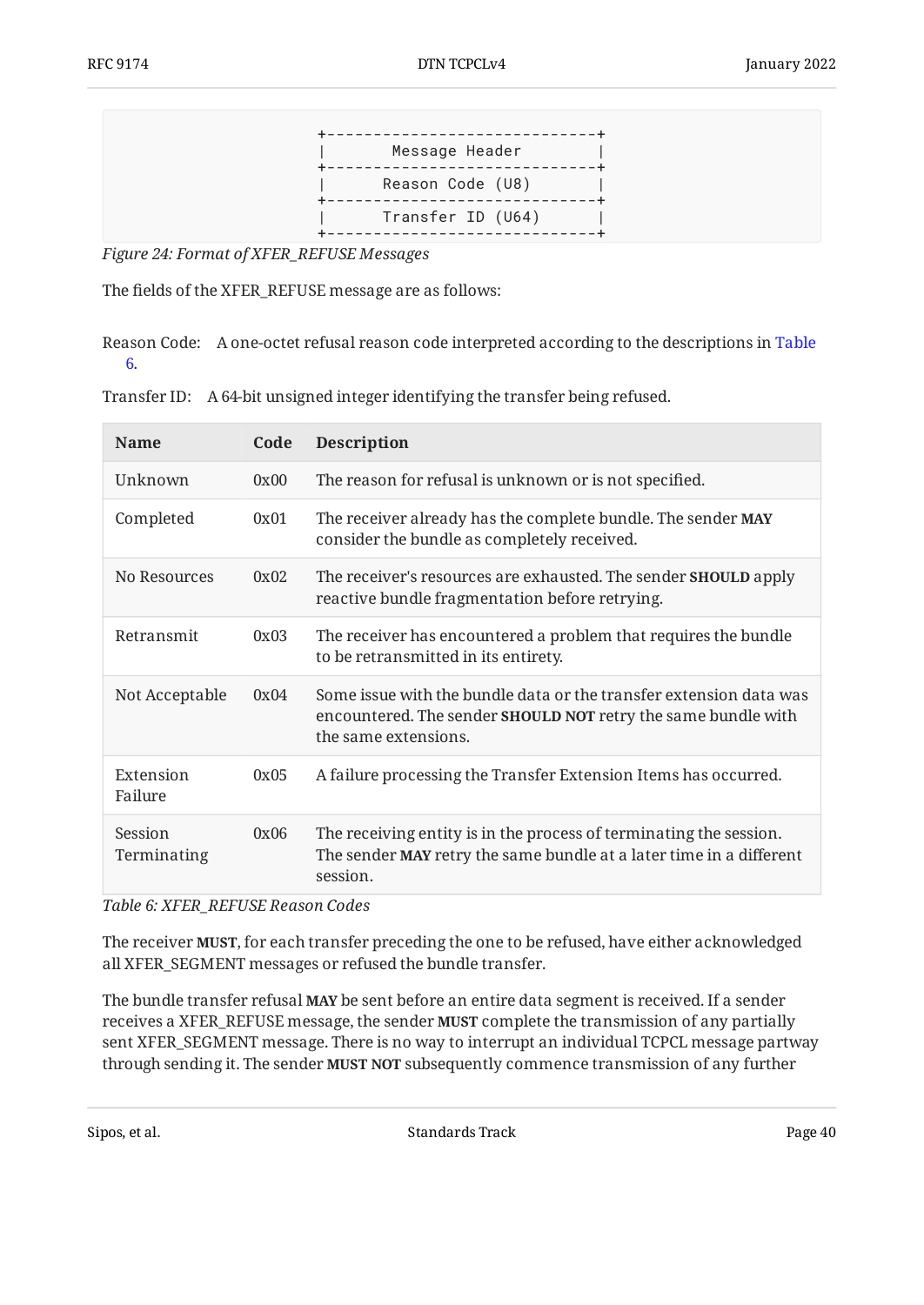segments of the refused bundle. Note, however, that this requirement does not ensure that an entity will not receive another XFER\_SEGMENT for the same bundle after transmitting a XFER\_REFUSE message, since messages can cross on the wire; if this happens, subsequent segments of the bundle **SHALL** also be refused with a XFER\_REFUSE message.

Note: If a bundle transmission is aborted in this way, the receiver does not receive a segment with the END flag set to 1 for the aborted bundle. The beginning of the next bundle is identified by the START flag set to 1, indicating the start of a new transfer, and with a distinct Transfer ID value.

#### <span id="page-40-0"></span>**[5.2.5. Transfer Extension Items](#page-40-0)**

Each of the Transfer Extension Items **SHALL** be encoded in an identical Type-Length-Value (TLV) container form as indicated in [Figure 25.](#page-40-1)

The fields of the Transfer Extension Item are as follows:

- Item Flags: A one-octet field containing generic bit flags related to the Item, which are listed in [Table 7.](#page-41-1) All reserved header flag bits **SHALL** be set to 0 by the sender. All reserved header flag bits **SHALL** be ignored by the receiver. If a TCPCL entity receives a Transfer Extension Item with an unknown Item Type and the <code>CRITICAL</code> flag is 1, the entity <code>SHALL</code> refuse the transfer with a XFER\_REFUSE reason code of "Extension Failure". If the CRITICAL flag is 0, an entity **SHALL** skip over and ignore any item with an unknown Item Type.
- Item Type: A 16-bit unsigned integer field containing the type of the extension item. This specification creates an IANA registry for such codes (see [Section 8.4](#page-50-0)).
- Item Length: A 16-bit unsigned integer field containing the number of Item Value octets to follow.
- Item Value: A variable-length data field that is interpreted according to the associated Item Type. This specification places no restrictions on an extension's use of available Item Value data. Extension specifications **SHOULD** avoid the use of large data lengths, as the associated transfer cannot begin until the full extension data is sent.

<span id="page-40-1"></span> 1 1 1 1 1 1 1 1 1 1 2 2 2 2 2 2 2 2 2 2 3 3 0 1 2 3 4 5 6 7 8 9 0 1 2 3 4 5 6 7 8 9 0 1 2 3 4 5 6 7 8 9 0 1 +---------------+---------------+---------------+---------------+ | Item Flags | Item Type | Item Length... +---------------+---------------+---------------+---------------+ | length contd. | Item Value... +---------------+---------------+---------------+---------------+

<span id="page-40-2"></span>*[Figure 25: Transfer Extension Item Format](#page-40-1)*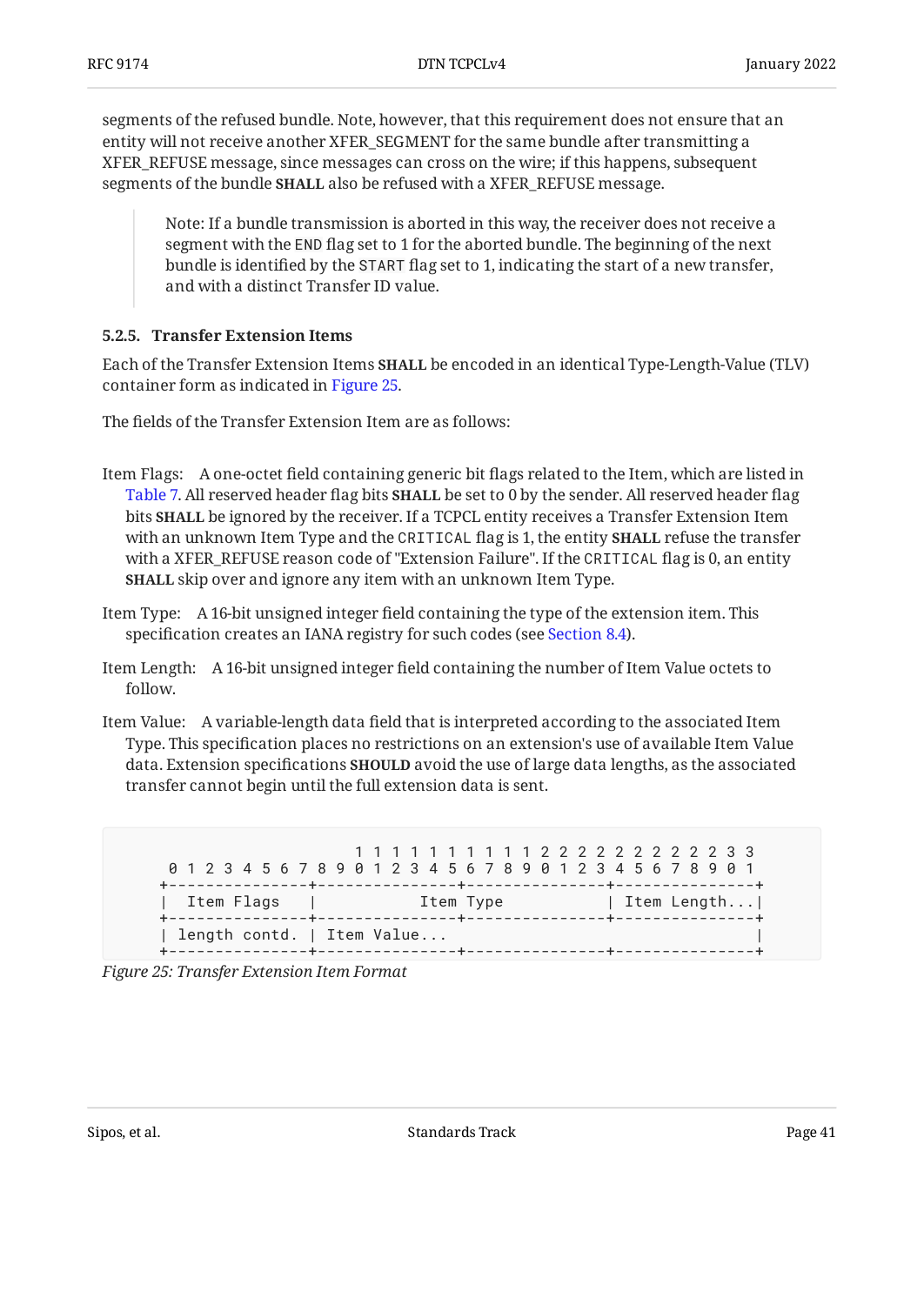<span id="page-41-1"></span>

| <b>Name</b> | Code   | <b>Description</b>                                                                          |
|-------------|--------|---------------------------------------------------------------------------------------------|
| CRITICAL    | 0x01   | If this bit is set, it indicates that the receiving peer must handle the<br>extension item. |
| Reserved    | others |                                                                                             |

*[Table 7:](#page-41-1) [Transfer Extension Item Flags](#page-40-2)* 

#### <span id="page-41-2"></span>**[5.2.5.1. Transfer Length Extension](#page-41-2)**

The purpose of the Transfer Length Extension is to allow entities to preemptively refuse bundles that would exceed their resources or to prepare storage on the receiving entity for the upcoming bundle data.

Multiple Transfer Length Extension Items **SHALL NOT** occur within the same transfer. The lack of a Transfer Length Extension Item in any transfer **SHALL NOT** imply anything regarding the potential length of the transfer. The Transfer Length Extension **SHALL** use the IANA-assigned code point from [Section 8.4](#page-50-0).

If a transfer occupies exactly one segment (i.e., both the START flag and the END flag are 1), the Transfer Length Extension **SHOULD NOT** be present. The extension does not provide any additional information for single-segment transfers.

<span id="page-41-3"></span>The format of the Transfer Length Extension data is shown in [Figure 26.](#page-41-3)

+----------------------+ | Total Length (U64) | +----------------------+

*[Figure 26: Format of Transfer Length Extension Data](#page-41-3)* 

The Transfer Length Extension data contains the following field:

Total Length: A 64-bit unsigned integer indicating the size of the data to be transferred. The Total Length field **SHALL** be treated as authoritative by the receiver. If, for whatever reason, the actual total length of bundle data received differs from the value indicated by the Total Length value, the receiver **SHALL** treat the transmitted data as invalid and send a XFER\_REFUSE with a reason code of "Not Acceptable".

## <span id="page-41-0"></span>**[6. Session Termination](#page-41-0)**

This section describes the procedures for terminating a TCPCL session. The purpose of terminating a session is to allow transfers to complete before the TCP connection is closed but not allow any new transfers to start. A session state change is necessary for this to happen, because transfers can be in progress in either direction (transfer stream) within a session.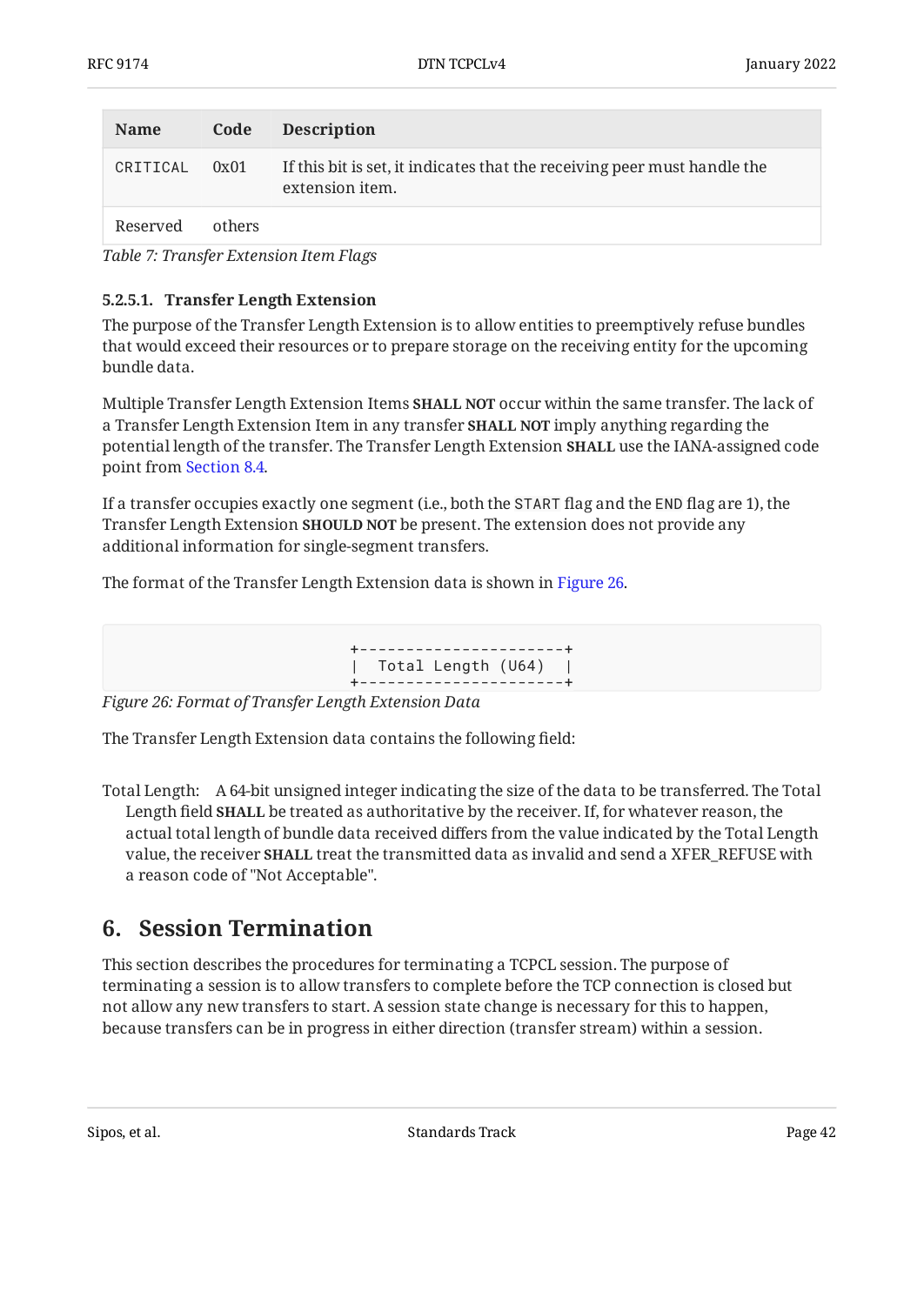Waiting for a transfer to complete in one direction does not control or influence the possibility of a transfer in the other direction. Either peer of a session can terminate an established session at any time.

#### <span id="page-42-0"></span>**[6.1. Session Termination Message \(SESS\\_TERM\)](#page-42-0)**

To cleanly terminate a session, a SESS\_TERM message **SHALL** be transmitted by either entity at any point following complete transmission of any other message. When sent to initiate a termination, the REPLY flag of a SESS\_TERM message **SHALL** be 0. Upon receiving a SESS\_TERM message after not sending a SESS\_TERM message in the same session, an entity **SHALL** send an acknowledging SESS\_TERM message. When sent to acknowledge a termination, a SESS\_TERM message **SHALL** have identical data content from the message being acknowledged except for the REPLY flag, which is set to 1 to indicate acknowledgment.

Once a SESS\_TERM message is sent, the state of that TCPCL session changes to Ending. While the session is in the Ending state,

- an entity **MAY** finish an in-progress transfer in either direction.
- an entity **SHALL NOT** begin any new outgoing transfer for the remainder of the session.
- an entity **SHALL NOT** accept any new incoming transfer for the remainder of the session.

If a new incoming transfer is attempted while in the Ending state, the receiving entity **SHALL** send a XFER\_REFUSE with a reason code of "Session Terminating".

There are circumstances where an entity has an urgent need to close a TCP connection associated with a TCPCL session, without waiting for transfers to complete but also in a way that doesn't force timeouts to occur -- for example, due to impending shutdown of the underlying datalink layer. Instead of following a clean termination sequence, after transmitting a SESS\_TERM message, an entity **MAY** perform an unclean termination by immediately closing the associated TCP connection. When performing an unclean termination, an entity **SHOULD** acknowledge all received XFER\_SEGMENTs with a XFER\_ACK before closing the TCP connection. Not acknowledging received segments can result in unnecessary bundle or bundle fragment retransmissions. Any delay between a request to close the TCP connection and the actual closing of the connection (a "half-closed" state) **MAY** be ignored by the TCPCL entity. If the underlying TCP connection is closed during a transmission (in either transfer stream), the transfer **SHALL** be indicated to the BPA as failed (see the transmission failure and reception failure indications defined in [Section 3.1](#page-8-1)).

The TCPCL itself does not have any required behavior related to responding to a SESS\_TERM based on its reason code; the termination is passed up as an indication to the BPA that the session state has changed. If a termination has a reason code that is not decodable to the BPA, the agent **SHOULD** treat the termination as having a reason code of "Unknown".

<span id="page-42-1"></span>The format of the SESS\_TERM message is shown in [Figure 27.](#page-43-0)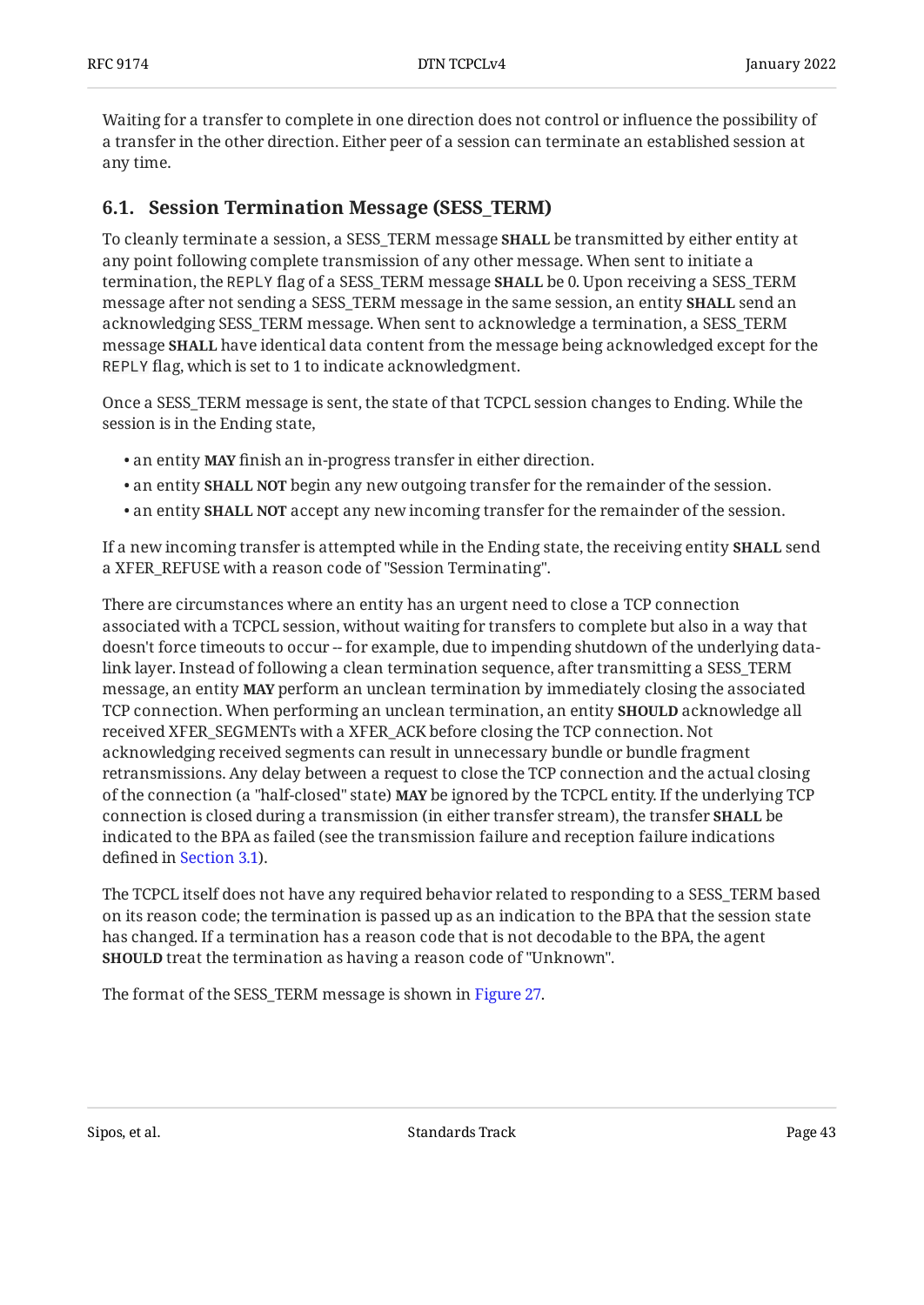<span id="page-43-0"></span>

*[Figure 27:](#page-43-0) [Format of SESS\\_TERM Messages](#page-42-1)* 

The fields of the SESS\_TERM message are as follows:

Reason Code: A one-octet refusal reason code interpreted according to the descriptions in [Table](#page-43-2) [9](#page-43-2).

<span id="page-43-1"></span>

| <b>Name</b>  | Code   | <b>Description</b>                                                                                          |
|--------------|--------|-------------------------------------------------------------------------------------------------------------|
| <b>REPLY</b> | 0x01   | If this bit is set, it indicates that this message is an acknowledgment of<br>an earlier SESS_TERM message. |
| Reserved     | others |                                                                                                             |

| Table 8: SESS_TERM Flags |  |
|--------------------------|--|
|--------------------------|--|

<span id="page-43-2"></span>

| <b>Name</b>            | Code | <b>Description</b>                                                                |
|------------------------|------|-----------------------------------------------------------------------------------|
| Unknown                | 0x00 | A termination reason is not available.                                            |
| Idle timeout           | 0x01 | The session is being terminated due to idleness.                                  |
| Version mismatch       | 0x02 | The entity cannot conform to the specified TCPCL protocol<br>version.             |
| Busy                   | 0x03 | The entity is too busy to handle the current session.                             |
| Contact Failure        | 0x04 | The entity cannot interpret or negotiate a Contact Header or<br>SESS_INIT option. |
| Resource<br>Exhaustion | 0x05 | The entity has run into some resource limit and cannot<br>continue the session.   |

*[Table 9: SESS\\_TERM Reason Codes](#page-43-2)* 

Message Flags: A one-octet field of single-bit flags, interpreted according to the descriptions in [Table 8.](#page-43-1) All reserved header flag bits **SHALL** be set to 0 by the sender. All reserved header flag bits **SHALL** be ignored by the receiver.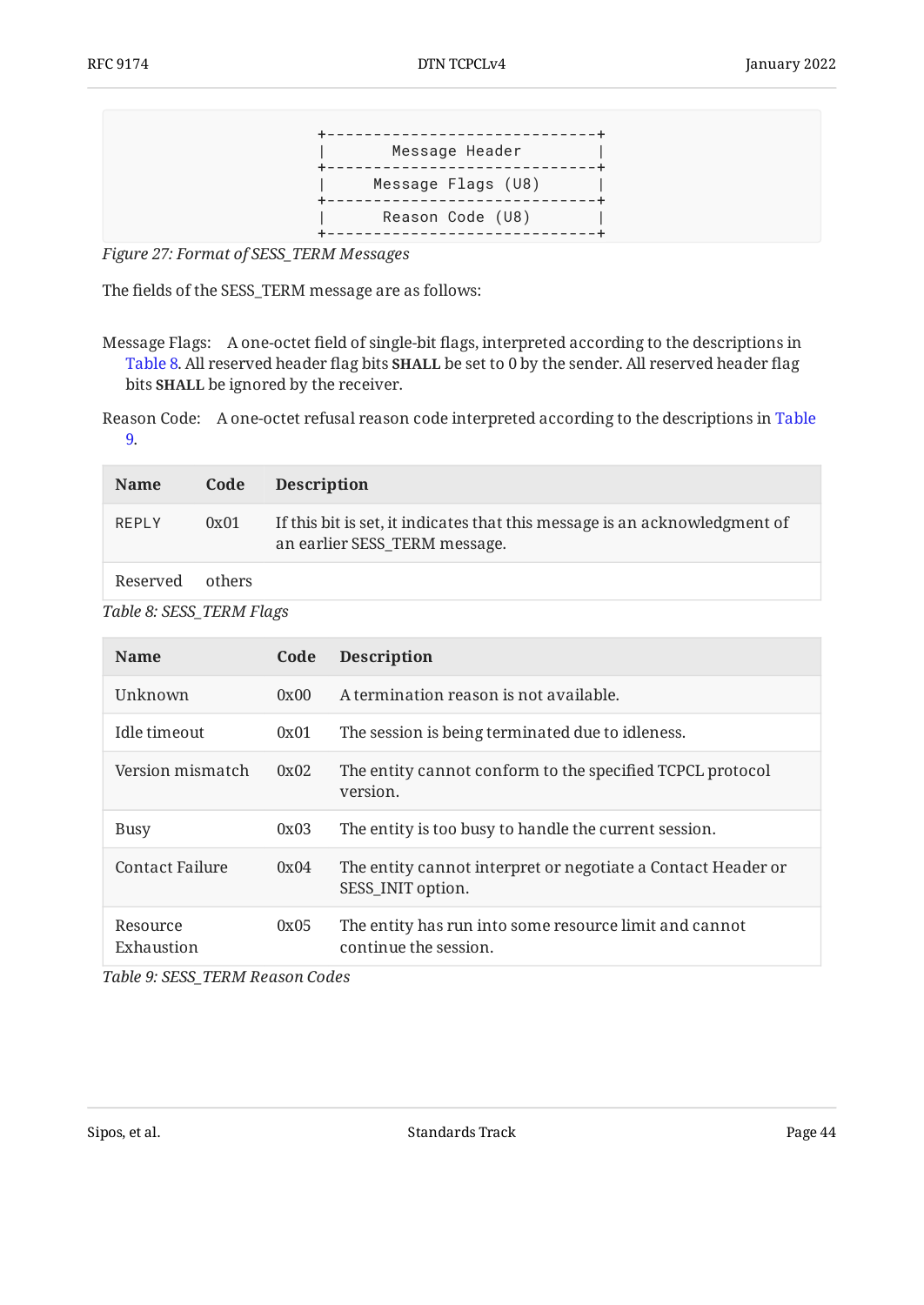The earliest a TCPCL session termination **MAY** occur is immediately after transmission of a Contact Header (and prior to any further message transmissions). This can, for example, be used as a notification that the entity is currently not able or willing to communicate. However, an entity **MUST** always send the Contact Header to its peer before sending a SESS\_TERM message.

Termination of the TCP connection **MAY** occur prior to receiving the Contact Header as discussed in [Section 4.1](#page-20-0). If reception of the Contact Header itself somehow fails (e.g., an invalid magic string is received), an entity **SHALL** close the TCP connection without sending a SESS\_TERM message.

If a session is to be terminated before the sending of a protocol message has completed, then the entity **MUST NOT** transmit the SESS\_TERM message but still **SHALL** close the TCP connection. Each TCPCL message is contiguous in the octet stream and has no ability to be cut short and/or preempted by another message. This is particularly important when large segment sizes are being transmitted; either the entire XFER\_SEGMENT is sent before a SESS\_TERM message or the connection is simply terminated mid-XFER\_SEGMENT.

### <span id="page-44-0"></span>**[6.2. Idle Session Termination](#page-44-0)**

The protocol includes a provision for clean termination of idle sessions. Determining the length of time to wait before terminating idle sessions, if they are to be terminated at all, is an implementation and configuration matter.

If there is a configured time to terminate idle sessions and if no TCPCL messages (other than KEEPALIVE messages) have been received for at least that amount of time, then either entity **MAY** terminate the session by transmitting a SESS\_TERM message with a reason code of "Idle timeout" (as described in [Table 9](#page-43-2)).

## <span id="page-44-1"></span>**[7. Security Considerations](#page-44-1)**

This section separates security considerations into threat categories based on guidance provided inBCP 72 [RFC3552].

## <span id="page-44-2"></span>**[7.1. Threat: Passive Leak of Node Data](#page-44-2)**

When used without TLS security, the TCPCL exposes the node ID and other configuration data to passive eavesdroppers. This occurs even when no transfers occur within a TCPCL session. This can be avoided by always using TLS, even if authentication is not available (see [Section 7.12\)](#page-48-0).

### <span id="page-44-3"></span>**[7.2. Threat: Passive Leak of Bundle Data](#page-44-3)**

The TCPCL can be used to provide point-to-point transport security, but it does not provide security of data at rest and does not guarantee end-to-end bundle security. The bundle security mechanisms defined in [RFC9172] are to be used instead.

When used without TLS security, the TCPCL exposes all bundle data to passive eavesdroppers. This can be avoided by always using TLS, even if authentication is not available (see [Section 7.12\)](#page-48-0).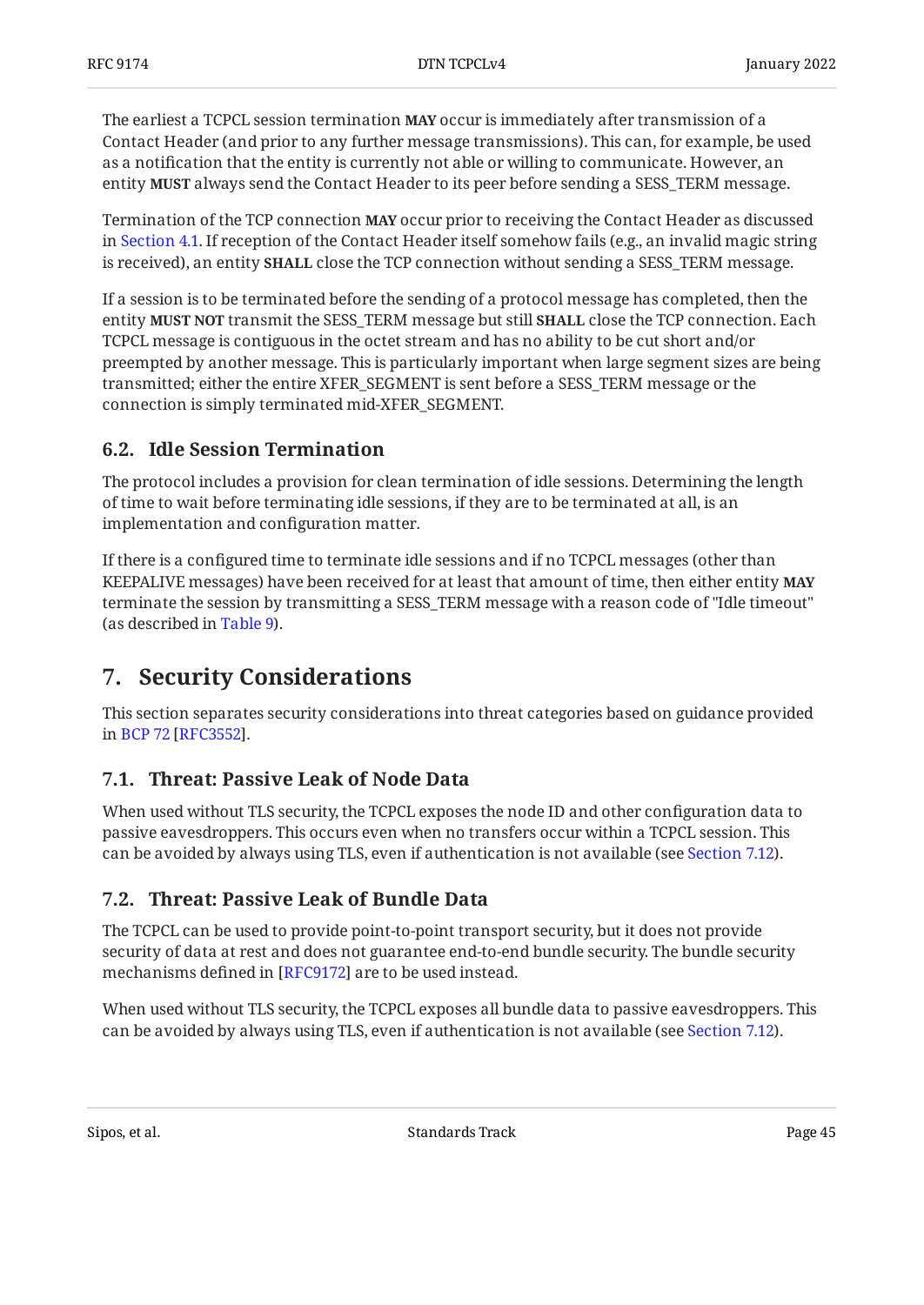### <span id="page-45-0"></span>**[7.3. Threat: TCPCL Version Downgrade](#page-45-0)**

When a TCPCL entity supports multiple versions of the protocol, it is possible for a malicious or misconfigured peer to use an older version of the TCPCL protocol that does not support transport security. An on-path attacker can also manipulate a Contact Header to present a lower protocol version than desired.

It is up to security policies within each TCPCL entity to ensure that the negotiated TCPCL version meets transport security requirements.

## <span id="page-45-1"></span>**[7.4. Threat: Transport Security Stripping](#page-45-1)**

When security policy allows non-TLS sessions, the TCPCL does not protect against active network attackers. It is possible for an on-path attacker to set the CAN\_TLS flag to 0 on either side of the Contact Header exchange, which will cause the negotiation discussed in [Section 4.3](#page-21-0) to disable TLS. This leads to the "SSL Stripping" attack described in [RFC7457].

The purpose of the CAN\_TLS flag is to allow the use of the TCPCL on entities that simply do not have a TLS implementation available. When TLS is available on an entity, it is strongly encouraged that the security policy disallow non-TLS sessions. This requires that the TLS handshake occur, regardless of the policy-driven parameters of the handshake and policy-driven handling of the handshake outcome.

One mechanism to mitigate the possibility of TLS Stripping is the use of DNS-based Authentication of Named Entities (DANE) [\[RFC6698](#page-56-3)] toward the passive peer. This mechanism relies on DNS and is unidirectional, so it doesn't help with applying policy toward the active peer, but it can be useful in an environment using opportunistic security. The configuration and use of DANE are outside of the scope of this document.

The negotiated use of TLS is identical in behavior to the use of STARTTLS as described in [[RFC2595\]](#page-56-4), [RFC4511], and others.

## <span id="page-45-2"></span>**[7.5. Threat: Weak TLS Con](#page-45-2)figurations**

Even when using TLS to secure the TCPCL session, the actual cipher suite negotiated between the TLS peers can be insecure. Recommendations for using cipher suites are included in [BCP 195](#page-55-8) [[RFC7525\]](#page-55-8). It is up to security policies within each TCPCL entity to ensure that the negotiated TLS cipher suite meets transport security requirements.

## <span id="page-45-3"></span>**[7.6. Threat: Untrusted End-Entity Certi](#page-45-3)ficate**

The authentication method discussed in [Section 4.4.4](#page-26-0) uses end-entity certificates chained to a trusted root CA. During a TLS handshake, either entity can send a certificate set that does not contain the full chain, possibly excluding intermediate or root CAs. In an environment where peers are known to already contain needed root and intermediate CAs, there is no need to include those CAs, but this carries the risk of an entity not actually having one of the needed CAs.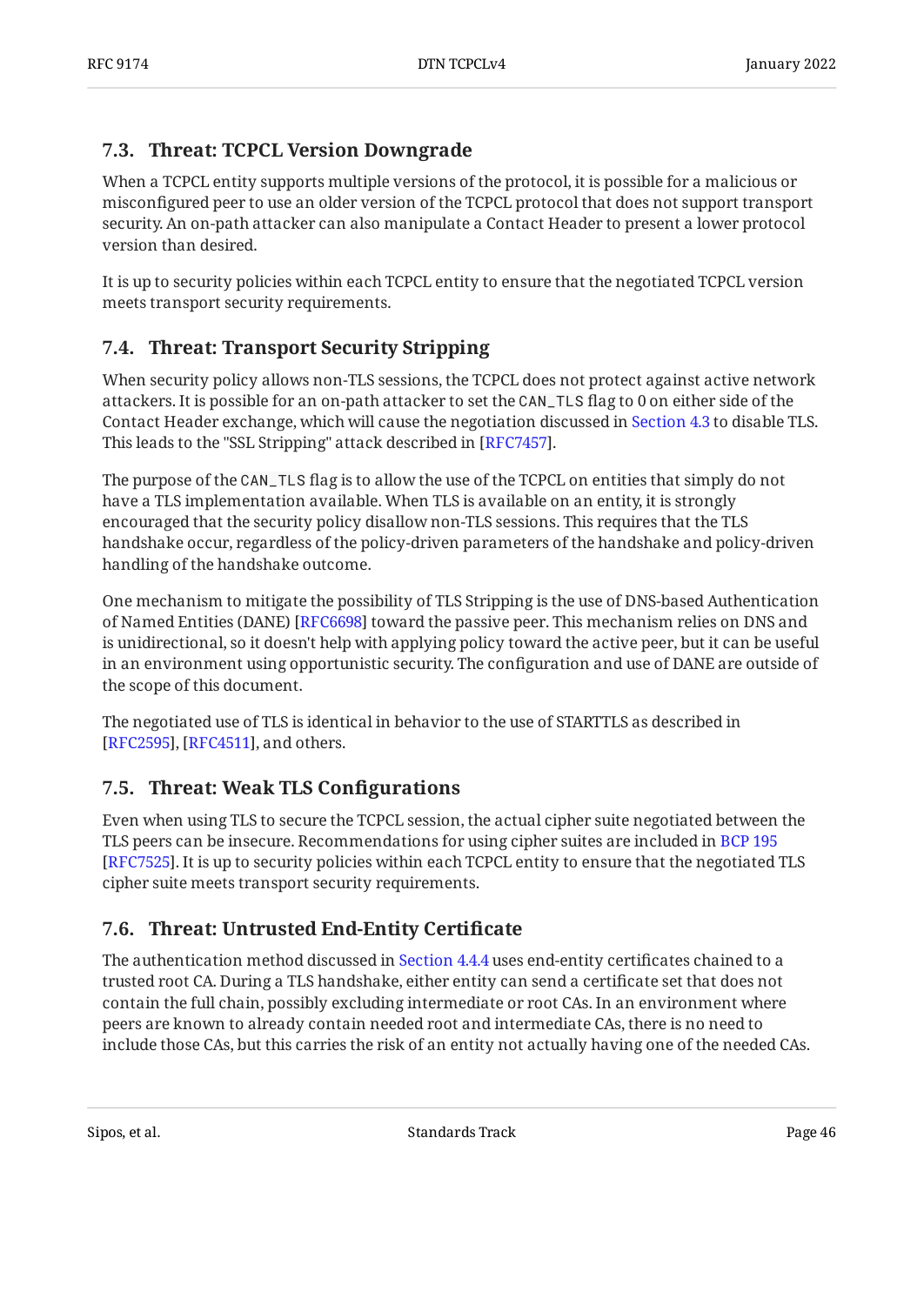## <span id="page-46-0"></span>**[7.7. T](#page-46-0)hreat: Certifi[cate Validation Vulnerabilities](#page-46-0)**

Even when TLS itself is operating properly, an attacker can attempt to exploit vulnerabilities within certificate check algorithms or configuration to establish a secure TCPCL session using an invalid certificate. A BPA treats the peer node ID within a TCPCL session as authoritative, and exploitation via an invalid certificate could lead to bundle data leaking and/or denial of service to the node ID being impersonated.

There are many reasons, as described in [RFC5280] and [RFC6125], why a certificate can fail to validate, including using the certificate outside of its valid time interval, using purposes for which it was not authorized, or using it after it has been revoked by its CA. Validating a certificate is a complex task and can require network connectivity outside of the primary TCPCL network path(s) if a mechanism such as OCSP [RFC6960] is used by the CA. The configuration and use of particular certificate validation methods are outside of the scope of this document.

## <span id="page-46-1"></span>**[7.8. Threat: Symmetric Key Limits](#page-46-1)**

Even with a secure block cipher and securely established session keys, there are limits to the amount of plaintext that can be safely encrypted with a given set of keys, as described in [[AEAD-](#page-56-6)[LIMITS](#page-56-6)]. When permitted by the negotiated TLS version (see [RFC8446]), it is advisable to take advantage of session key updates to avoid those limits.

## <span id="page-46-2"></span>**[7.9. Threat: BP Node Impersonation](#page-46-2)**

The certificates exchanged by TLS enable authentication of the peer DNS name and node ID, but it is possible that either a peer does not provide a valid certificate or the certificate does not validate either the DNS-ID/IPADDR-ID or NODE-ID of the peer (see [Section 3.4](#page-15-0)). Having a CAvalidated certificate does not alone guarantee the identity of the network host or BP node from which the certificate is provided; additional validation procedures as provided in [Section 4.4.4](#page-26-0) bind the DNS-ID/IPADDR-ID or NODE-ID based on the contents of the certificate.

The DNS-ID/IPADDR-ID validation is a weaker form of authentication, because even if a peer is operating on an authenticated network DNS name or IP address it can provide an invalid node ID and cause bundles to be "leaked" to an invalid node. Especially in DTN environments, network names and addresses of nodes can be time-variable, so binding a certificate to a node ID results in a more stable identity.

NODE-ID validation ensures that the peer to which a bundle is transferred is in fact the node that the BPA expects it to be. In circumstances where certificates can only be issued to DNS names, node ID validation is not possible, but it could be reasonable to assume that a trusted host is not going to present an invalid node ID. Determining when a DNS-ID/IPADDR-ID authentication can be trusted to validate a node ID is also a policy matter outside of the scope of this document.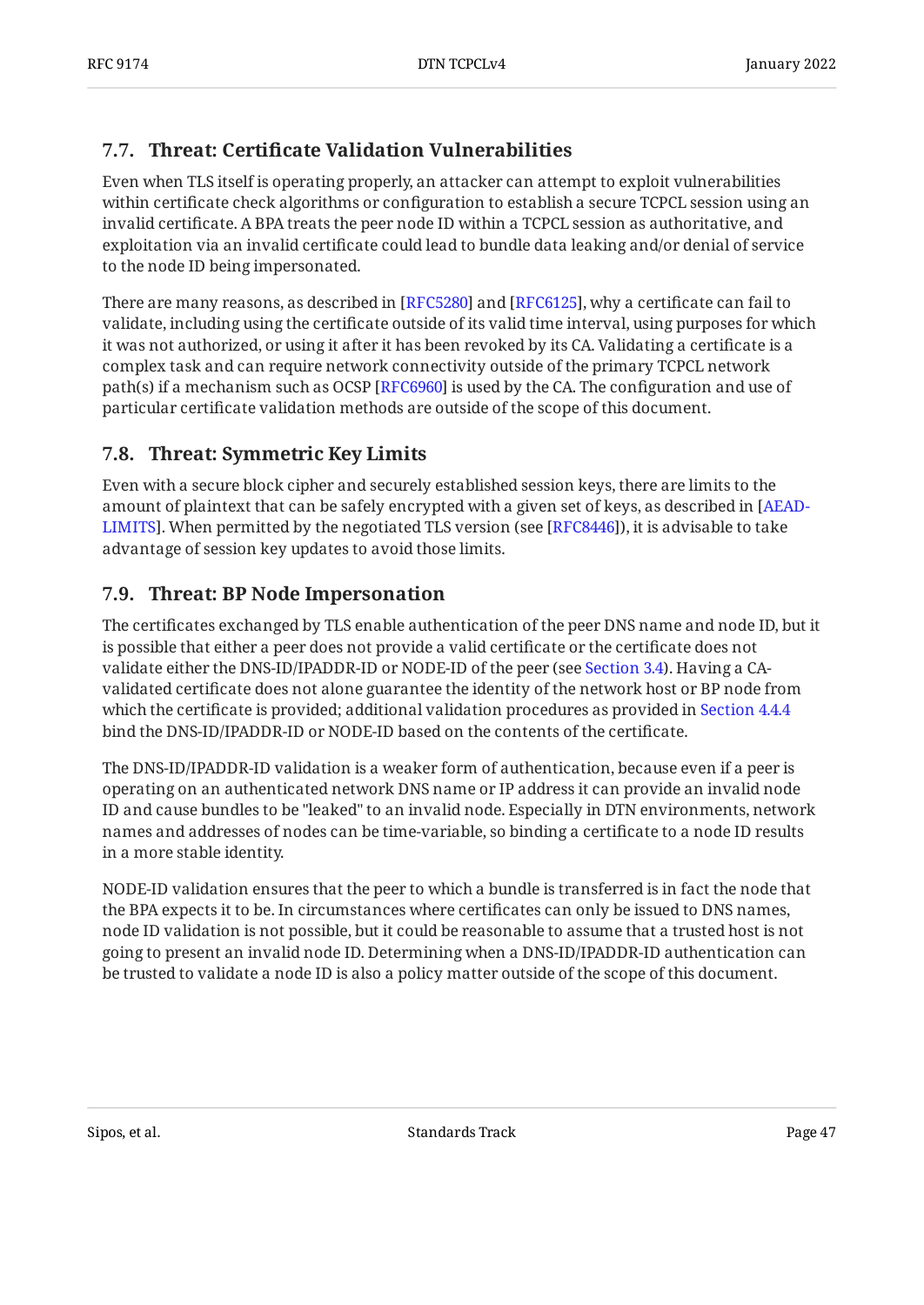One mitigation regarding arbitrary entities with valid PKIX certificates impersonating arbitrary node IDs is the use of the PKIX EKU key purpose id-kp-bundleSecurity [\(Section 4.4.2.1](#page-25-1)). When this EKU is present in the certificate, it represents a stronger assertion that the private key holder should in fact be trusted to operate as a bundle node.

### <span id="page-47-0"></span>**[7.10. Threat: Denial of Service](#page-47-0)**

The behaviors described in this section all amount to a potential denial of service to a TCPCL entity. The denial of service could be limited to an individual TCPCL session, could affect other well-behaved sessions on an entity, or could affect all sessions on a host.

A malicious entity can trigger timeouts by continually establishing TCPCL sessions and delaying the sending of protocol-required data. The victim entity can block TCP connections from network peers that are thought to behave incorrectly within the TCPCL.

An entity can send a large amount of data over a TCPCL session, requiring the receiving entity to handle the data. The victim entity can attempt to stop the flood of data by sending a XFER\_REFUSE message or can forcibly terminate the session.

A "data dribble" attack is also possible, in which an entity presents a very small Segment MRU that causes transfers to be split among a large number of very small segments and causes the resultant segmentation overhead to overwhelm the actual bundle data segments. Similarly, an entity can present a very small Transfer MRU that will cause resources to be wasted on establishment and upkeep of a TCPCL session over which a bundle could never be transferred. The victim entity can terminate the session during parameter negotiation ([Section 4.7](#page-31-0)) if the MRUs are unacceptable.

An abusive entity could cause the keepalive mechanism to waste throughput within a network link that would otherwise be usable for bundle transmissions. Due to the quantization of the Keepalive Interval parameter, the smallest Session Keepalive is one second, which should be long enough to not flood the link. The victim entity can terminate the session during parameter negotiation [\(Section 4.7](#page-31-0)) if the Keepalive Interval is unacceptable.

Finally, an attacker or a misconfigured entity can cause issues at the TCP connection that will cause unnecessary TCP retransmissions or connection resets, effectively denying the use of the overlying TCPCL session.

### <span id="page-47-1"></span>**[7.11. Mandatory-to-Implement TLS](#page-47-1)**

Following IETF best current practice, TLS is mandatory to implement for all TCPCL implementations but TLS is optional to use for a given TCPCL session. The policy recommendations in Sections [4.2](#page-20-1) and [4.3](#page-21-0) both enable TLS and require TLS, but entities are permitted to disable and not require TLS based on local configuration. The configuration to enable or require TLS for an entity or a session is outside of the scope of this document. The configuration to disable TLS is different from the threat of TLS Stripping as described in [Section](#page-45-1) [7.4.](#page-45-1)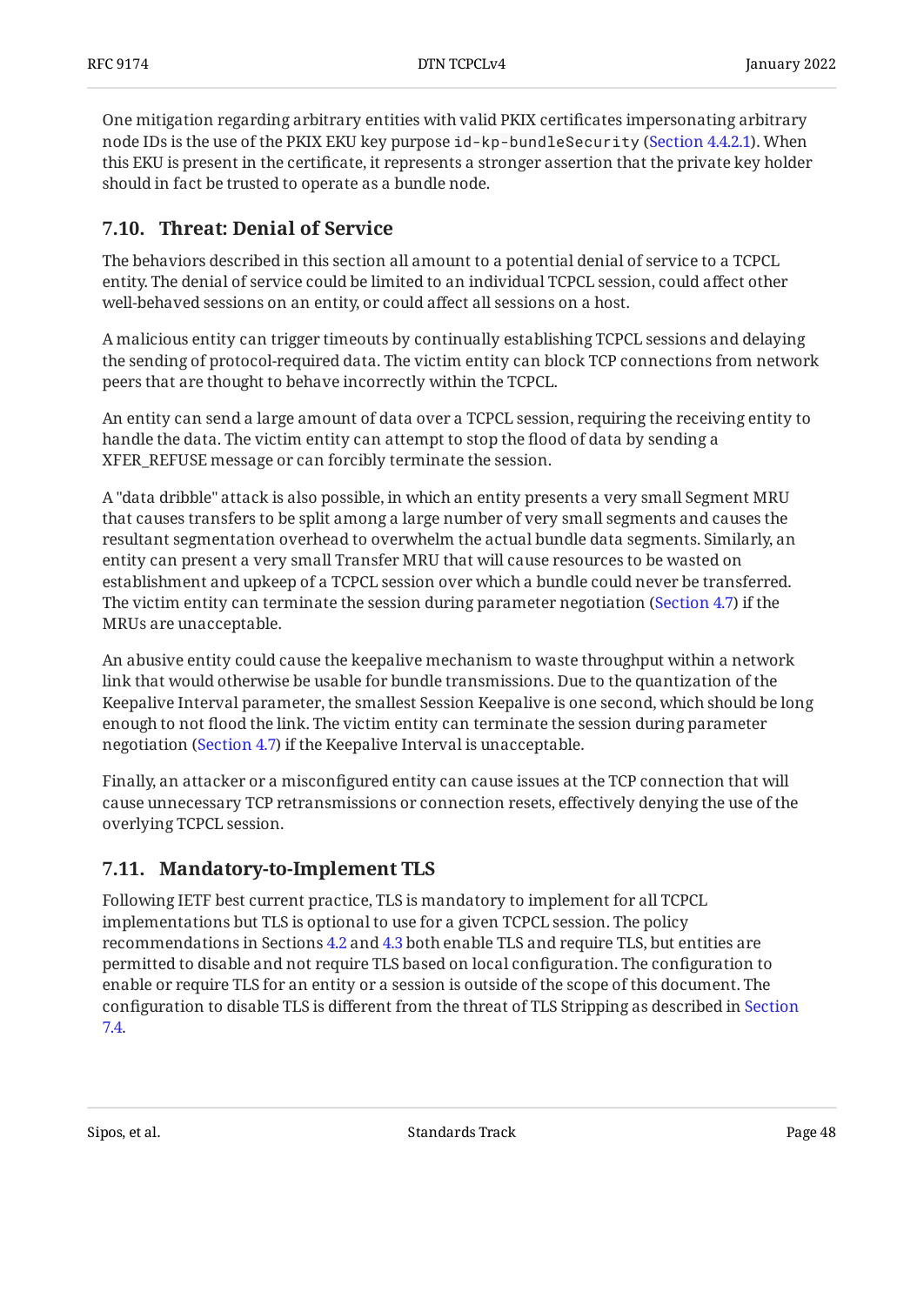### <span id="page-48-0"></span>**[7.12. Alternate Uses of TLS](#page-48-0)**

This specification makes use of PKIX certificate validation and authentication within TLS. There are alternate uses of TLS that are not necessarily incompatible with the security goals of this specification but that are outside of the scope of this document. The following subsections give examples of alternate TLS uses.

#### <span id="page-48-1"></span>**[7.12.1. TLS without Authentication](#page-48-1)**

In environments where PKI is available but there are restrictions on the issuance of certificates (including the contents of certificates), it may be possible to make use of TLS in a way that authenticates only the passive entity of a TCPCL session or that does not authenticate either entity. Using TLS in a way that does not successfully authenticate some claim of both peer entities of a TCPCL session is outside of the scope of this document but does have properties similar to the opportunistic security model [\[RFC7435\]](#page-57-3).

#### <span id="page-48-2"></span>**[7.12.2.](#page-48-2) Non-certifi[cate TLS Use](#page-48-2)**

In environments where PKI is unavailable, alternate uses of TLS that do not require certificates such as pre-shared key (PSK) authentication [RFC5489] and the use of raw public keys [[RFC7250\]](#page-56-8) are available and can be used to ensure confidentiality within the TCPCL. Using non-PKI node authentication methods is outside of the scope of this document.

### <span id="page-48-3"></span>**[7.13. Predictability of Transfer IDs](#page-48-3)**

The only requirement on Transfer IDs is that they be unique within each session from the sending peer only. The trivial algorithm of the first transfer starting at zero and later transfers incrementing by one causes absolutely predictable Transfer IDs. Even when a TCPCL session is not TLS secured and there is an on-path attacker causing denial of service with XFER\_REFUSE messages, it is not possible to preemptively refuse a transfer, so there is no benefit in having unpredictable Transfer IDs within a session.

## <span id="page-48-4"></span>**[8. IANA Considerations](#page-48-4)**

Registration procedures referred to in this section (e.g., the RFC Required policy) are defined in . [[RFC8126\]](#page-55-11)

Some of the registries have been defined as version specific for TCPCLv4, and these registries reuse some or all codepoints from TCPCLv3. This was done to disambiguate the use of these codepoints between TCPCLv3 and TCPCLv4 while preserving the semantics of some of the codepoints.

### <span id="page-48-5"></span>**[8.1. Port Number](#page-48-5)**

Within the "Service Name and Transport Protocol Port Number Registry" [IANA-PORTS], TCP port number 4556 had previously been assigned as the default port for the TCPCL; see [RFC7242]. This assignment is unchanged by TCPCL version 4, but the assignment reference has been updated to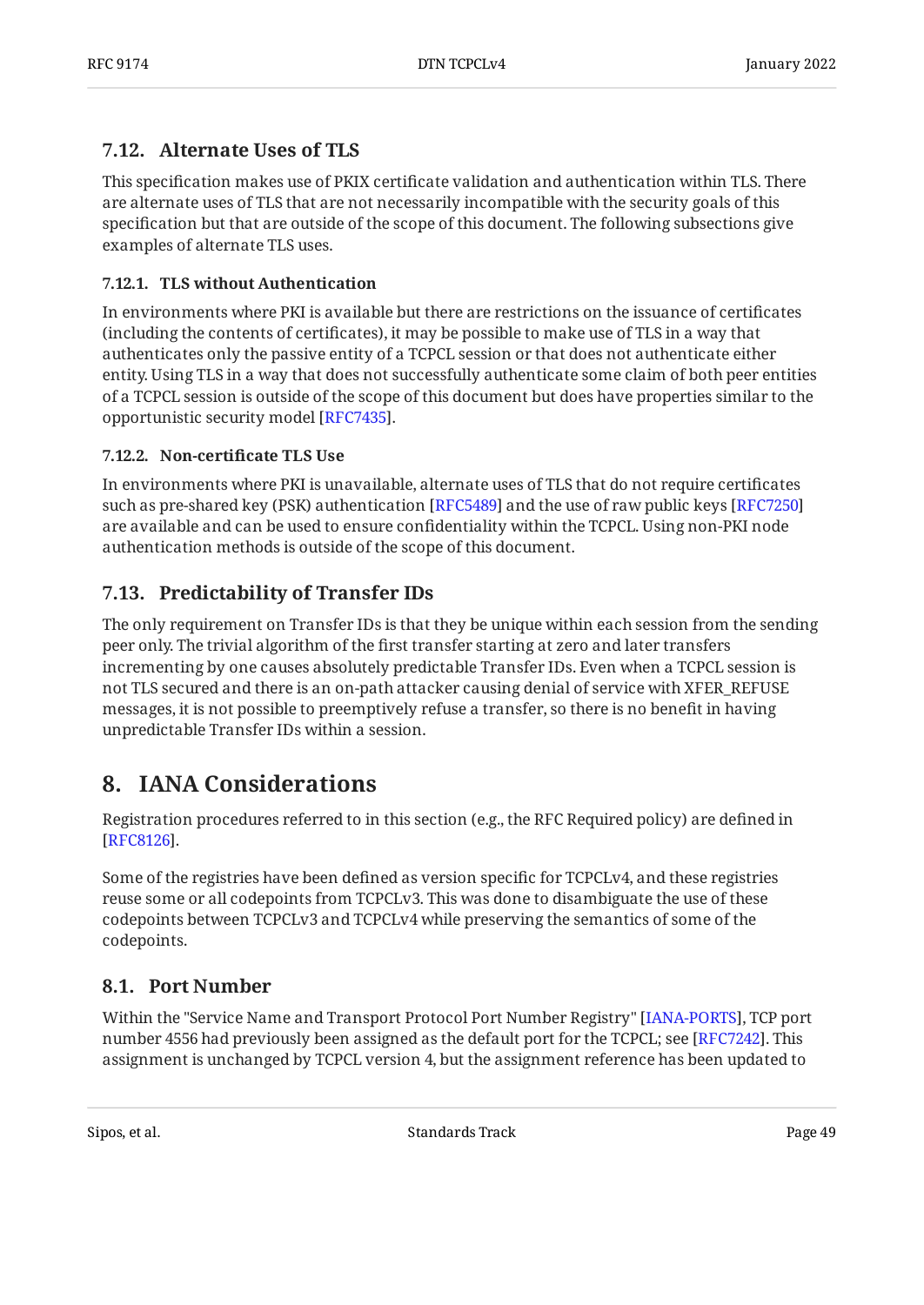<span id="page-49-3"></span>point to this specification. Each TCPCL entity identifies its TCPCL protocol version in its initial contact (see Sections [3.2](#page-10-0) and [8.2\)](#page-49-0), so there is no ambiguity regarding what protocol is being used. The related assignments for UDP and DCCP port 4556 (both registered by [RFC7122]) are unchanged.

<span id="page-49-2"></span>

| <b>Parameter</b>       | Value                      |
|------------------------|----------------------------|
| Service Name:          | dtn-bundle                 |
| Transport Protocol(s): | TCP                        |
| Assignee:              | IESG (iesg@ietf.org)       |
| Contact:               | IESG (iesg@ietf.org)       |
| Description:           | DTN Bundle TCP CL Protocol |
| Reference:             | This specification         |
| Port Number:           | 4556                       |

*[Table 10](#page-49-2): [TCP Port Number for the TCPCL](#page-49-3)* 

#### <span id="page-49-0"></span>**[8.2. Protocol Versions](#page-49-0)**

<span id="page-49-5"></span>IANA has registered the following value in the "Bundle Protocol TCP Convergence-Layer Version Numbers" registry [\[RFC7242\]](#page-56-9).

<span id="page-49-4"></span>

|   | Value Description Reference |                    |
|---|-----------------------------|--------------------|
| 4 | TCPCL <sub>V4</sub>         | This specification |

*[Table 11](#page-49-4): [New TCPCL Version Number](#page-49-5)* 

#### <span id="page-49-1"></span>**[8.3. Session Extension Types](#page-49-1)**

Under the "Bundle Protocol" registry [IANA-BUNDLE], IANA has created the "Bundle Protocol TCP Convergence-Layer Version 4 Session Extension Types" registry and populated it with the contents of [Table 12](#page-50-2). The registration procedure is Expert Review within the lower range 0x0001-0x7FFF. Values in the range 0x8000-0xFFFF are reserved for Private or Experimental Use, which are not recorded by IANA.

Specifications of new session extension types need to define the encoding of the Item Value data as well as any meaning or restriction on the number of or order of instances of the type within an extension item list. Specifications need to define how the extension functions when no instance of the new extension type is received during session negotiation.

Experts are encouraged to be biased towards approving registrations unless they are abusive, frivolous, or actively harmful (not merely esthetically displeasing or architecturally dubious).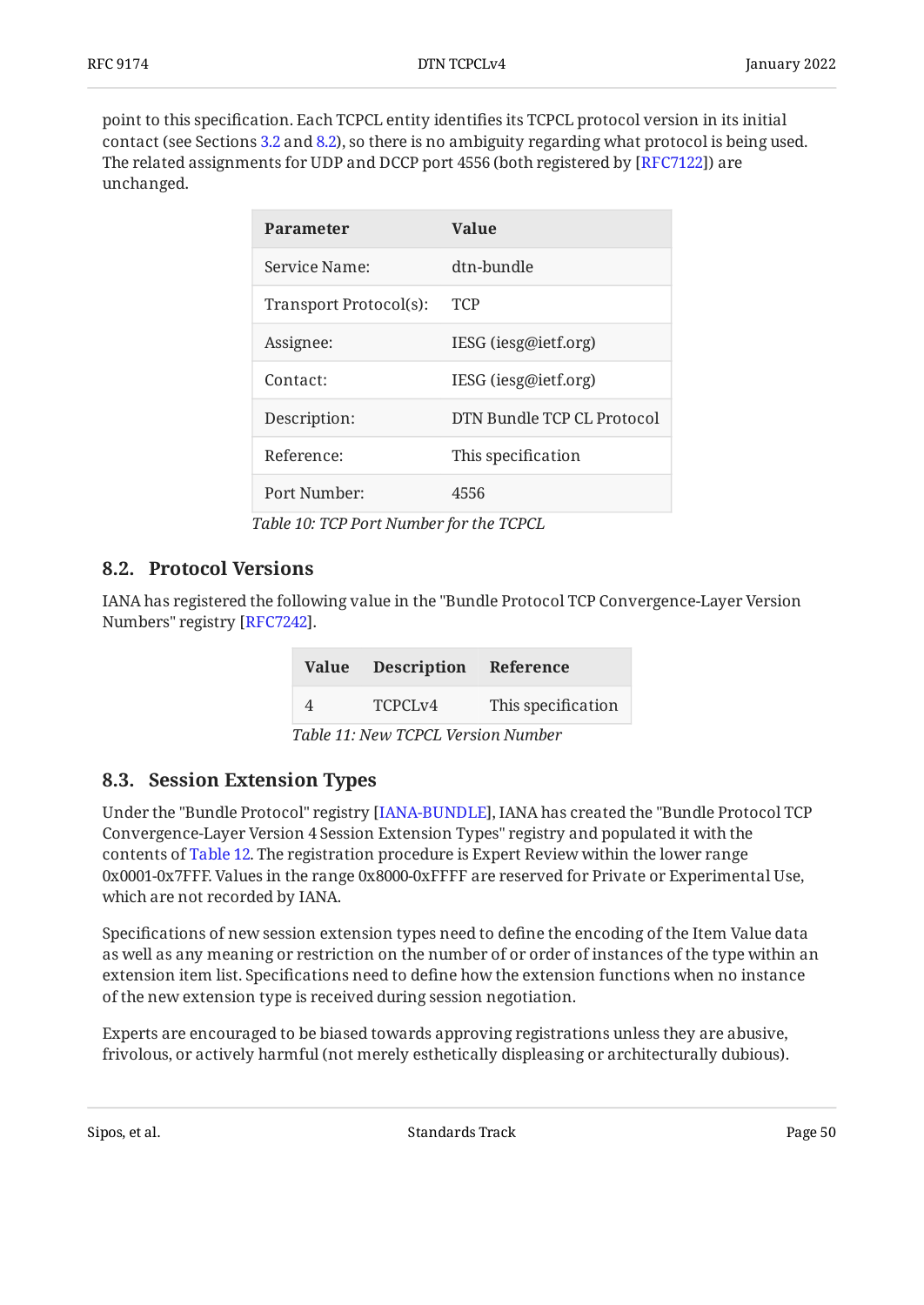<span id="page-50-3"></span><span id="page-50-2"></span>

| Code            | <b>Session Extension Type</b>            |  |
|-----------------|------------------------------------------|--|
| 0x0000          | Reserved                                 |  |
| $0x0001-0x7FFF$ | Unassigned                               |  |
| $0x8000-0xFFFF$ | Reserved for Private or Experimental Use |  |

*[Table 12](#page-50-3): [Session Extension Type Codes](#page-50-2)* 

### <span id="page-50-0"></span>**[8.4. Transfer Extension Types](#page-50-0)**

Under the "Bundle Protocol" registry [IANA-BUNDLE], IANA has created the "Bundle Protocol TCP Convergence-Layer Version 4 Transfer Extension Types" registry and populated it with the contents of [Table 13](#page-50-4). The registration procedure is Expert Review within the lower range 0x0001-0x7FFF. Values in the range 0x8000-0xFFFF are reserved for Private or Experimental Use, which are not recorded by IANA.

Specifications of new transfer extension types need to define the encoding of the Item Value data as well as any meaning or restriction on the number of or order of instances of the type within an extension item list. Specifications need to define how the extension functions when no instance of the new extension type is received in a transfer.

<span id="page-50-4"></span>Experts are encouraged to be biased towards approving registrations unless they are abusive, frivolous, or actively harmful (not merely esthetically displeasing or architecturally dubious).

<span id="page-50-5"></span>

| Code               | <b>Transfer Extension Type</b>           |
|--------------------|------------------------------------------|
| 0x0000             | Reserved                                 |
| 0x0001             | Transfer Length Extension                |
| $0x0002 - 0x7$ FFF | Unassigned                               |
| $0x8000-0x$ FFFF   | Reserved for Private or Experimental Use |

*[Table 13](#page-50-5): [Transfer Extension Type Codes](#page-50-4)* 

### <span id="page-50-1"></span>**[8.5. Message Types](#page-50-1)**

Under the "Bundle Protocol" registry [\[IANA-BUNDLE](#page-54-5)], IANA has created the "Bundle Protocol TCP Convergence-Layer Version 4 Message Types" registry and populated it with the contents of [Table](#page-51-1) [14](#page-51-1). The registration procedure is RFC Required within the lower range 0x01-0xEF. Values in the range 0xF0-0xFF are reserved for Private or Experimental Use, which are not recorded by IANA.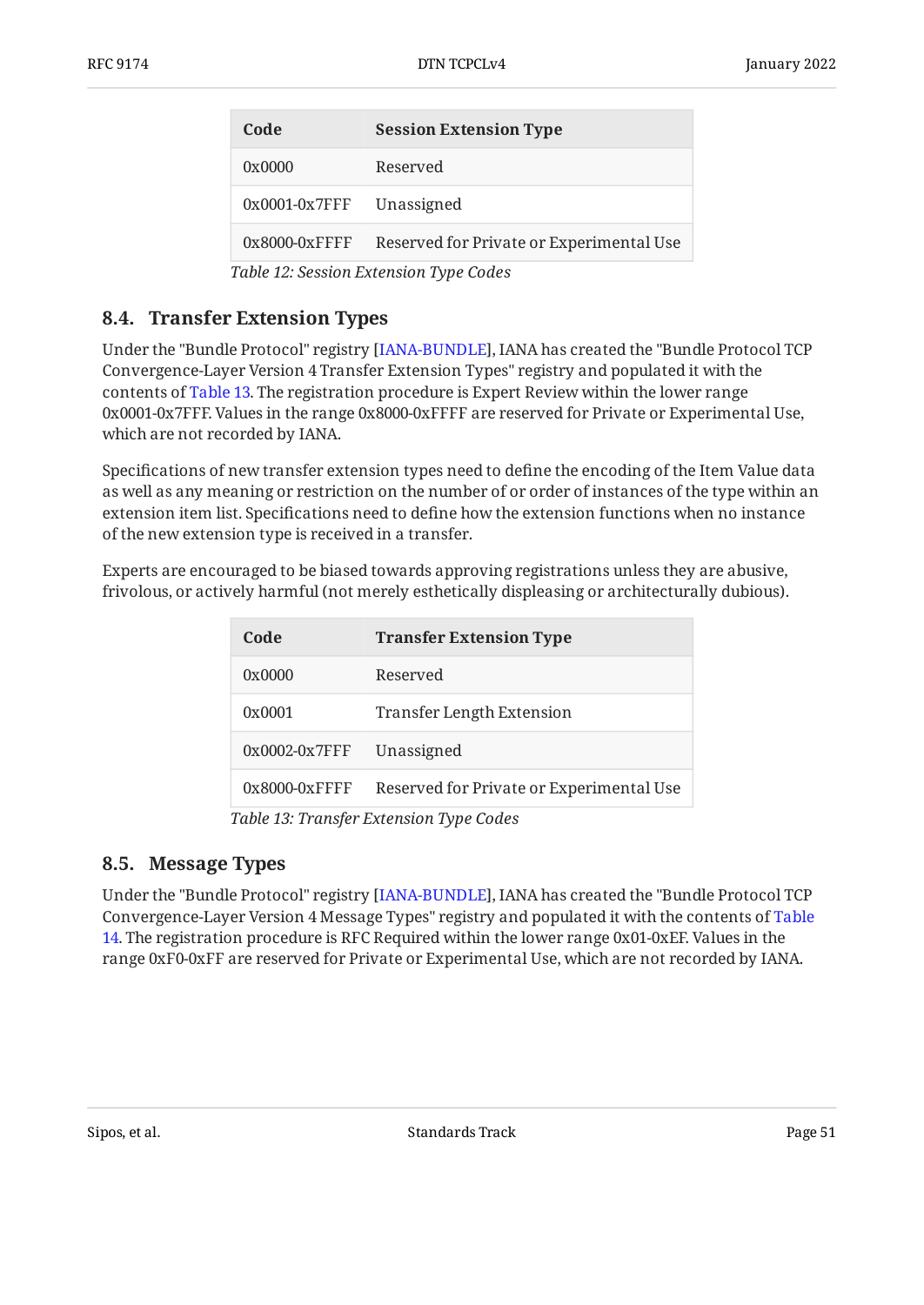Specifications of new message types need to define the encoding of the message data as well as the purpose and relationship of the new message to existing session/transfer state within the baseline message sequencing. The use of new message types needs to be negotiated between TCPCL entities within a session (using the session extension mechanism) so that the receiving entity can properly decode all message types used in the session.

<span id="page-51-1"></span>Experts are encouraged to favor new session/transfer extension types over new message types. TCPCL messages are not self-delimiting, so care must be taken in introducing new message types. If an entity receives an unknown message type, the only thing that can be done is to send a MSG\_REJECT and close the TCP connection; not even a clean termination can be done at that point.

<span id="page-51-2"></span>

| Code        | <b>Message Type</b>                      |
|-------------|------------------------------------------|
| 0x00        | Reserved                                 |
| 0x01        | <b>XFER SEGMENT</b>                      |
| 0x02        | XFER_ACK                                 |
| 0x03        | <b>XFER_REFUSE</b>                       |
| 0x04        | <b>KEEPALIVE</b>                         |
| 0x05        | <b>SESS_TERM</b>                         |
| 0x06        | MSG_REJECT                               |
| 0x07        | <b>SESS_INIT</b>                         |
| $0x08-0xEF$ | Unassigned                               |
| $0xF0-0xFF$ | Reserved for Private or Experimental Use |

*[Table 14](#page-51-2): [Message Type Codes](#page-51-1)* 

### <span id="page-51-0"></span>**[8.6. XFER\\_REFUSE Reason Codes](#page-51-0)**

Under the "Bundle Protocol" registry [\[IANA-BUNDLE](#page-54-5)], IANA has created the "Bundle Protocol TCP Convergence-Layer Version 4 XFER\_REFUSE Reason Codes" registry and populated it with the contents of [Table 15](#page-52-1). The registration procedure is Specification Required within the lower range 0x00-0xEF. Values in the range 0xF0-0xFF are reserved for Private or Experimental Use, which are not recorded by IANA.

Specifications of new XFER\_REFUSE reason codes need to define the meaning of the reason and disambiguate it from preexisting reasons. Each refusal reason needs to be usable by the receiving BPA to make retransmission or rerouting decisions.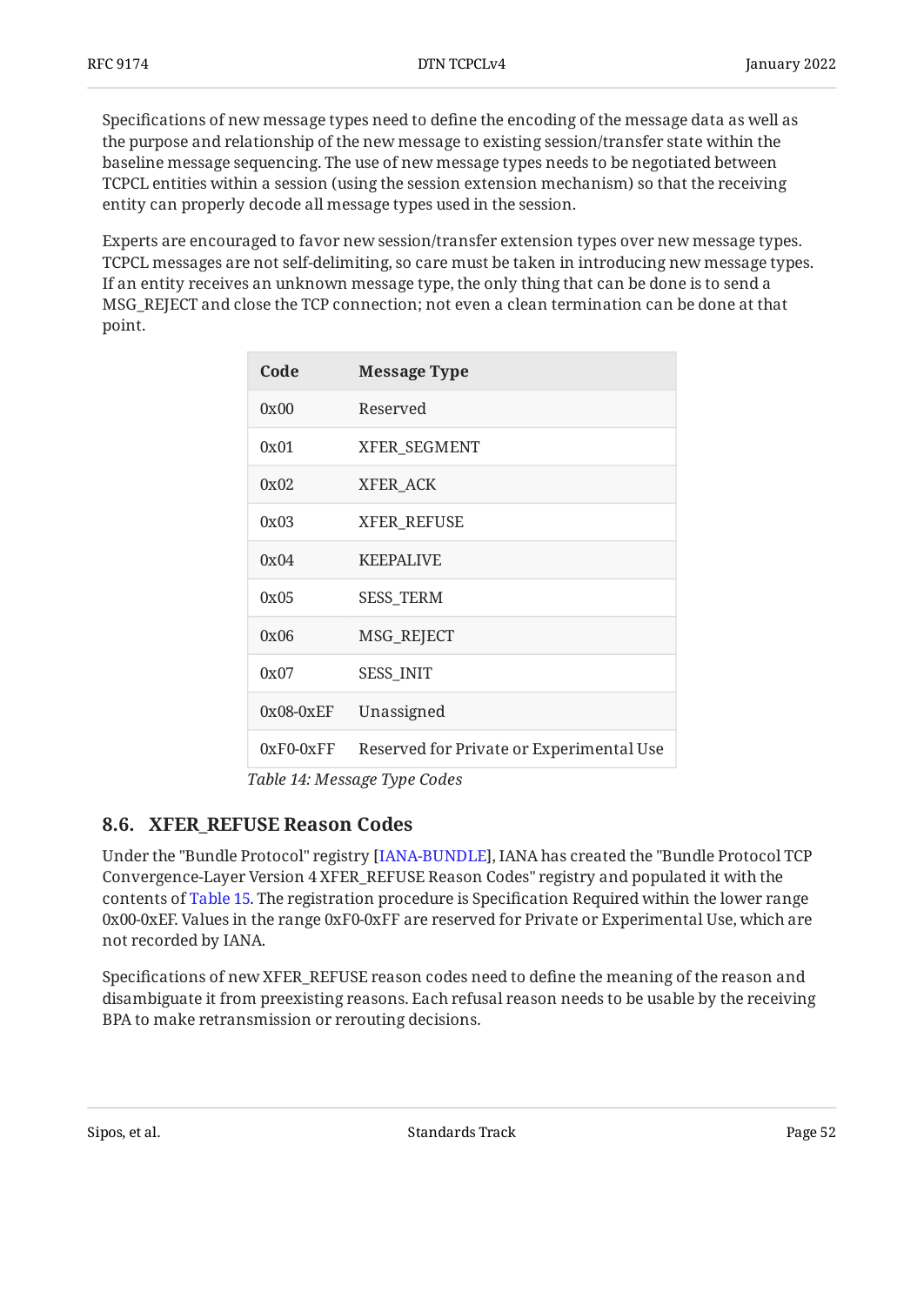<span id="page-52-1"></span>Experts are encouraged to be biased towards approving registrations unless they are abusive, frivolous, or actively harmful (not merely esthetically displeasing or architecturally dubious).

<span id="page-52-2"></span>

| Code        | <b>Refusal Reason</b>                    |
|-------------|------------------------------------------|
| 0x00        | Unknown                                  |
| 0x01        | Completed                                |
| 0x02        | No Resources                             |
| 0x03        | Retransmit                               |
| 0x04        | Not Acceptable                           |
| 0x05        | Extension Failure                        |
| 0x06        | <b>Session Terminating</b>               |
| $0x07-0xEF$ | Unassigned                               |
| $0xF0-0xFF$ | Reserved for Private or Experimental Use |

*[Table 15](#page-52-2): [XFER\\_REFUSE Reason Codes](#page-52-1)* 

### <span id="page-52-0"></span>**[8.7. SESS\\_TERM Reason Codes](#page-52-0)**

Under the "Bundle Protocol" registry [IANA-BUNDLE], IANA has created the "Bundle Protocol TCP Convergence-Layer Version 4 SESS\_TERM Reason Codes" registry and populated it with the contents of [Table 16](#page-52-3). The registration procedure is Specification Required within the lower range 0x00-0xEF. Values in the range 0xF0-0xFF are reserved for Private or Experimental Use, which are not recorded by IANA.

Specifications of new SESS\_TERM reason codes need to define the meaning of the reason and disambiguate it from preexisting reasons. Each termination reason needs to be usable by the receiving BPA to make reconnection decisions.

<span id="page-52-3"></span>Experts are encouraged to be biased towards approving registrations unless they are abusive, frivolous, or actively harmful (not merely esthetically displeasing or architecturally dubious).

<span id="page-52-4"></span>

| Code | <b>Termination Reason</b> |
|------|---------------------------|
| 0x00 | Unknown                   |
| 0x01 | Idle timeout              |
| 0x02 | Version mismatch          |
| 0x03 | <b>Busy</b>               |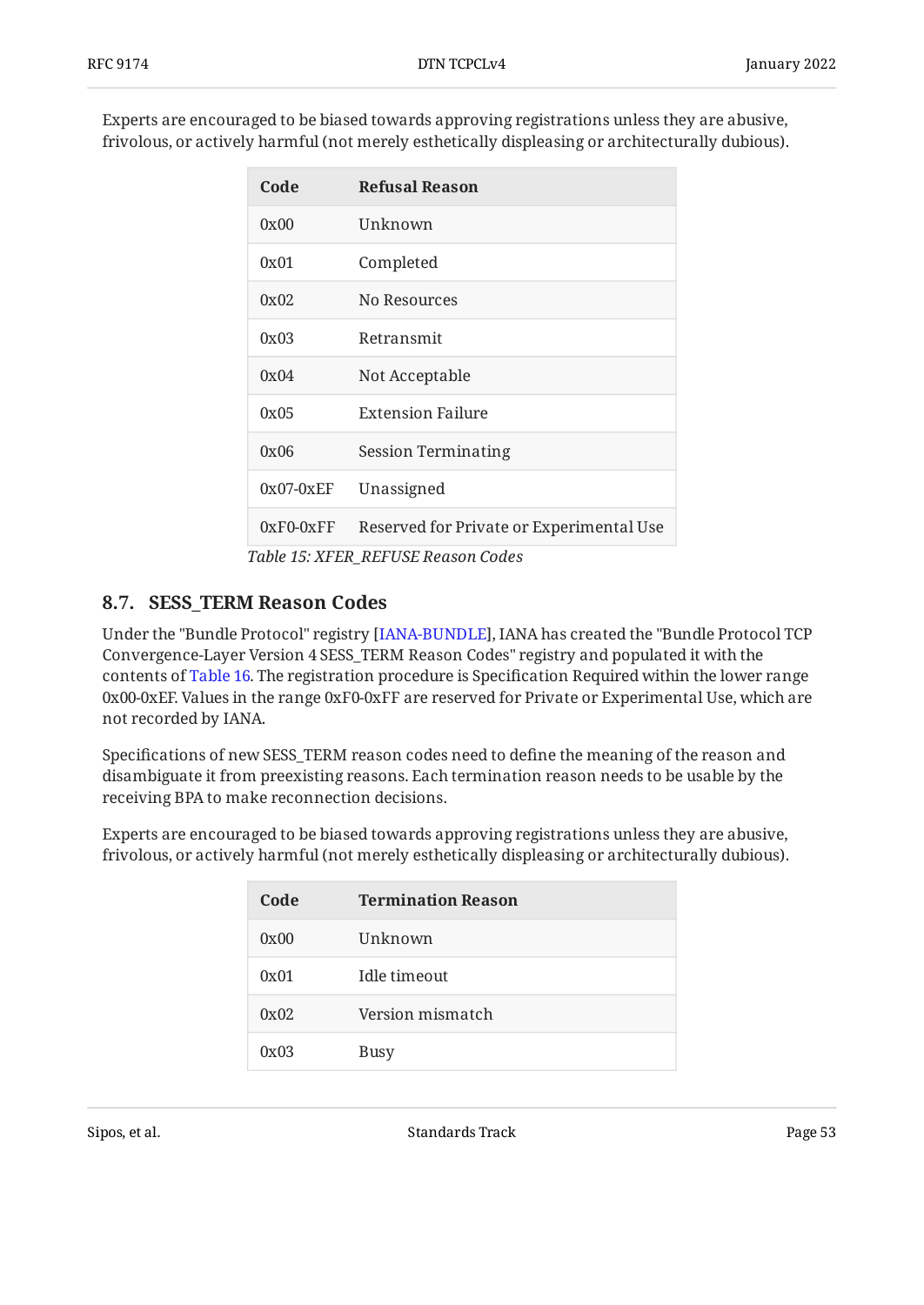| Code                             | <b>Termination Reason</b>                |  |
|----------------------------------|------------------------------------------|--|
| 0x04                             | Contact Failure                          |  |
| 0x05                             | Resource Exhaustion                      |  |
| $0x06-0xEF$                      | Unassigned                               |  |
| $0xF0-0xFF$                      | Reserved for Private or Experimental Use |  |
| Table 16: SESS_TERM Reason Codes |                                          |  |

### <span id="page-53-0"></span>**[8.8. MSG\\_REJECT Reason Codes](#page-53-0)**

Under the "Bundle Protocol" registry [IANA-BUNDLE], IANA has created the "Bundle Protocol TCP Convergence-Layer Version 4 MSG\_REJECT Reason Codes" registry and populated it with the contents of [Table 17](#page-53-2). The registration procedure is Specification Required within the lower range 0x01-0xEF. Values in the range 0xF0-0xFF are reserved for Private or Experimental Use, which are not recorded by IANA.

Specifications of new MSG\_REJECT reason codes need to define the meaning of the reason and disambiguate it from preexisting reasons. Each rejection reason needs to be usable by the receiving TCPCL entity to make message sequencing and/or session termination decisions.

<span id="page-53-2"></span>Experts are encouraged to be biased towards approving registrations unless they are abusive, frivolous, or actively harmful (not merely esthetically displeasing or architecturally dubious).

<span id="page-53-3"></span>

| <b>Rejection Reason</b>                  |
|------------------------------------------|
| Reserved                                 |
| Message Type Unknown                     |
| Message Unsupported                      |
| Message Unexpected                       |
| Unassigned                               |
| Reserved for Private or Experimental Use |
|                                          |

*[Table 17](#page-53-3): [MSG\\_REJECT Reason Codes](#page-53-2)* 

## <span id="page-53-1"></span>**[8.9. O](#page-53-1)bject Identifi[er for PKIX Module Identi](#page-53-1)fier**

<span id="page-53-4"></span>IANA has registered the following in the "SMI Security for PKIX Module Identifier" registry [[IANA-](#page-54-7)SMI] for identifying the module described in [Appendix B](#page-58-0).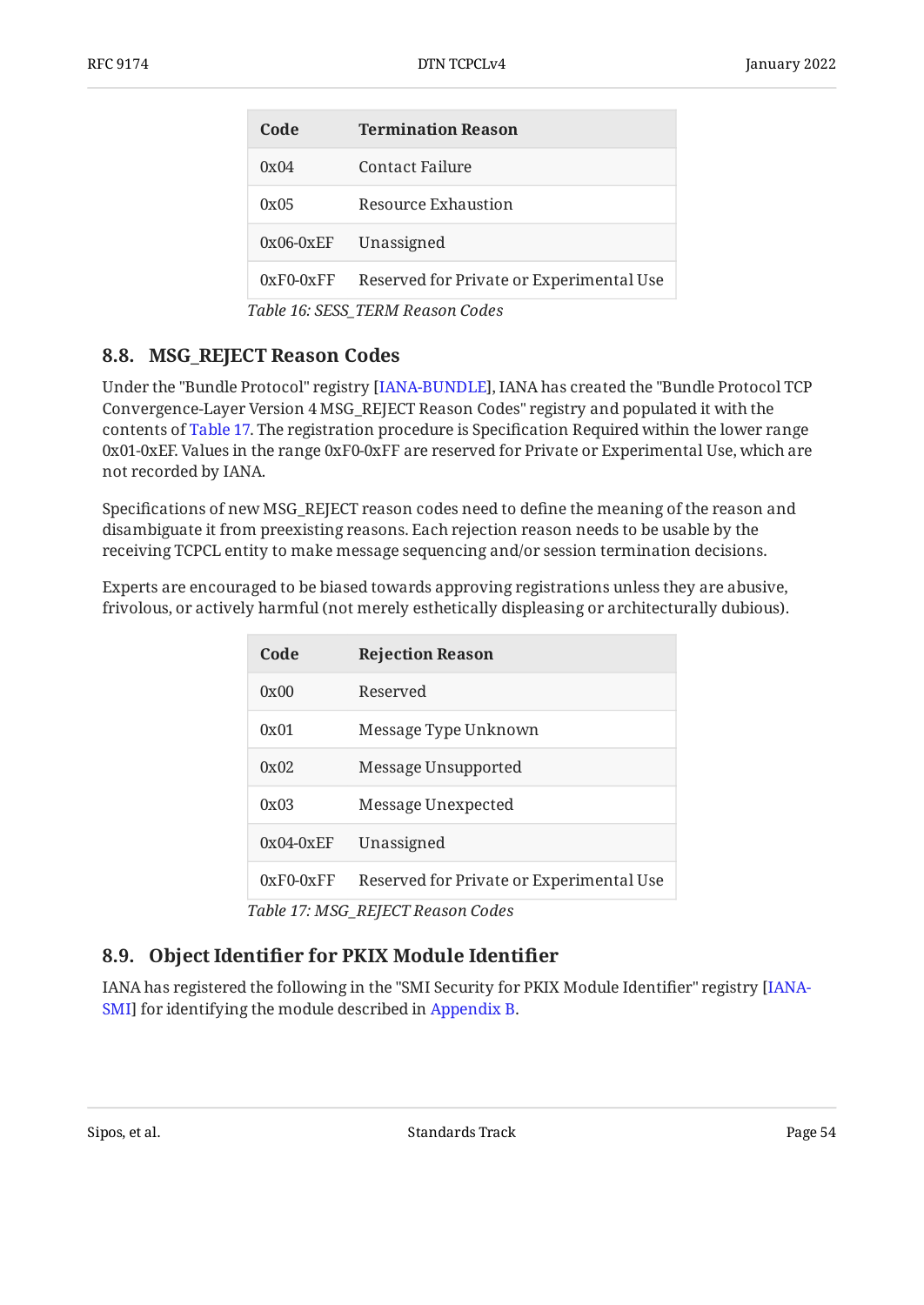<span id="page-54-8"></span>

|     | Decimal Description     | <b>References</b>  |
|-----|-------------------------|--------------------|
| 103 | id-mod-dtn-tcpclv4-2021 | This specification |
|     |                         |                    |

*[Table 18](#page-54-8): [New SMI Security Module](#page-53-4)* 

### <span id="page-54-0"></span>**[8.10. O](#page-54-0)bject Identifi[er for PKIX Other Name Forms](#page-54-0)**

<span id="page-54-10"></span>IANA has registered the following in the "SMI Security for PKIX Other Name Forms" registry [[IANA-SMI](#page-54-7)] for identifying bundle endpoint IDs:

<span id="page-54-9"></span>

|    | Decimal Description | <b>References</b>  |
|----|---------------------|--------------------|
| 11 | id-on-bundleEID     | This specification |
|    |                     |                    |

*[Table 19](#page-54-9): [New PKIX Other Name Form](#page-54-10)* 

The formal structure of the associated Other Name Form is provided in [Appendix B.](#page-58-0) The use of this OID is defined in Sections [4.4.1](#page-23-1) and [4.4.2](#page-24-0).

### <span id="page-54-1"></span>**[8.11. O](#page-54-1)bject Identifi[er for PKIX Extended Key Usage](#page-54-1)**

<span id="page-54-12"></span>IANA has registered the following in the "SMI Security for PKIX Extended Key Purpose" registry [[IANA-SMI](#page-54-7)] for securing BP bundles.

<span id="page-54-11"></span>

|     | Decimal Description                    | <b>References</b>  |
|-----|----------------------------------------|--------------------|
| -35 | id-kp-bundleSecurity                   | This specification |
|     | Table 20: May DVIV Extended Vay Dumass |                    |

*[Table 20](#page-54-11): [New PKIX Extended Key Purpose](#page-54-12)* 

<span id="page-54-2"></span>The formal definition of this EKU is provided in [Appendix B.](#page-58-0) The use of this OID is defined in [Section 4.4.2.](#page-24-0)

## <span id="page-54-3"></span>**[9. References](#page-54-2)**

### **[9.1. Normative References](#page-54-3)**

<span id="page-54-5"></span>**[IANA-BUNDLE]** IANA, "Bundle Protocol", [<https://www.iana.org/assignments/bundle/](https://www.iana.org/assignments/bundle/)>.

- <span id="page-54-7"></span><span id="page-54-6"></span><span id="page-54-4"></span>**[IANA-PORTS]** IANA, "Service Name and Transport Protocol Port Number Registry", [<https://](https://www.iana.org/assignments/service-names-port-numbers/) . [www.iana.org/assignments/service-names-port-numbers/>](https://www.iana.org/assignments/service-names-port-numbers/)
	- **[IANA-SMI]** IANA, "Structure of Management Information (SMI) Numbers (MIB Module Registrations)", [<https://www.iana.org/assignments/smi-numbers/>](https://www.iana.org/assignments/smi-numbers/).
		- **[RFC0793]** Postel, J., "Transmission Control Protocol", STD 7, RFC 793, DOI 10.17487/RFC0793, September 1981, <https://www.rfc-editor.org/info/rfc793>.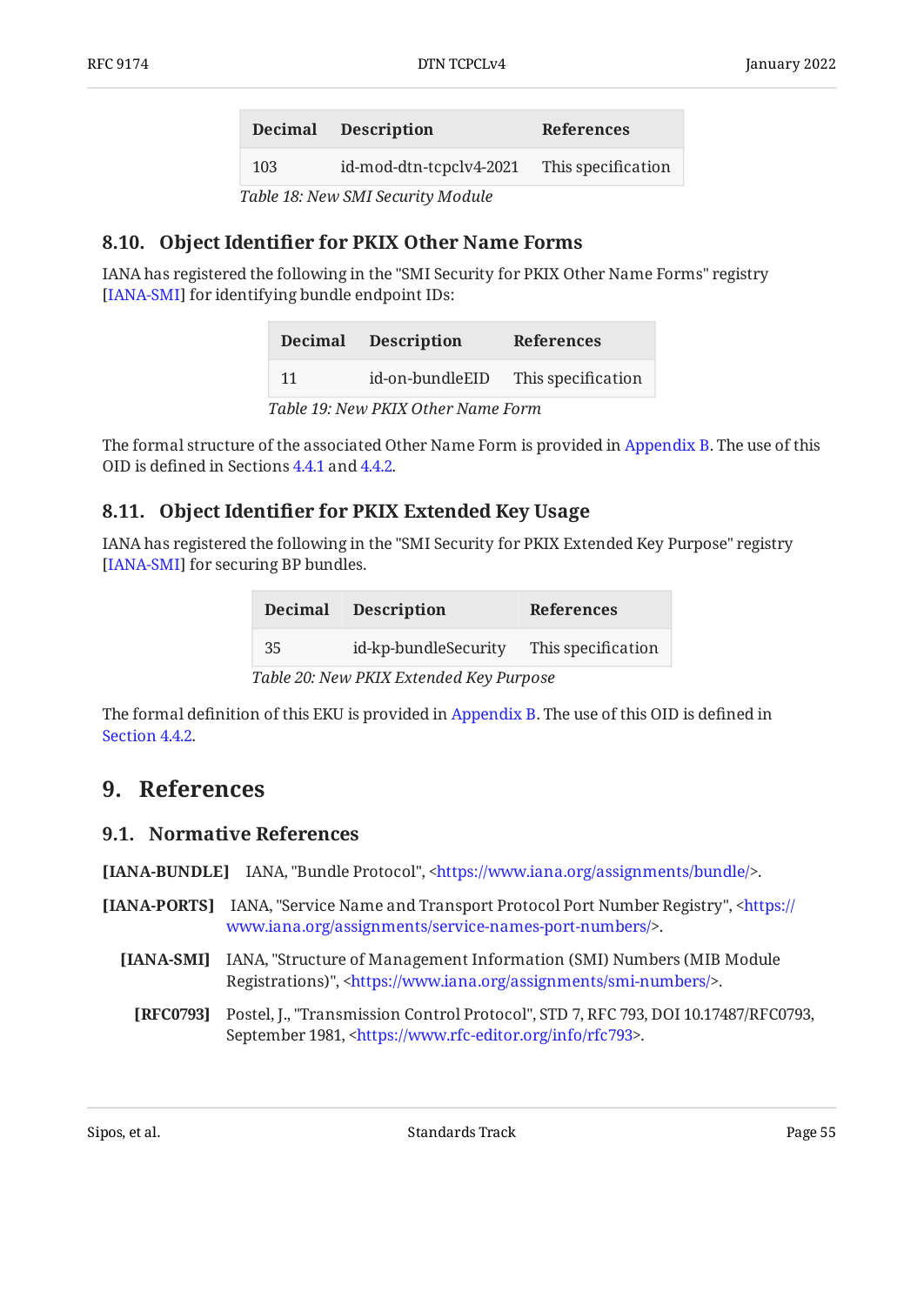<span id="page-55-1"></span>

| <b>[RFC1122]</b> Braden, R., Ed., "Requirements for Internet Hosts - Communication Layers", STD             |
|-------------------------------------------------------------------------------------------------------------|
| 3, RFC 1122, DOI 10.17487/RFC1122, October 1989, <https: <="" info="" th="" www.rfc-editor.org=""></https:> |
| rfc $1122$ .                                                                                                |

- <span id="page-55-2"></span>**[RFC2119]** Bradner, S., "Key words for use in RFCs to Indicate Requirement Levels", BCP 14, RFC 2119, DOI 10.17487/RFC2119, March 1997, [<https://www.rfc-editor.org/info/](https://www.rfc-editor.org/info/rfc2119) . [rfc2119](https://www.rfc-editor.org/info/rfc2119)>
- <span id="page-55-6"></span>**[RFC3986]** Berners-Lee, T., Fielding, R., and L. Masinter, "Uniform Resource Identifier (URI): Generic Syntax", STD 66, RFC 3986, DOI 10.17487/RFC3986, January 2005, [<https://](https://www.rfc-editor.org/info/rfc3986) . [www.rfc-editor.org/info/rfc3986>](https://www.rfc-editor.org/info/rfc3986)
- <span id="page-55-7"></span>**[RFC5280]** Cooper, D., Santesson, S., Farrell, S., Boeyen, S., Housley, R., and W. Polk, "Internet Profile", RFC 5280, DOI 10.17487/RFC5280, May 2008, [<https://www.rfc-editor.org/](https://www.rfc-editor.org/info/rfc5280) . [info/rfc5280>](https://www.rfc-editor.org/info/rfc5280) X.509 Public Key Infrastructure Certificate and Certificate Revocation List (CRL)
- <span id="page-55-9"></span>**[RFC6066]** , Eastlake 3rd, D. "Transport Layer Security (TLS) Extensions: Extension Definitions", RFC 6066, DOI 10.17487/RFC6066, January 2011, [<https://www.rfc-](https://www.rfc-editor.org/info/rfc6066). [editor.org/info/rfc6066](https://www.rfc-editor.org/info/rfc6066)>
- <span id="page-55-5"></span>**[RFC6125]** Saint-Andre, P. and J. Hodges, "Representation and Verification of Domain-Based , 509 (PKIX) Certificates in the Context of Transport Layer Security (TLS)" RFC 6125, DOI 10.17487/RFC6125, March 2011, [<https://www.rfc-editor.org/info/](https://www.rfc-editor.org/info/rfc6125) . [rfc6125](https://www.rfc-editor.org/info/rfc6125)> Application Service Identity within Internet Public Key Infrastructure Using X.
- <span id="page-55-10"></span>**[RFC6960]** Santesson, S., Myers, M., Ankney, R., Malpani, A., Galperin, S., and C. Adams, "X. , 509 Internet Public Key Infrastructure Online Certificate Status Protocol - OCSP" RFC 6960, DOI 10.17487/RFC6960, June 2013, [<https://www.rfc-editor.org/info/](https://www.rfc-editor.org/info/rfc6960) . [rfc6960](https://www.rfc-editor.org/info/rfc6960)>
- <span id="page-55-8"></span>**[RFC7525]** Sheffer, Y., Holz, R., and P. Saint-Andre, "Recommendations for Secure Use of , Transport Layer Security (TLS) and Datagram Transport Layer Security (DTLS)" BCP 195, RFC 7525, DOI 10.17487/RFC7525, May 2015, [<https://www.rfc-editor.org/](https://www.rfc-editor.org/info/rfc7525) . [info/rfc7525>](https://www.rfc-editor.org/info/rfc7525)
- <span id="page-55-11"></span>**[RFC8126]** Cotton, M., Leiba, B., and T. Narten, "Guidelines for Writing an IANA Considerations Section in RFCs", BCP 26, RFC 8126, DOI 10.17487/RFC8126, June 2017, <https://www.rfc-editor.org/info/rfc8126>.
- <span id="page-55-3"></span>**[RFC8174]** Leiba, B., "Ambiguity of Uppercase vs Lowercase in RFC 2119 Key Words", BCP 14, RFC 8174, DOI 10.17487/RFC8174, May 2017, <[https://www.rfc-editor.org/info/](https://www.rfc-editor.org/info/rfc8174) . [rfc8174](https://www.rfc-editor.org/info/rfc8174)>
- <span id="page-55-4"></span>**[RFC8446]** Rescorla, E., "The Transport Layer Security (TLS) Protocol Version 1.3", RFC 8446, DOI 10.17487/RFC8446, August 2018, <https://www.rfc-editor.org/info/rfc8446>.
- <span id="page-55-0"></span>**[RFC9171]** Burleigh, S., Fall, K., and E. Birrane, III, "Bundle Protocol Version 7", RFC 9171, DOI 10.17487/RFC9171, January 2022, [<https://www.rfc-editor.org/info/rfc9171](https://www.rfc-editor.org/info/rfc9171)>.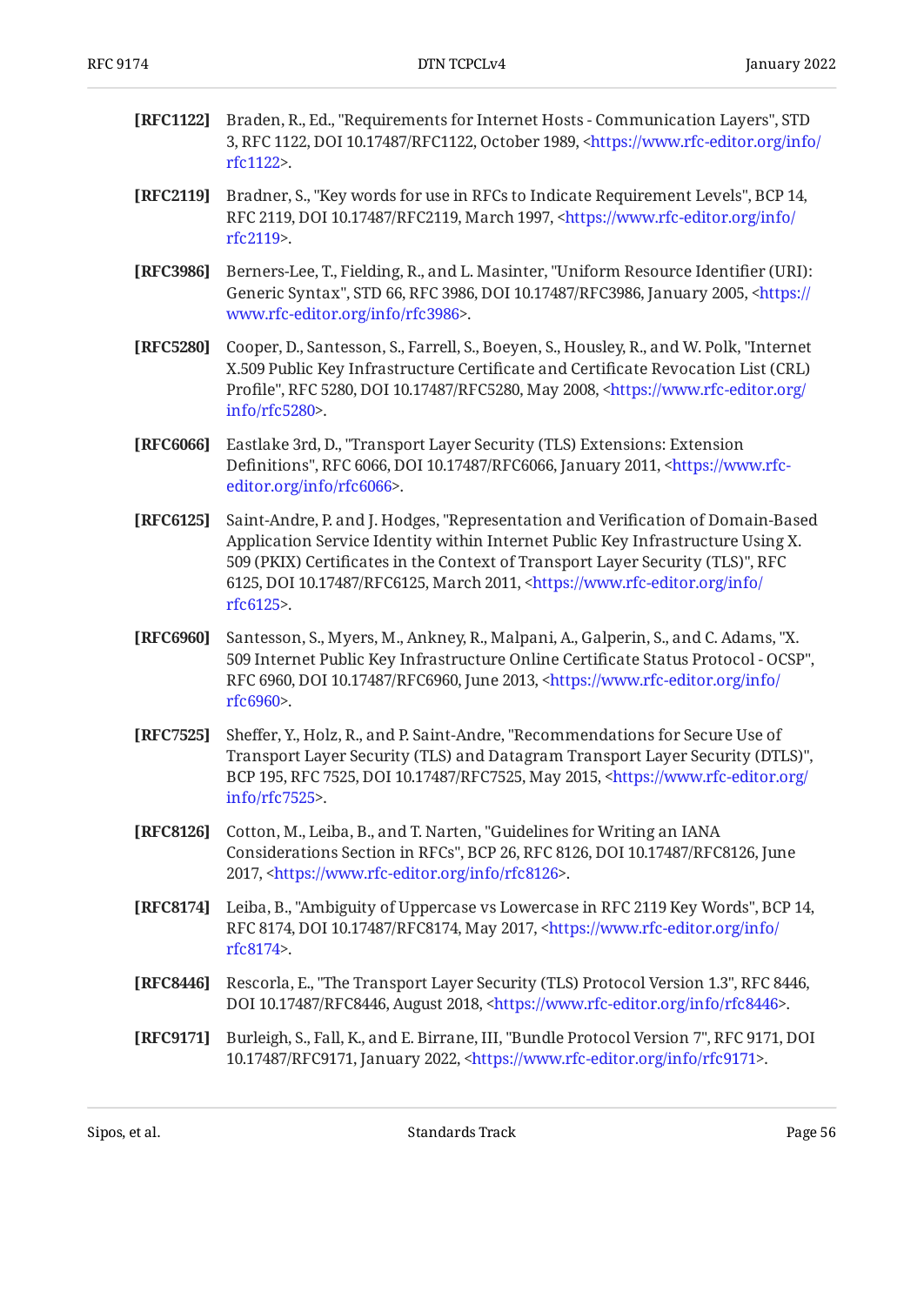<span id="page-56-11"></span>[X.680] ITU-T, "Information technology - Abstract Syntax Notation One (ASN.1): Specification of basic notation", ITU-T Recommendation X.680, ISO/IEC 8824-1:2021, February 2021, [<https://www.itu.int/rec/T-REC-X.680-202102-I/en](https://www.itu.int/rec/T-REC-X.680-202102-I/en)>.

#### <span id="page-56-0"></span>**[9.2. Informative References](#page-56-0)**

- <span id="page-56-12"></span><span id="page-56-7"></span><span id="page-56-6"></span><span id="page-56-5"></span><span id="page-56-4"></span><span id="page-56-2"></span><span id="page-56-1"></span>**[AEAD-LIMITS]** Luykx, A. and K. Paterson, "Limits on Authenticated Encryption Use in TLS", August 2017, <https://www.isg.rhul.ac.uk/~kp/TLS-AEbounds.pdf>.
	- **[RFC2595]** Newman, C., "Using TLS with IMAP, POP3 and ACAP", RFC 2595, DOI 10.17487/ RFC2595, June 1999, <https://www.rfc-editor.org/info/rfc2595>.
	- **[RFC3552]** Rescorla, E. and B. Korver, "Guidelines for Writing RFC Text on Security Considerations", BCP 72, RFC 3552, DOI 10.17487/RFC3552, July 2003, <[https://](https://www.rfc-editor.org/info/rfc3552) . [www.rfc-editor.org/info/rfc3552>](https://www.rfc-editor.org/info/rfc3552)
	- **[RFC4511]** , Sermersheim, J., Ed. "Lightweight Directory Access Protocol (LDAP): The Protocol", RFC 4511, DOI 10.17487/RFC4511, June 2006, [<https://www.rfc-editor.org/](https://www.rfc-editor.org/info/rfc4511) . [info/rfc4511>](https://www.rfc-editor.org/info/rfc4511)
	- **[RFC4838]** Cerf, V., Burleigh, S., Hooke, A., Torgerson, L., Durst, R., Scott, K., Fall, K., and H. Weiss, "Delay-Tolerant Networking Architecture", RFC 4838, DOI 10.17487/ RFC4838, April 2007, <https://www.rfc-editor.org/info/rfc4838>.
	- **[RFC5489]** Badra, M. and I. Hajjeh, "ECDHE\_PSK Cipher Suites for Transport Layer Security (TLS)", RFC 5489, DOI 10.17487/RFC5489, March 2009, [<https://www.rfc-editor.org/](https://www.rfc-editor.org/info/rfc5489) . [info/rfc5489>](https://www.rfc-editor.org/info/rfc5489)
	- **[RFC5912]** Hoffman, P. and J. Schaad, "New ASN.1 Modules for the Public Key Infrastructure Using X.509 (PKIX)", RFC 5912, DOI 10.17487/RFC5912, June 2010, <[https://www.rfc-](https://www.rfc-editor.org/info/rfc5912). [editor.org/info/rfc5912](https://www.rfc-editor.org/info/rfc5912)>
	- **[RFC6698]** Hoffman, P. and J. Schlyter, "The DNS-Based Authentication of Named Entities (DANE) Transport Layer Security (TLS) Protocol: TLSA", RFC 6698, DOI 10.17487/ RFC6698, August 2012, <https://www.rfc-editor.org/info/rfc6698>.
	- **[RFC7122]** Kruse, H., Jero, S., and S. Ostermann, "Datagram Convergence Layers for the Transmission Protocol (LTP)", RFC 7122, DOI 10.17487/RFC7122, March 2014, . [<https://www.rfc-editor.org/info/rfc7122](https://www.rfc-editor.org/info/rfc7122)> Delay- and Disruption-Tolerant Networking (DTN) Bundle Protocol and Licklider
	- **[RFC7242]** Demmer, M., Ott, J., and S. Perreault, "Delay-Tolerant Networking TCP Convergence-Layer Protocol", RFC 7242, DOI 10.17487/RFC7242, June 2014, . [<https://www.rfc-editor.org/info/rfc7242](https://www.rfc-editor.org/info/rfc7242)>
	- **[RFC7250]** Wouters, P., Ed., Tschofenig, H., Ed., Gilmore, J., Weiler, S., and T. Kivinen, "Using Layer Security (DTLS)", RFC 7250, DOI 10.17487/RFC7250, June 2014, <[https://](https://www.rfc-editor.org/info/rfc7250) . [www.rfc-editor.org/info/rfc7250>](https://www.rfc-editor.org/info/rfc7250) Raw Public Keys in Transport Layer Security (TLS) and Datagram Transport

<span id="page-56-10"></span><span id="page-56-9"></span><span id="page-56-8"></span><span id="page-56-3"></span>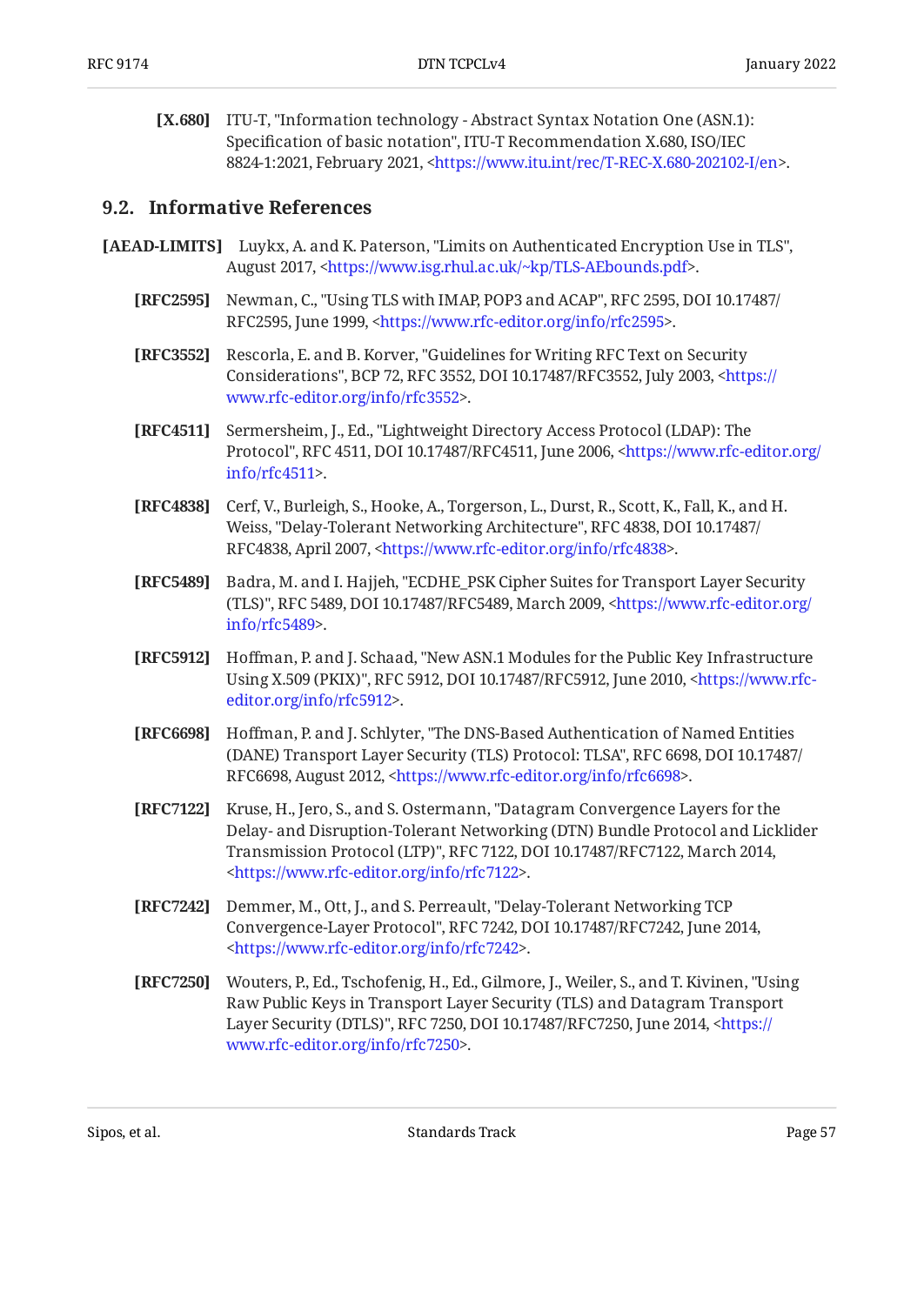<span id="page-57-3"></span>

| <b>[REC7435]</b> Dukhovni, V., "Opportunistic Security: Some Protection Most of the Time", RFC        |
|-------------------------------------------------------------------------------------------------------|
| 7435, DOI 10.17487/RFC7435, December 2014, <https: <="" info="" th="" www.rfc-editor.org=""></https:> |
| rfc7435>.                                                                                             |

- <span id="page-57-5"></span>**[RFC7457]** Sheffer, Y., Holz, R., and P. Saint-Andre, "Summarizing Known Attacks on , , Transport Layer Security (TLS) and Datagram TLS (DTLS)" RFC 7457 DOI 10.17487/RFC7457, February 2015, <https://www.rfc-editor.org/info/rfc7457>.
- <span id="page-57-1"></span>**[RFC8555]** Barnes, R., Hoffman-Andrews, J., McCarney, D., and J. Kasten, "Automatic Certificate Management Environment (ACME)", RFC 8555, DOI 10.17487/RFC8555, March 2019, <https://www.rfc-editor.org/info/rfc8555>.
- <span id="page-57-4"></span>**[RFC9172]** Birrane, III, E. and K. McKeever, "Bundle Protocol Security (BPSec)", RFC 9172, DOI 10.17487/RFC9172, January 2022, <https://www.rfc-editor.org/info/rfc9172>.
- <span id="page-57-2"></span>**[DTN-BIBECT]** Burleigh, S., "Bundle-in-Bundle Encapsulation", Work in Progress, Internet-Draft, draft-ietf-dtn-bibect-03, 18 February 2020, <[https://datatracker.ietf.org/doc/html/](https://datatracker.ietf.org/doc/html/draft-ietf-dtn-bibect-03) . [draft-ietf-dtn-bibect-03>](https://datatracker.ietf.org/doc/html/draft-ietf-dtn-bibect-03)

## <span id="page-57-0"></span>**[Appendix A.](#page-57-0) Signifi[cant Changes from RFC 7242](#page-57-0)**

The areas in which changes from [[RFC7242\]](#page-56-9) have been made to existing headers and messages are as follows:

- $\bullet$  Split Contact Header into pre-TLS protocol negotiation and SESS\_INIT parameter negotiation. The Contact Header is now fixed length.
- Changed Contact Header content to limit number of negotiated options. •
- Added session option to negotiate maximum segment size (per each direction). •
- Renamed "endpoint ID" to "node ID" to conform with BPv7 terminology. •
- Added session extension capability. •
- Added transfer extension capability. Moved transfer total length into an extension item. •
- Defined new IANA registries for message / type / reason codes to allow renaming some codes for clarity.
- $\bullet$  Pointed out that segments of all new IANA registries are reserved for private/experimental use.
- Expanded Message Header to octet-aligned fields instead of bit-packing. •
- Added a bundle transfer identification number to all bundle-related messages (XFER\_SEGMENT, XFER\_ACK, XFER\_REFUSE).
- Added flags in XFER\_ACK to mirror flags from XFER\_SEGMENT. •
- $\bullet$  Removed all uses of Self-Delimiting Numeric Value (SDNV) fields and replaced with fixed-bitlength (network byte order) fields.
- $\bullet$  Renamed SHUTDOWN to SESS\_TERM to deconflict term "shutdown" related to TCP connections.
- Removed the notion of a reconnection delay parameter. •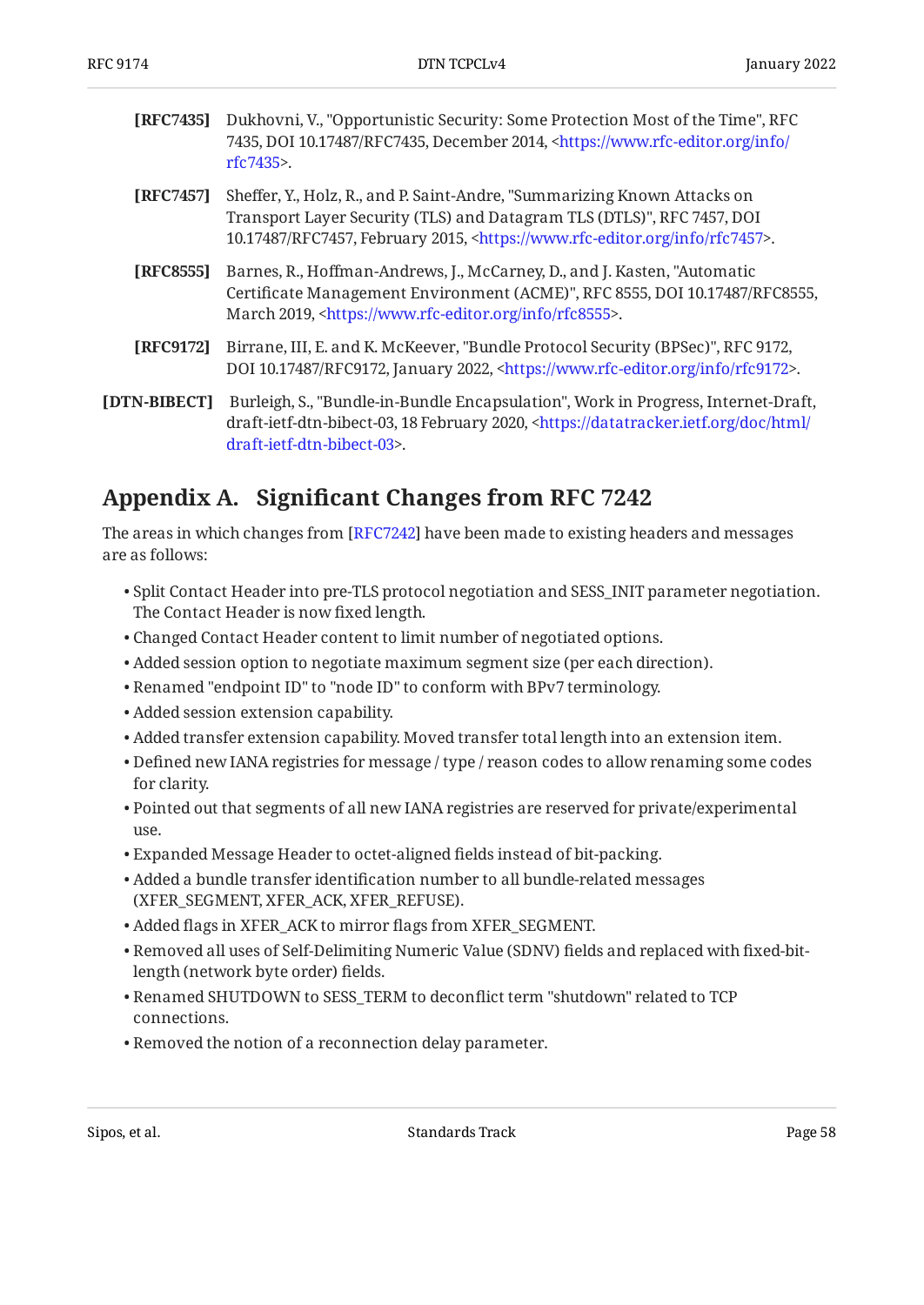The areas in which extensions from [RFC7242] have been made as new messages and codes are as follows:

- Added MSG\_REJECT message to indicate that an unknown or unhandled message was received.
- Added TLS connection security mechanism. •
- Added "Not Acceptable", "Extension Failure", and "Session Terminating" XFER\_REFUSE reason codes.
- Added "Contact Failure" (contact negotiation failure) and "Resource Exhaustion" SESS\_TERM reason codes.

## <span id="page-58-0"></span>**[Appendix B. ASN.1 Module](#page-58-0)**

The following ASN.1 module formally specifies the BundleEID structure, its Other Name Form, and the bund $1$ eSecurity EKU, using ASN.1 syntax per [X.680]. This specification uses the ASN.1  $\,$ definitions from [RFC5912] with the 2002 ASN.1 notation used in that document.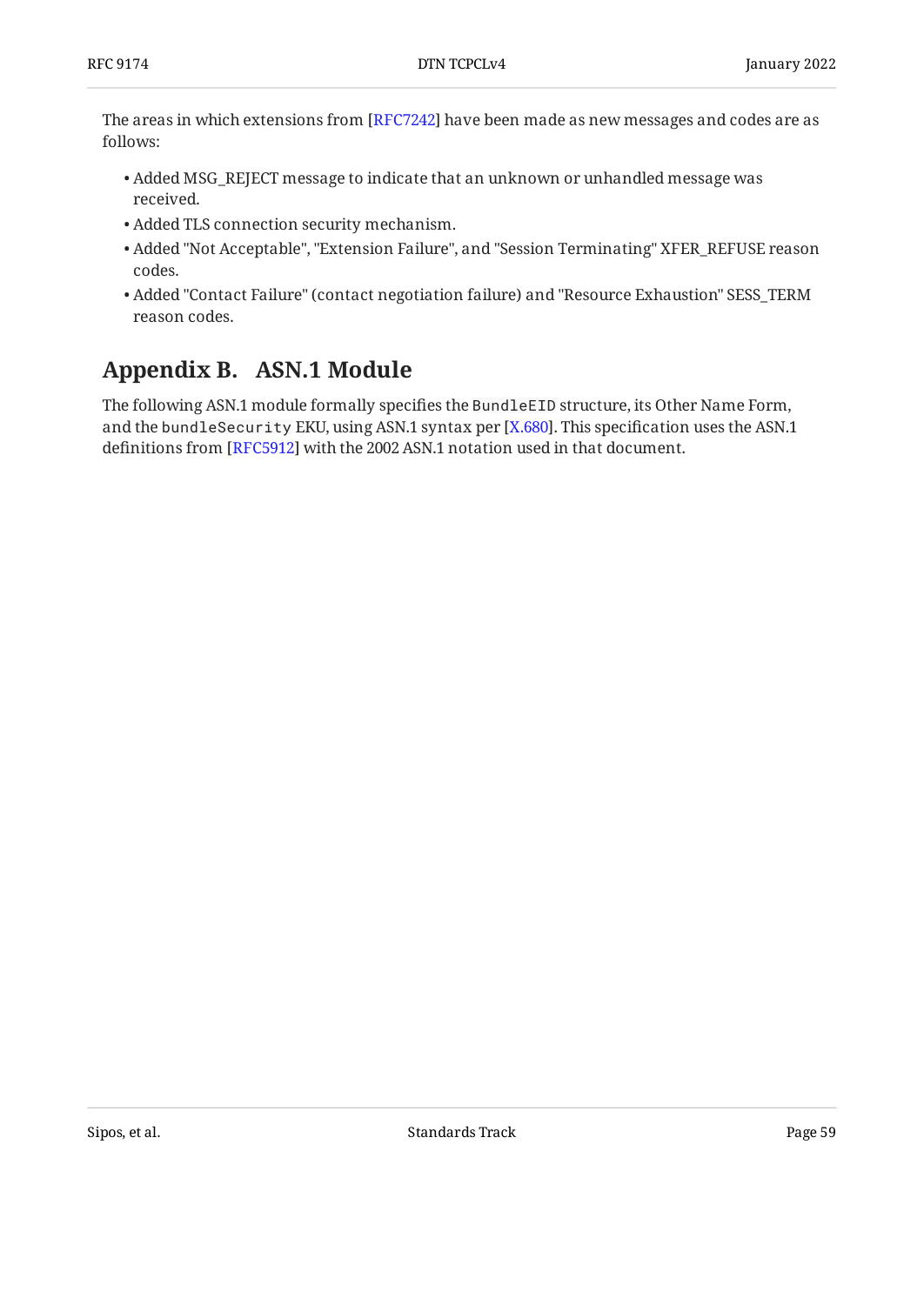```
<CODE BEGINS>
DTN-TCPCLv4-2021
   { iso(1) identified-organization(3) dod(6)
    internet(1) security(5) mechanisms(5) pix(7) id-mod(0) id-mod-dtn-tcpclv4-2021(103) }
DEFINITIONS IMPLICIT TAGS ::=
BEGIN
IMPORTS
   OTHER-NAME
   FROM PKIX1Implicit-2009 -- [RFC5912]
     { iso(1) identified-organization(3) dod(6) internet(1)
      security(5) mechanisms(5) pkix(7) id-mod(0)
       id-mod-pkix1-implicit-02(59) }
   id-pkix
   FROM PKIX1Explicit-2009 -- [RFC5912]
     { iso(1) identified-organization(3) dod(6) internet(1)
      security(5) mechanisms(5) pix(7) id-mod(0)
       id-mod-pkix1-explicit-02(51) } ;
id-kp OBJECT IDENTIFIER ::= { id-pkix 3 }
id-on OBJECT IDENTIFIER ::= { id-pkix 8 }
DTNOtherNames OTHER-NAME ::= { on-bundleEID, ... }
-- The otherName definition for BundleEID
on-bundleEID OTHER-NAME ::= {
     BundleEID IDENTIFIED BY { id-on-bundleEID }
}
id-on-bundleEID OBJECT IDENTIFIER ::= { id-on 11 }
-- Same encoding as GeneralName of uniformResourceIdentifier
BundleEID ::= IA5String
-- The Extended Key Usage key for bundle security
id-kp-bundleSecurity OBJECT IDENTIFIER ::= { id-kp 35 }
END
<CODE ENDS>
```
## <span id="page-59-0"></span>**[Appendix C. Example of the BundleEID Other Name Form](#page-59-0)**

This non-normative example demonstrates an otherName with a name form of BundleEID to encode the node ID "dtn://example/".

The hexadecimal form of the DER encoding of the otherName is as follows:

```
a01c06082b0601050507080ba010160e64746e3a2f2f6578616d706c652f
```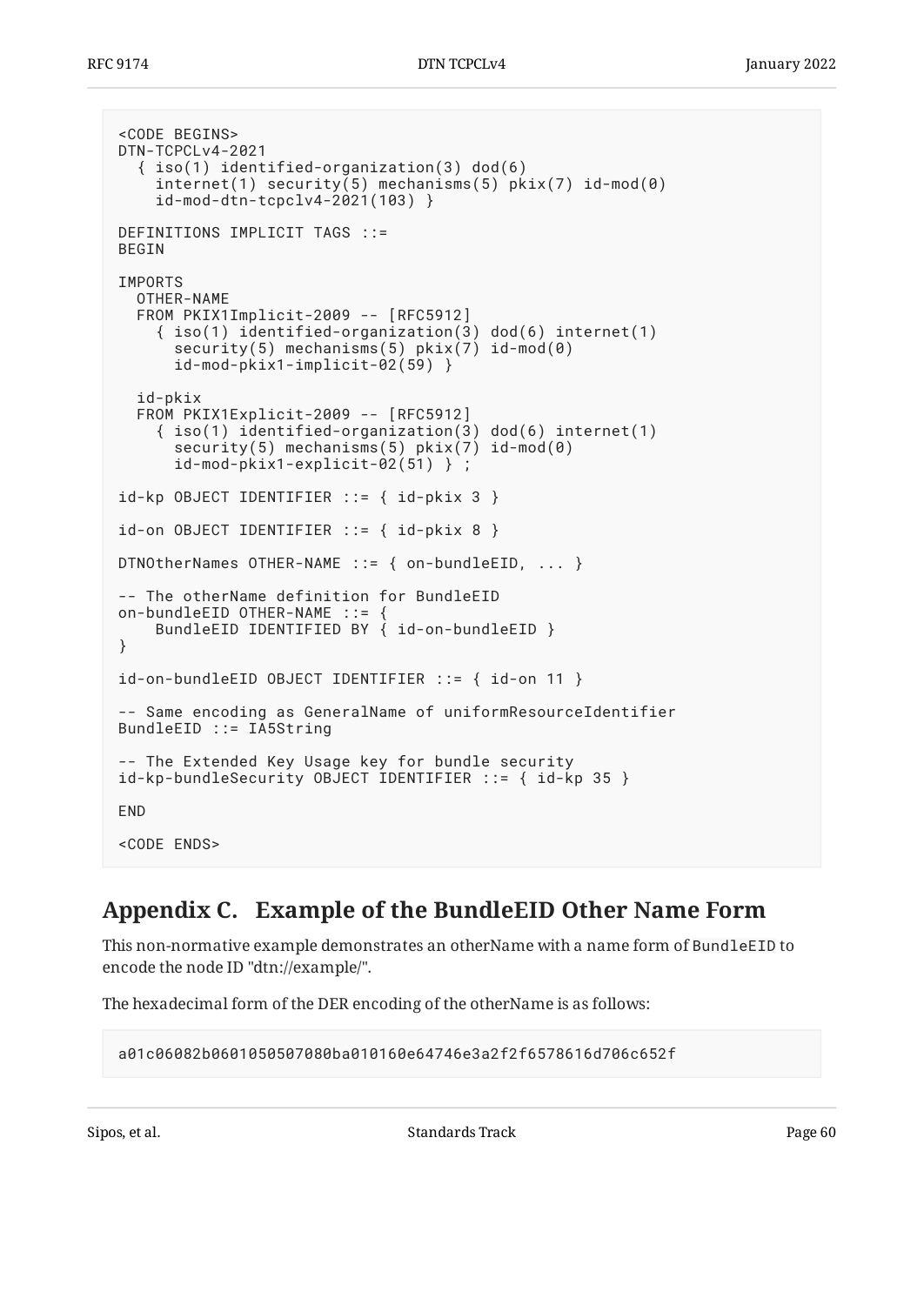And the text decoding in [Figure 28](#page-60-2) is an output of Peter Gutmann's "dumpasn1" program.

```
 0 28: [0] {
   2 8: OBJECT IDENTIFIER '1 3 6 1 5 5 7 8 11'
  12 16: [0] {
                        14 14: IA5String 'dtn://example/'
\begin{array}{ccc} \cdot & \cdot & \cdot \\ \cdot & \cdot & \cdot \end{array}\begin{array}{ccc} \cdot & \cdot & \cdot \end{array}
```
<span id="page-60-0"></span>*[Figure 28: Visualized Decoding of the on-bundleEID](#page-60-2)* 

## **[Acknowledgments](#page-60-0)**

This specification is based on comments regarding the implementation of [RFC7242] as provided by Scott Burleigh.

<span id="page-60-1"></span>The ASN.1 module and its Other Name Form are based on a recommendation provided by Russ . Housley

## **[Authors' Addresses](#page-60-1)**

#### **Brian Sipos**

RKF Engineering Solutions, LLC 7500 Old Georgetown Road Suite 1275 Bethesda, MD 20814-6198 United States of America Email: [brian.sipos+ietf@gmail.com](mailto:brian.sipos+ietf@gmail.com)

#### **Michael Demmer**

Email: [demmer@gmail.com](mailto:demmer@gmail.com)

#### **Jörg Ott**

Technical University of Munich Department of Informatics Chair of Connected Mobility Boltzmannstrasse 3 DE-85748 Garching Germany Email: [ott@in.tum.de](mailto:ott@in.tum.de)